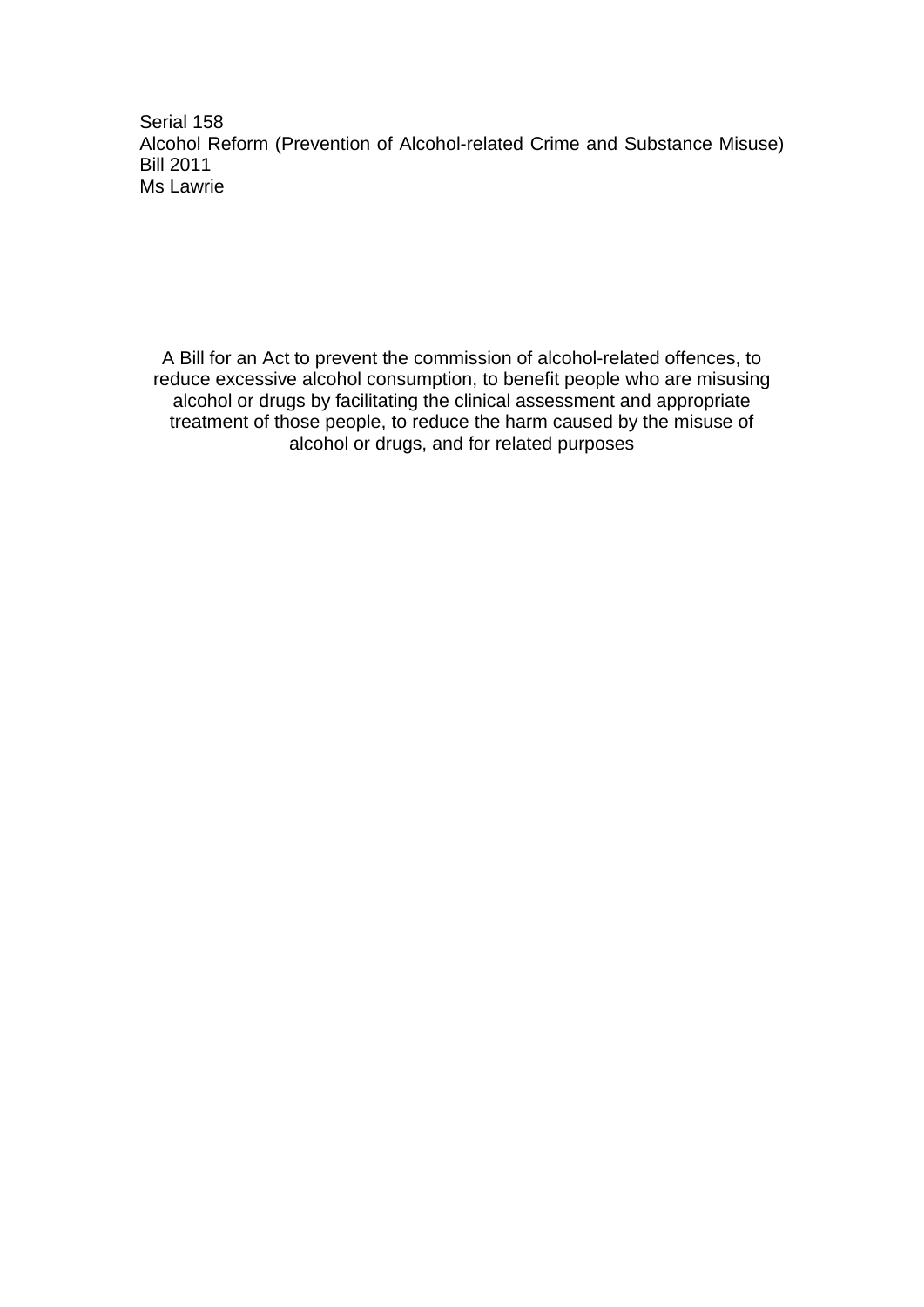# NORTHERN TERRITORY OF AUSTRALIA

# ALCOHOL REFORM (PREVENTION OF ALCOHOL-RELATED CRIME AND SUBSTANCE MISUSE) ACT 2011

Act No. [ ] of 2011 \_\_\_\_\_\_\_\_\_\_\_\_\_\_\_\_\_\_\_\_

\_\_\_\_\_\_\_\_\_\_\_\_\_\_\_\_\_\_\_\_

# Table of provisions

| Part 1 | <b>Preliminary matters</b> |
|--------|----------------------------|
|--------|----------------------------|

# Part 2 BAT notices and alcohol misuse interventions

# Division 1 BAT notice

| 8  |                                                                |  |
|----|----------------------------------------------------------------|--|
| 9  |                                                                |  |
| 10 |                                                                |  |
| 11 |                                                                |  |
| 12 |                                                                |  |
| 13 |                                                                |  |
| 14 |                                                                |  |
| 15 | Consequence of contravention of first or second BAT notice  10 |  |
| 16 |                                                                |  |

Division 2 Review of BAT notice

| 17 |  |
|----|--|
| 18 |  |
| 19 |  |

Division 3 Alcohol misuse interventions

| 20 | Approval of alcohol misuse interventions and alcohol |  |
|----|------------------------------------------------------|--|
|    |                                                      |  |
| 21 |                                                      |  |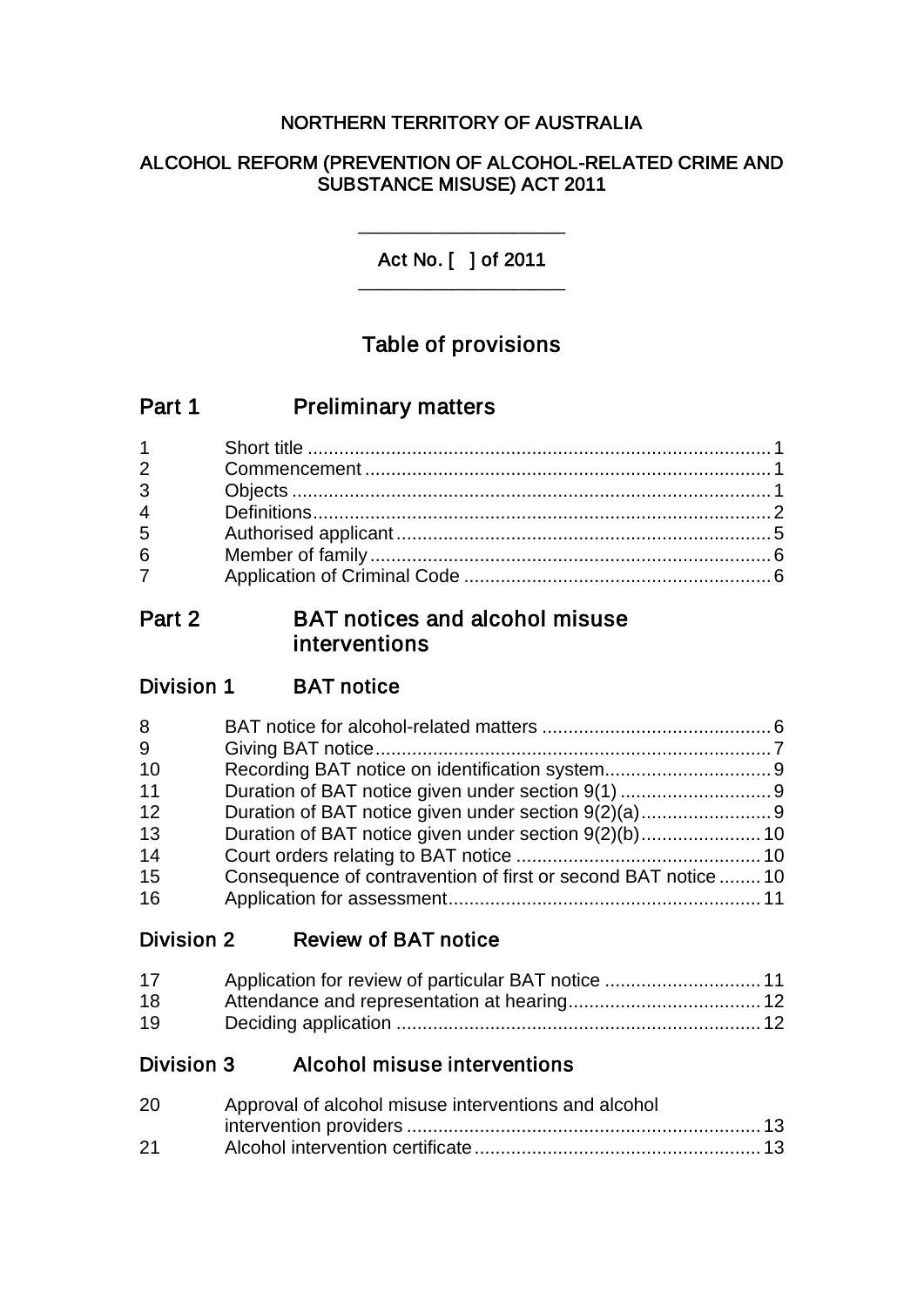# Part 3 Referrals for assessment, GAP orders and BADT orders

# Division 1 Referral for assessment

| 22 |  |
|----|--|
| 23 |  |
| 24 |  |
| 25 |  |

# Division 2 GAP order

| 26 |  |
|----|--|
| 27 |  |
| 28 |  |
| 29 |  |
| 30 |  |

# Division 3 Making BADT order

| 31 |  |
|----|--|
| 32 |  |
| 33 |  |
| 34 |  |
| 35 |  |
| 36 |  |
| 37 |  |
| 38 |  |
| 39 |  |

# Division 4 Reviewing BADT order

| 40 |                                                                  |  |
|----|------------------------------------------------------------------|--|
| 41 | Review on application for variation, extension or revocation  22 |  |
| 42 |                                                                  |  |
| 43 |                                                                  |  |
| 44 |                                                                  |  |
| 45 |                                                                  |  |

# Part 4 Tribunal

# Division 1 Establishment of Tribunal and related matters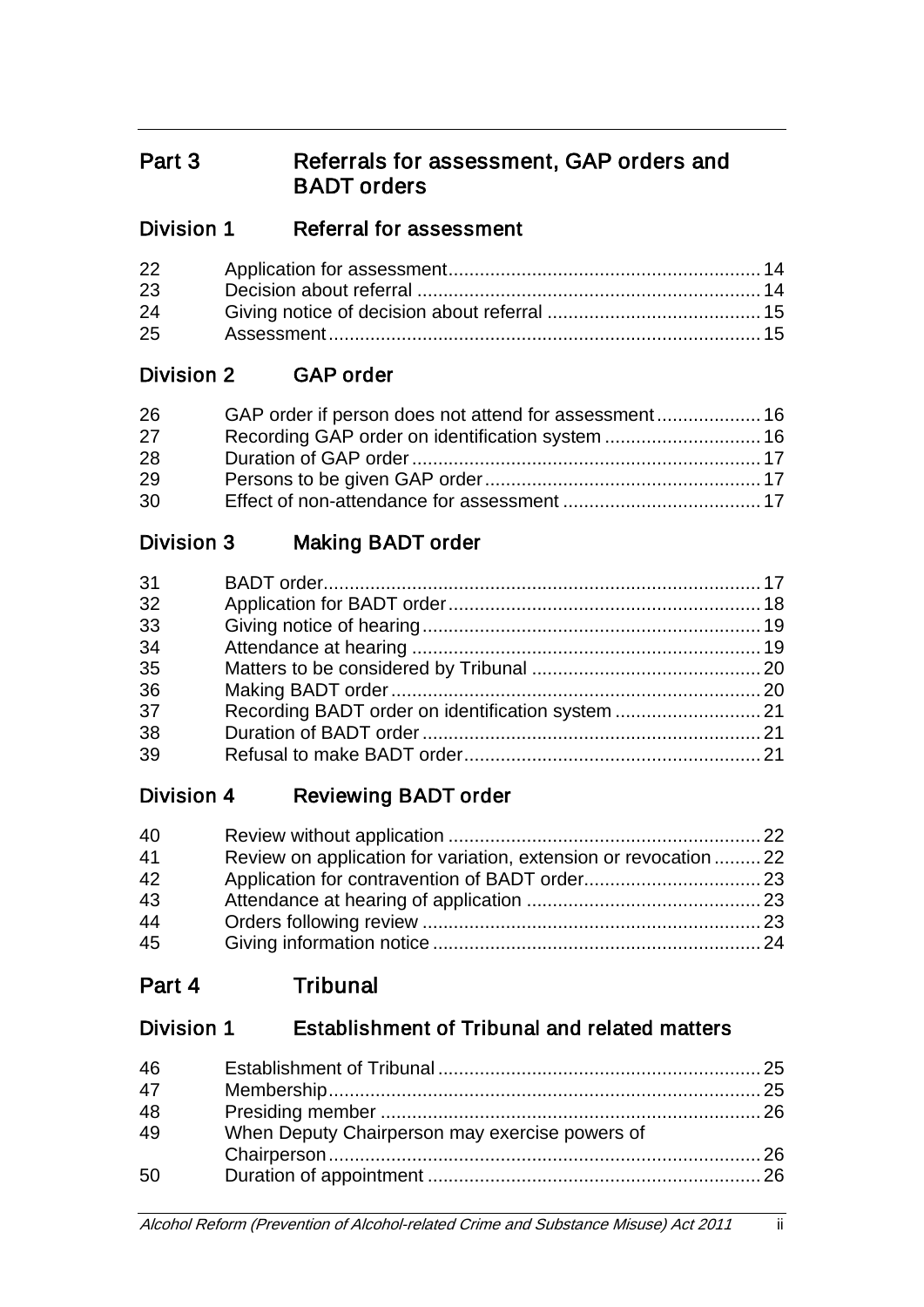| 51 |  |
|----|--|
| 52 |  |
| 53 |  |
| 54 |  |
| 55 |  |
| 56 |  |

# Division 2 General provisions for proceedings

| 57 |  |
|----|--|
| 58 |  |
| 59 |  |
| 60 |  |
| 61 |  |
| 62 |  |
| 63 |  |
| 64 |  |
| 65 |  |
| 66 |  |
| 67 |  |
| 68 |  |
|    |  |

# Division 3 Other matters

| 69 |                                                   |  |
|----|---------------------------------------------------|--|
| 70 | Offence to publish or broadcast name or report 33 |  |
| 71 |                                                   |  |

# Part 5 Miscellaneous provisions

| 72 | Prohibition on supply of alcohol to particular individuals35 |  |
|----|--------------------------------------------------------------|--|
| 73 |                                                              |  |
| 74 |                                                              |  |
| 75 |                                                              |  |
| 76 |                                                              |  |
| 77 |                                                              |  |
| 78 |                                                              |  |

# Part 6 Consequential amendments

# Division 1 Amendment of Information Act

| 79 |  |
|----|--|
| 80 |  |

# Division 2 Amendment of Police Administration Act

| 81 |  |
|----|--|
| 82 |  |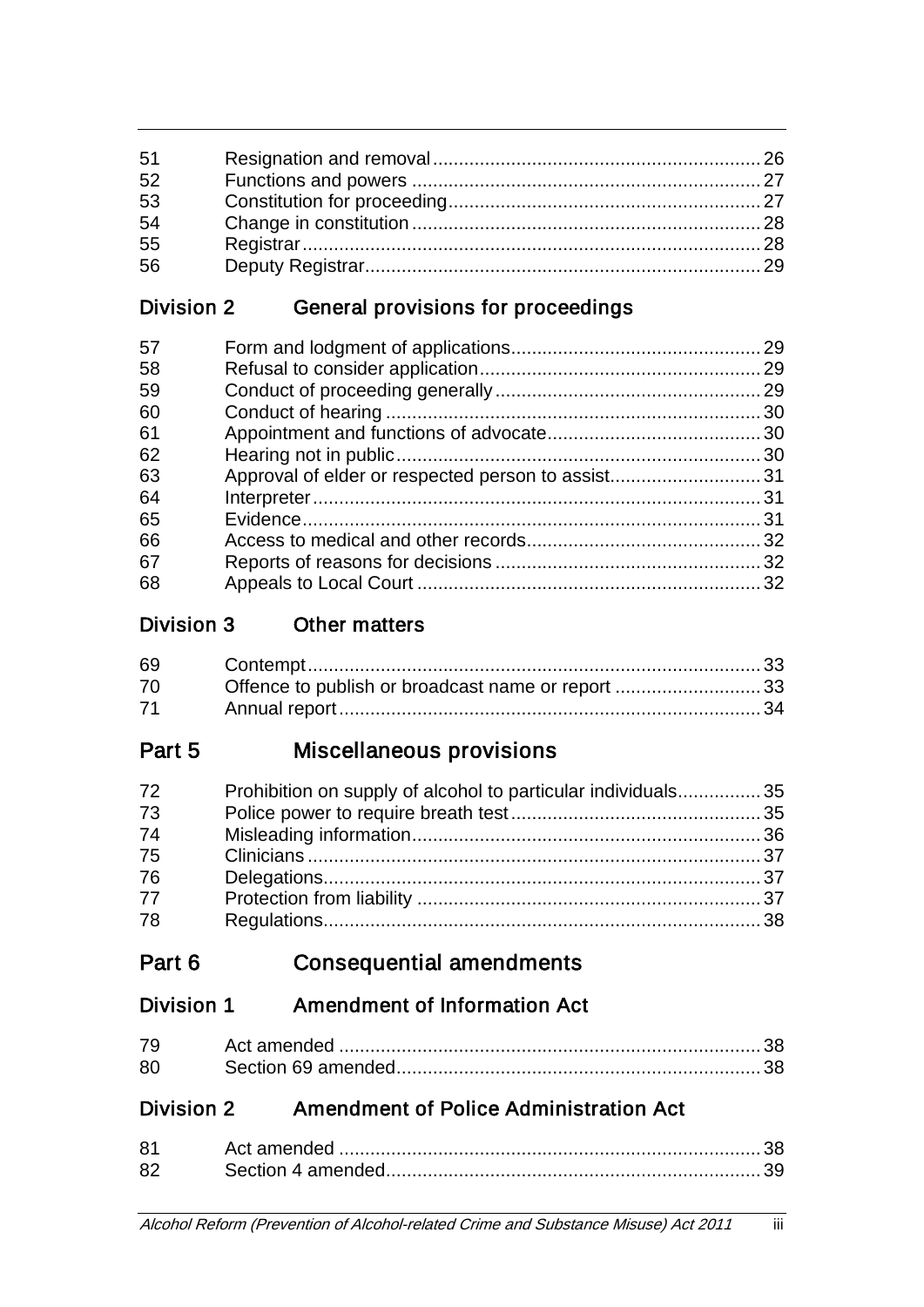| 83 |                                           |  |
|----|-------------------------------------------|--|
|    | 127A Intoxicated person                   |  |
| 84 |                                           |  |
| 85 |                                           |  |
| 86 |                                           |  |
|    | 130A Evidence for alcohol-related matters |  |
| 87 |                                           |  |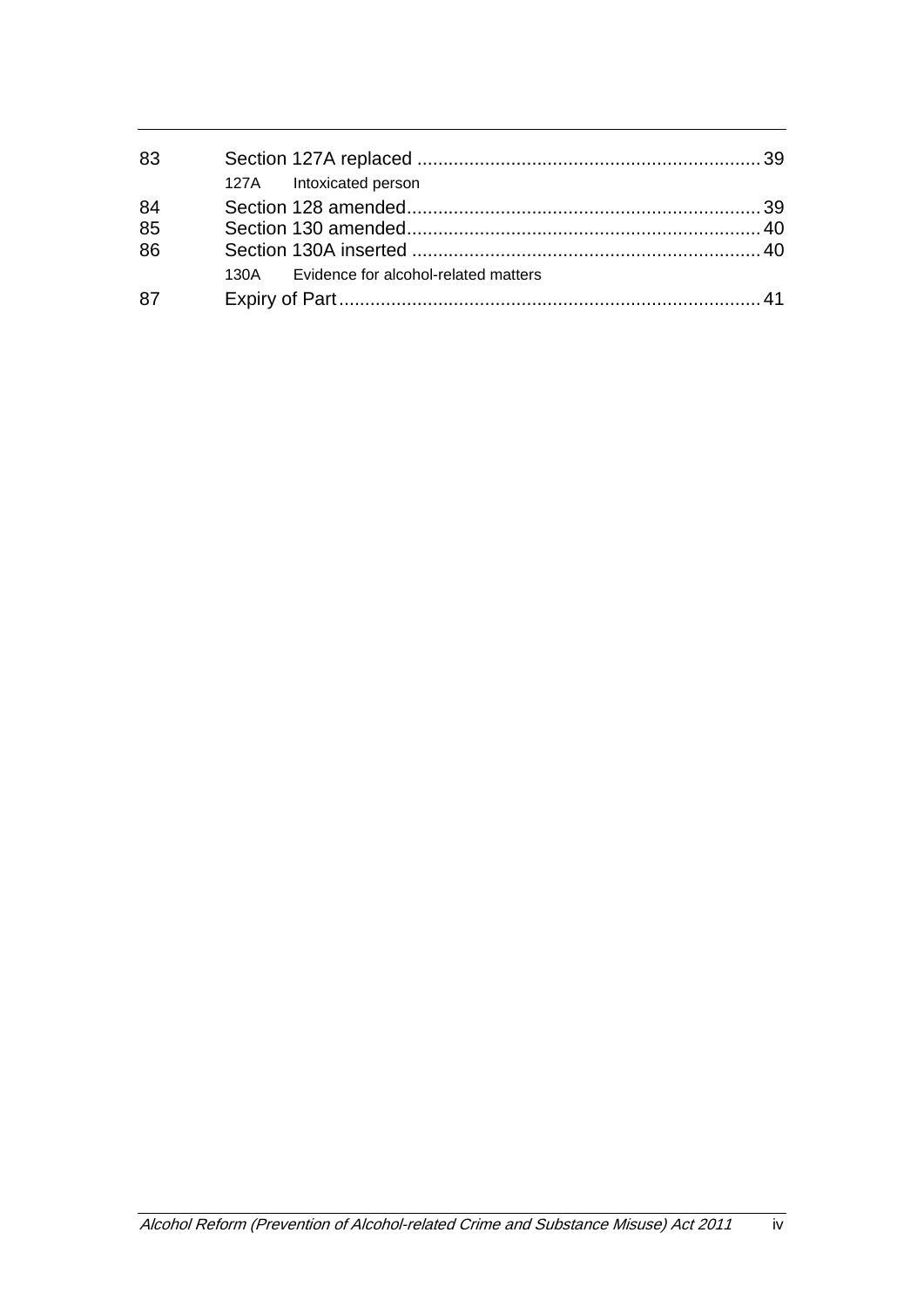

# Act No. [ ] of 2011 \_\_\_\_\_\_\_\_\_\_\_\_\_\_\_\_\_\_\_\_

An Act to prevent the commission of alcohol-related offences, to reduce excessive alcohol consumption, to benefit people who are misusing alcohol or drugs by facilitating the clinical assessment and appropriate treatment of those people, to reduce the harm caused by the misuse of alcohol or drugs, and for related purposes

> [Assented to  $[$  ] 2011] [Second reading [ ] 2011]

# The Legislative Assembly of the Northern Territory enacts as follows:

# Part 1 **Preliminary matters**

## 1 Short title

This Act may be cited as the Alcohol Reform (Prevention of Alcohol-related Crime and Substance Misuse) Act 2011.

## 2 Commencement

This Act commences on the day fixed by the Administrator by Gazette notice.

## 3 Objects

- (1) The objects of this Act are to support family and social welfare and improve the health and wellbeing of people in the Territory by providing a legislative framework for:
	- (a) the prevention of the commission of alcohol-related offences; and
	- (b) the prevention of misuse of alcohol or drugs; and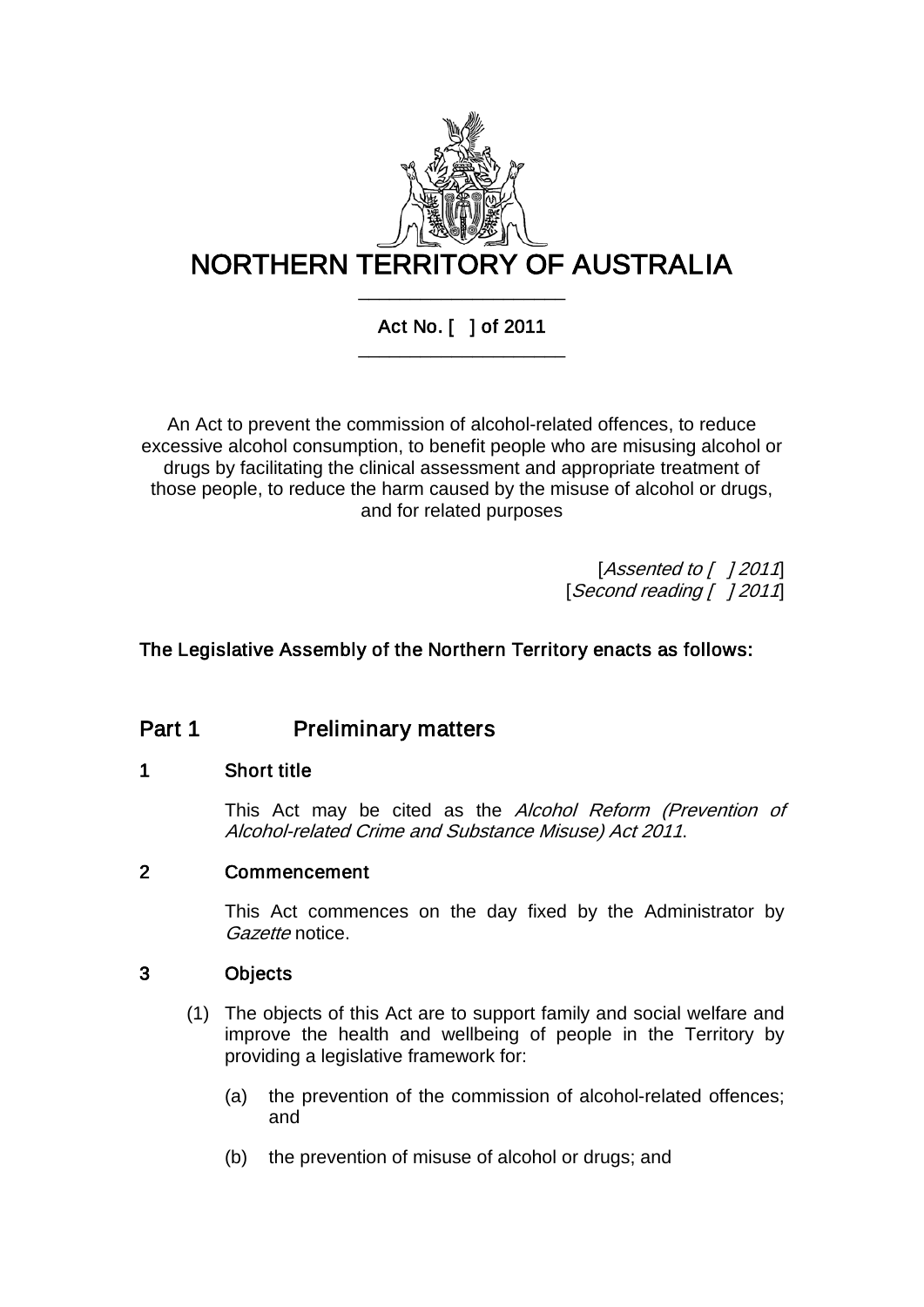- (c) the protection of people who are misusing alcohol or drugs from severe or serious harm because of the misuse; and
- (d) the protection of people, particularly children, from harm or nuisance resulting from the misuse of alcohol or drugs by others.
- (2) To achieve the objects, this Act establishes a tribunal with the power to make orders beneficial to people who are misusing alcohol or drugs.
- (3) This Act also facilitates:
	- (a) measures for preventing the commission of alcohol-related offences, including:
		- (i) prohibitions on access to, and consumption of, alcohol by people who are misusing alcohol; and
		- (ii) increased availability of intervention aiming to reduce the misuse; and
	- (b) compulsory assessment of people reasonably believed to be misusing alcohol or drugs; and
	- (c) compulsory treatment for the recovery and rehabilitation of people with dependency on alcohol or drugs; and
	- (d) appropriate intervention for people who are misusing alcohol or drugs; and
	- (e) referral for income management of people who are misusing alcohol or drugs.

## 4 Definitions

In this Act:

advocate, see section [61\(](#page-34-0)2).

alcohol intervention certificate, see section [21\(](#page-17-0)2).

alcohol intervention provider means an entity, or a person who is a member of a class of persons, approved under section [20\(](#page-17-1)b).

alcohol misuse intervention, means alcohol misuse intervention approved under section [20\(](#page-17-1)a).

alcohol-related infringement notice, see section [9\(](#page-11-0)4).

alcohol-related offence, see section [9\(](#page-11-0)4).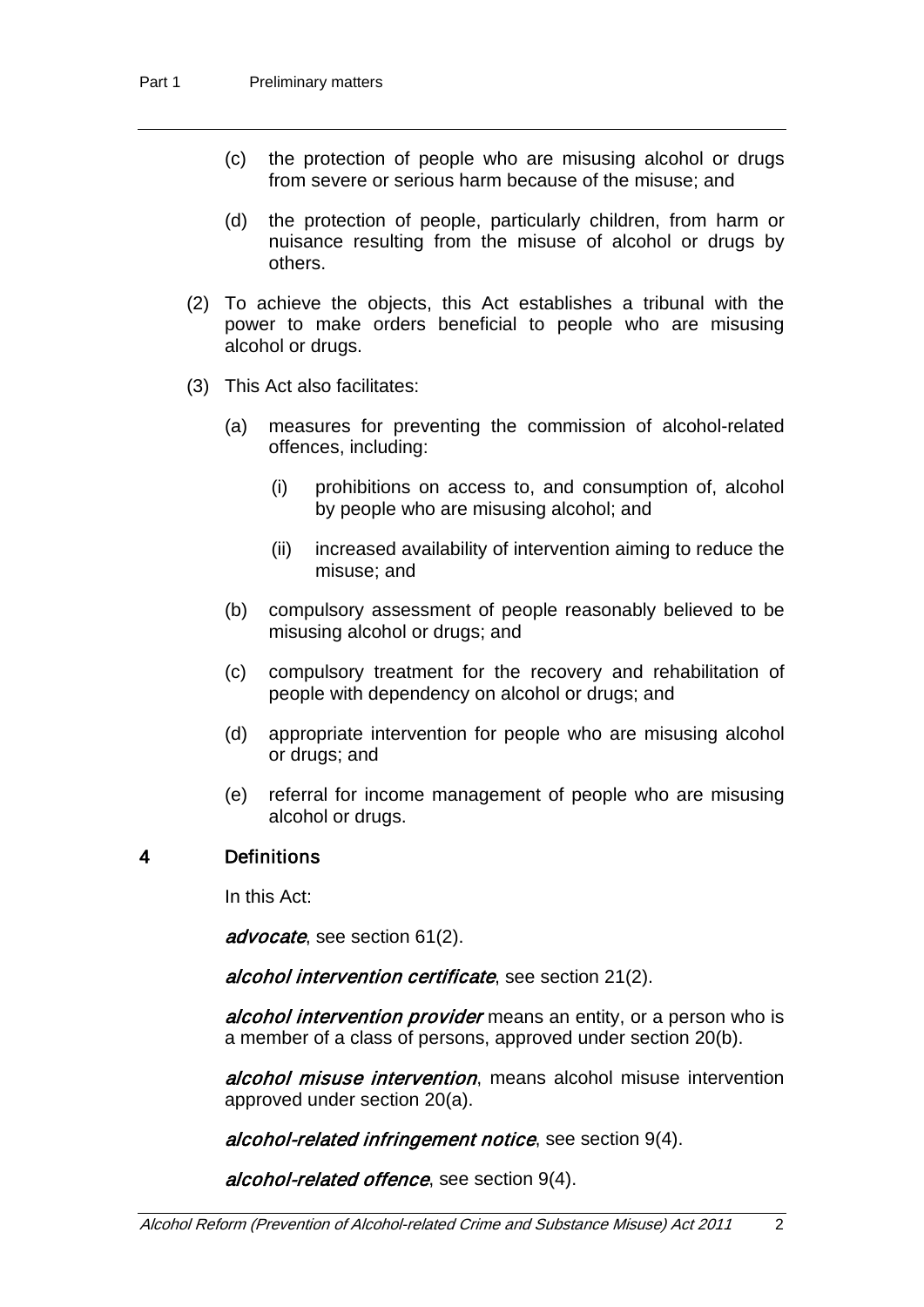alcohol-related protective custody, see section [9\(](#page-11-0)3).

application for assessment means an application made under section [16\(](#page-15-0)2) or [22\(](#page-18-0)1) or (2) for the referral of a person for an assessment.

approved form means a form approved under section [57\(](#page-33-0)1).

**assessment** means a clinical assessment of a person by a clinician to assess whether the person is misusing a substance.

**assessment report** means a report mentioned in section [25\(](#page-19-0)1)(b).

authorised applicant, see section [5.](#page-9-0)

**BADT order**, see section [31.](#page-21-0)

**banned person** means a person who is subject to a BAT notice, GAP order or BADT order.

**BAT notice**, see section [8\(](#page-10-0)1).

Chairperson means the Chairperson of the Tribunal.

clinician means a person holding an appointment as a clinician under section [75\(](#page-41-0)1).

**Deputy Chairperson** means the Deputy Chairperson of the Tribunal.

**Director of Licensing** means the person holding or occupying the office of Director of Licensing under the *Northern Territory* Licensing Commission Act.

first BAT notice, see section [8\(](#page-10-0)2).

GAP order, see section [26\(](#page-20-0)2).

identification system means the identification system established under section 31A(2) of the Liquor Act.

information notice, for a Tribunal decision, means a notice stating:

- (a) the decision made and the reasons for the decision; and
- (b) the right of a person to appeal to the Local Court against the decision; and
- (c) the matters mentioned in section  $68(2)$  $68(2)$  to  $(6)$ .

member of the family, of a person, see section [6.](#page-10-1)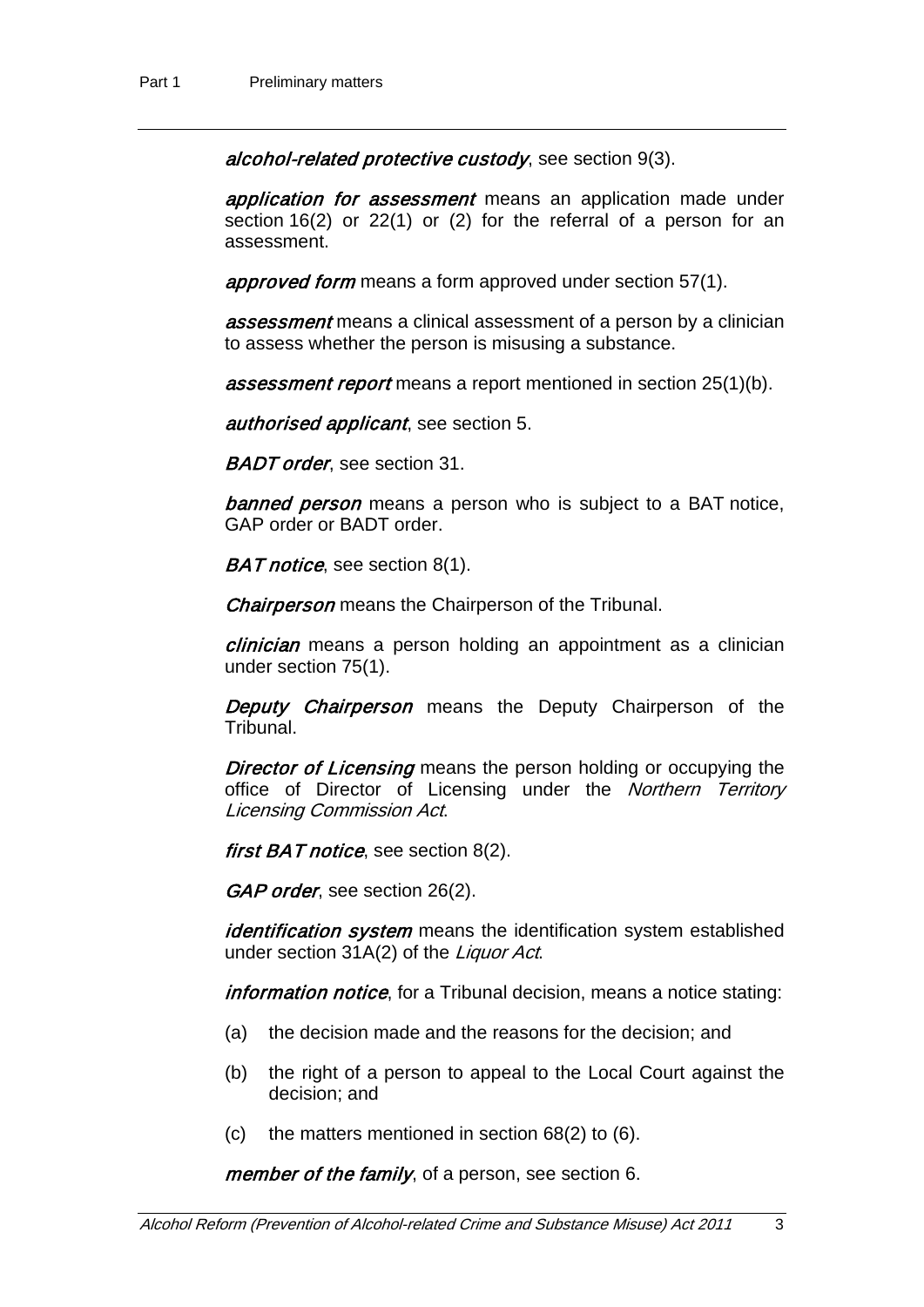*misuse*, of a substance, includes dependency on the substance.

**person** means an individual who is at least 18 years old.

#### person at risk, for:

- (a) Part 3, Divisions 3 and 4, see section [31\(](#page-21-0)1)(a); or
- (b) Part 4, Division 2, means any of the following:
	- (i) a person at risk mentioned in paragraph (a);
	- (ii) a voluntary applicant;
	- (iii) a banned person.

police DVO, see section 41(1) of the Domestic and Family Violence Act.

proceeding means any process of the Tribunal relating to:

- (a) the consideration of, or decision about, an application made to the Tribunal; or
- (b) a BAT notice, GAP order or BADT order.

reasonably believes means believes on reasonable grounds.

second BAT notice, see section [8\(](#page-10-0)3).

substance means alcohol or a drug, but does not include a volatile substance as defined in section 4 of the *Volatile Substance Abuse* Prevention Act.

*third BAT notice*, see section  $8(4)$ .

treatment provider means a person or entity providing treatment, counselling or other intervention under a BADT order.

#### Tribunal means:

- (a) generally the Alcohol and Drugs Tribunal established by section [46;](#page-29-0) or
- (b) in relation to a particular proceeding the Tribunal as constituted under section [53.](#page-31-0)

voluntary applicant, for a BADT order, see section [32\(](#page-22-0)1).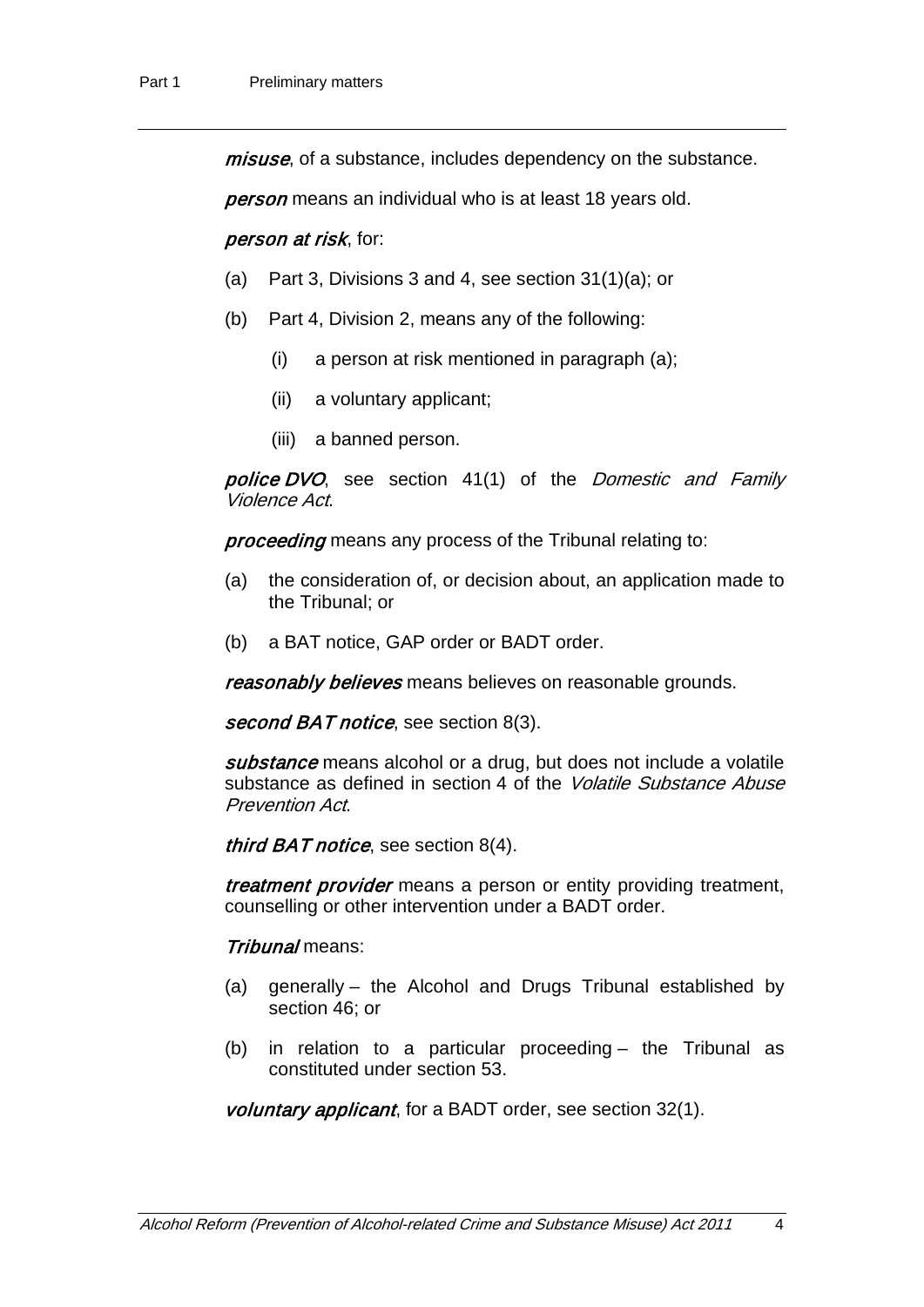### <span id="page-9-0"></span>5 Authorised applicant

- (1) An *authorised applicant* for an application for assessment mentioned in section [16\(](#page-15-0)2) is the police officer making the application.
- (2) An *authorised applicant* for an application for assessment mentioned in section [22\(](#page-18-0)2) is any of the following:
	- (a) a police officer;
	- (b) an authorised health practitioner;
	- (c) a person authorised by the Minister administering Part 2.1 of the Care and Protection of Children Act to make the application;
	- (d) an adult member of the family of the person to whom the application relates (the relevant person);
	- (e) a responsible adult for the child of the relevant person if it appears to the responsible adult that the child is adversely affected by the behaviour of the relevant person because of the relevant person's misuse of a substance;
	- (f) another person prescribed by regulation.
- (3) For subsection (2)(b), an authorised health practitioner is one of the following:
	- (a) a medical practitioner;
	- (b) a person registered under the Health Practitioner Regulation National Law to practise (other than as a student):
		- (i) in the psychology profession; or
		- (ii) in the nursing and midwifery profession as a nurse;
	- (c) a person who has a right of practice under the Health Practitioners Act in the category of health care practice of Aboriginal health work;
	- (d) a professional social worker or professional counsellor.
- (4) In this section:

child means a person who is less than 18 years of age.

responsible adult, for a child, means an adult responsible for the care of the child.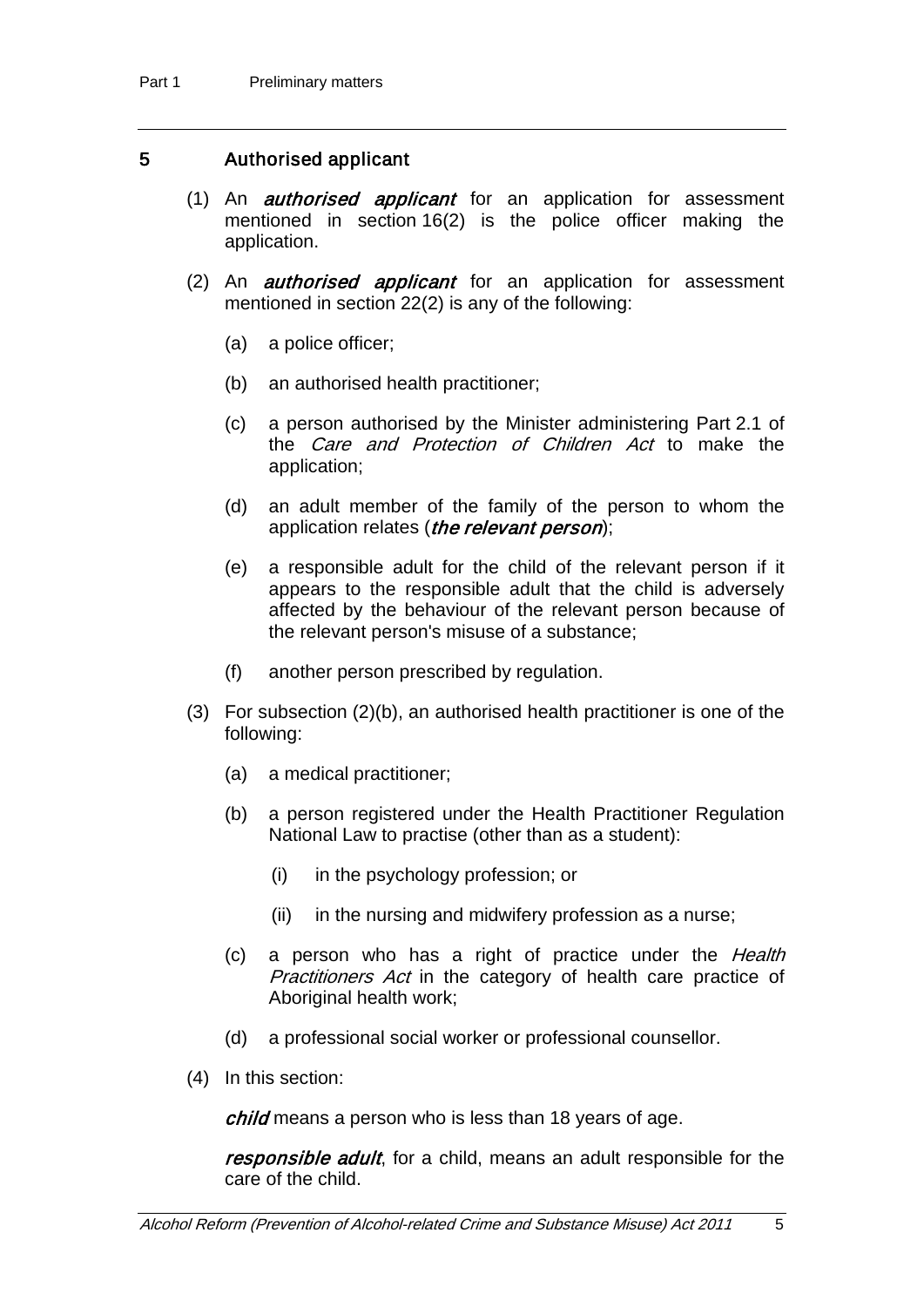## <span id="page-10-1"></span>6 Member of family

- (1) A *member of the family*, of a person, is:
	- (a) the spouse or de facto partner of the person; or
	- (b) any other relative of the person.
- (2) A relative of the person includes someone who, according to Aboriginal tradition or contemporary social practice, is a relative of the person.

#### Notes for section [6](#page-10-1)

- 1 A relative of a person may include (for example) a parent, step-parent, grandparent, aunt, nephew, cousin, half-brother, mother-in-law or aunt-in-law.
- 2 Section 19A of the Interpretation Act contains definitions of certain domestic relationships, including "spouse" and "de facto partner".

# <span id="page-10-2"></span>7 Application of Criminal Code

Part IIAA of the Criminal Code applies to an offence against this Act.

Note for sectio[n 7](#page-10-2)

Part IIAA of the Criminal Code states the general principles of criminal responsibility, establishes general defences, and deals with burden of proof. It also defines, or elaborates on, certain concepts commonly used in the creation of offences.

# Part 2 BAT notices and alcohol misuse interventions

## Division 1 BAT notice

### 8 BAT notice for alcohol-related matters

- <span id="page-10-0"></span>(1) A BAT notice is a Banning Alcohol and Treatment notice, in the form approved by the Commissioner of Police, that states the following:
	- (a) the name of the person to whom the notice is given;
	- (b) the person is prohibited from purchasing, possessing or consuming alcohol during the period for which the notice is in force;
	- (c) the reason why the person has been given the notice;
	- (d) if relevant the grounds for the belief that the person was affected by alcohol at the relevant time;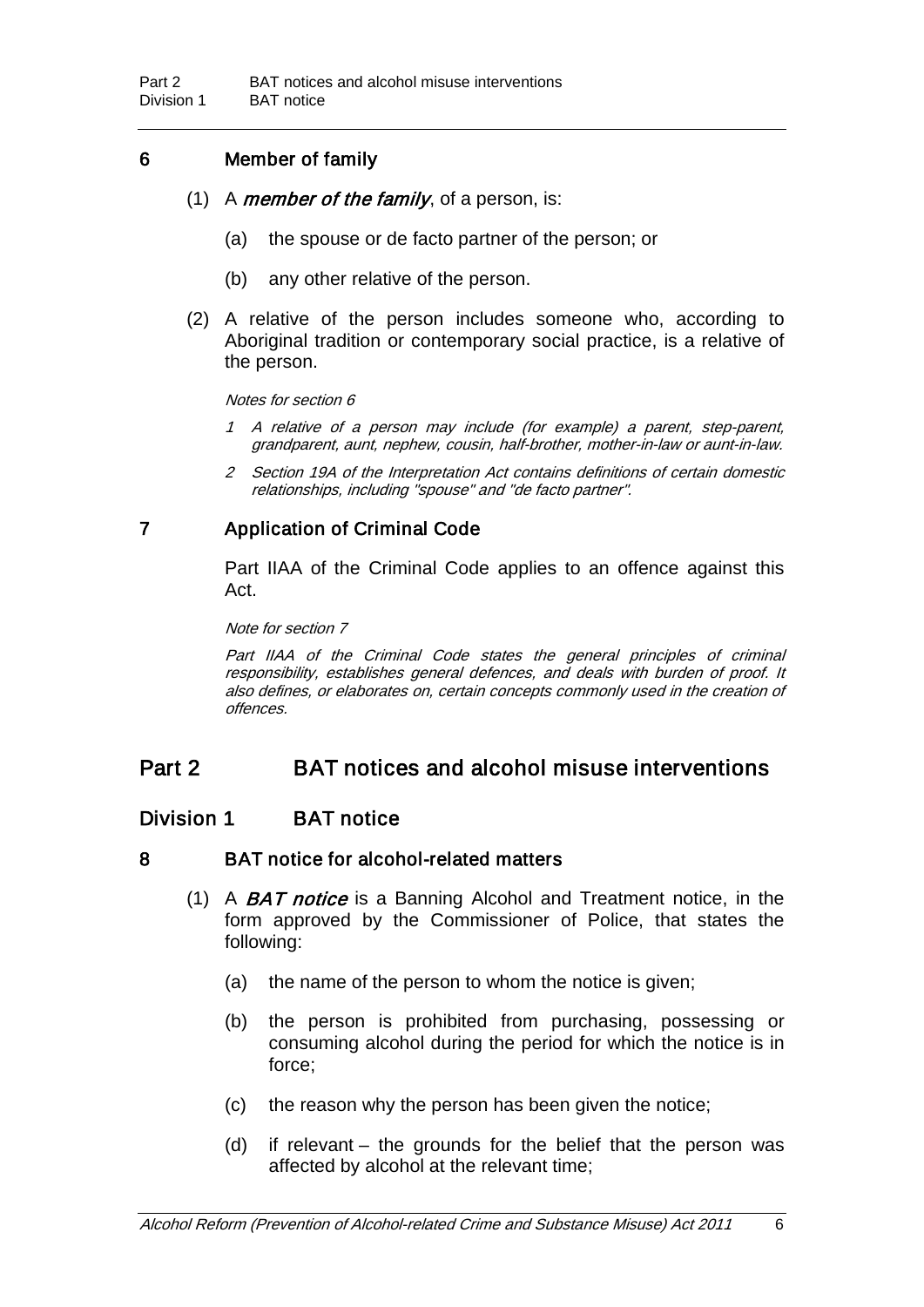- (e) the name, rank and place of duty of the police officer who gives the notice, and the date and time the notice is given;
- (f) the notice comes into force when the identity of the person is entered on the identification system, regardless of whether the person actually receives the notice;
- (g) the period for which the notice remains in force under section [11,](#page-13-0) [12](#page-13-1) or [13](#page-14-0) (as relevant);
- (h) if the notice is given under section  $9(1)$  $9(1)$  the person may apply to a court for an order under section [14;](#page-14-1)
- (i) if the notice is given under section  $9(2)$  $9(2)$  the person may apply to the Tribunal under section [17](#page-15-1) for a review of the notice;
- (i) if the notice is given under section  $9(2)(a)$  $9(2)(a)$  the alcohol misuse intervention the person may participate in during the period the notice remains in force;
- (k) the consequences of a contravention of the notice.
- (2) A first  $BAT$  notice is a BAT notice given to a person who has not been given any BAT notices within the previous 12 months.
- (3) A second BAT notice is a BAT notice given to a person who:
	- (a) has been given a first BAT notice within the previous 12 months; or
	- (b) is reasonably believed to have contravened a first BAT notice, as mentioned in section [15\(](#page-14-2)1).
- (4) A *third BAT notice* is a BAT notice given to a person who:
	- (a) has been given both a first BAT notice and a second BAT notice within the previous 12 months; or
	- (b) is reasonably believed to have contravened a second BAT notice, as mentioned in section [15\(](#page-14-2)2).

## <span id="page-11-0"></span>9 Giving BAT notice

- (1) A police officer may give a BAT notice to a person:
	- (a) who has been summonsed or charged in relation to an alcohol-related offence; or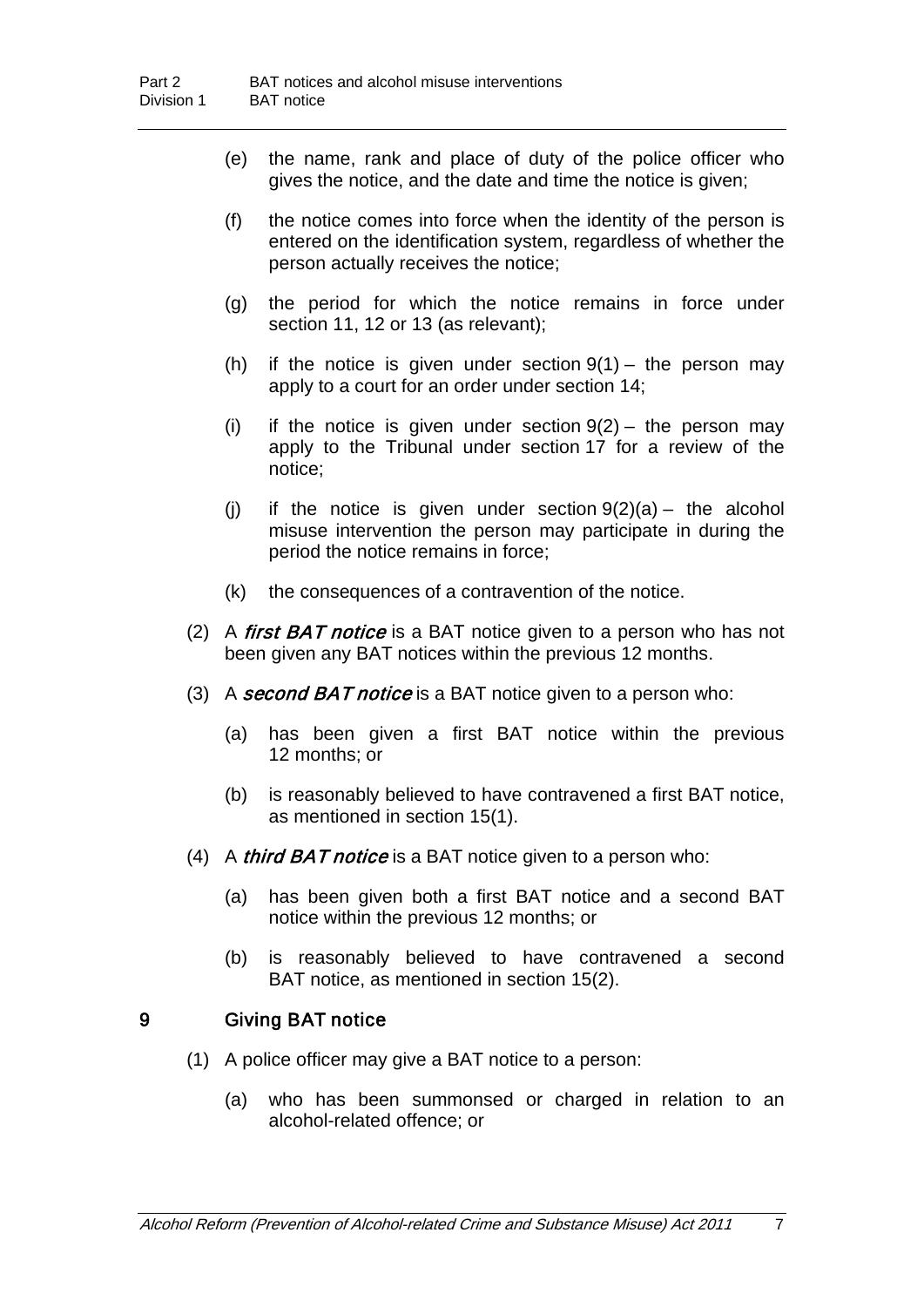- (b) who is the defendant named in a police DVO if the police officer who makes the DVO reasonably believes the defendant was affected by alcohol at the time of committing the conduct to which the DVO relates.
- (2) A police officer must give a BAT notice to a person:
	- (a) who:
		- (i) within the previous 3 months has been held in alcohol-related protective custody at least 3 times; or
		- (ii) within the previous 12 months has been given 3 alcohol-related infringement notices; or
		- (iii) within the previous 3 years has been given 2 infringement notices in relation to an offence against section 23(1) of the Traffic Act, or
	- (b) who is reasonably believed by the police officer to have contravened section [72\(](#page-39-0)1).
- (3) For subsection  $(2)(a)(i)$ , a person is held in *alcohol-related* protective custody if the person is held in custody under Part VII, Division 4 of the *Police Administration Act* because of apparent intoxication by alcohol.
- (4) In this section:

alcohol-related infringement notice means an infringement notice in relation to an offence against:

- (a) section 75(1) or (1B), 101AE(1), 101L(1), 120N, 120P(3), 120T, 120U(3), 121(2) or 121A of the Liquor Act; or
- (b) section 25(3) or 26(1) of the Traffic Act, or
- (c) section 45EA(2) of the Summary Offences Act; or
- (d) if the police officer giving the infringement notice reasonably believes that the alleged offender is, at that time, affected by alcohol – section  $47(a)$  to (f) or  $53(1)(a)(i)$  or  $(7)$  of the Summary Offences Act.

alcohol-related offence means one of the following offences:

(a) an immediate suspension offence as defined in section 19(1) of the Traffic Act.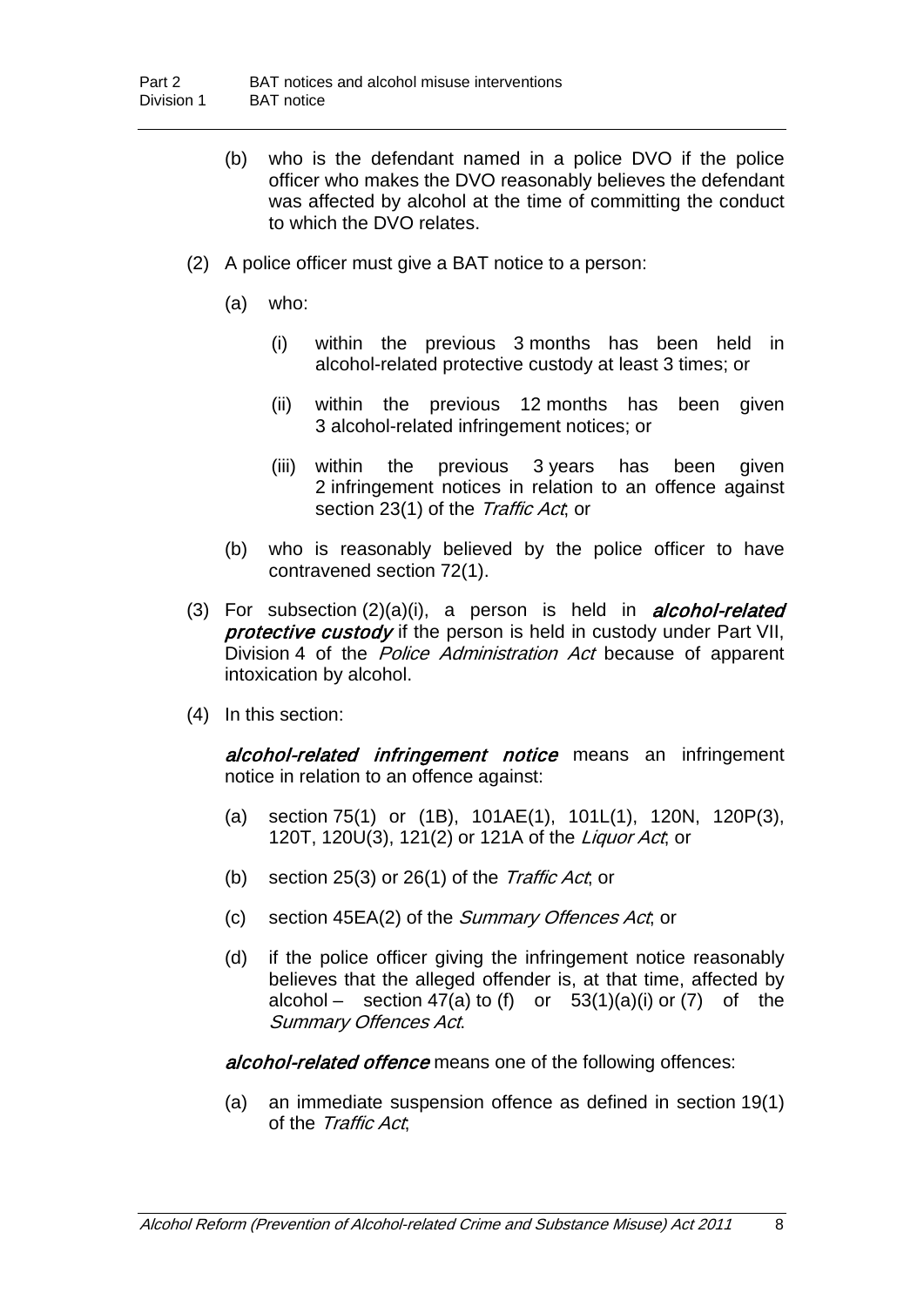- (b) any offence (except under the *Traffic Act*) if the police officer making the arrest reasonably believes the alleged offender was affected by alcohol during the commission of the offence;
- (c) an offence that involves alcohol (for example, stealing alcohol);
- (d) another offence prescribed by regulation.

## <span id="page-13-2"></span>10 Recording BAT notice on identification system

- (1) A BAT notice given to a person is recorded on the identification system.
- (2) The BAT notice comes into force when the identity of the person given the notice, and other relevant details, are entered on the identification system.
- (3) Subsection (2) applies regardless of whether the person receives the notice.

### <span id="page-13-0"></span>11 Duration of BAT notice given under section [9\(](#page-11-0)1)

A BAT notice given under section [9\(](#page-11-0)1) remains in force until the record of the notice is removed from the identification system:

- (a) as soon as practicable after the court has made an order under section [14](#page-14-1) in relation to the banned person; or
- (b) otherwise at the end of 3 months.

## <span id="page-13-1"></span>12 Duration of BAT notice given under section [9\(](#page-11-0)2)(a)

- (1) A BAT notice given under section 9(2)(a) remains in force until the record of the notice is removed from the identification system at the end of the following period:
	- (a) for a first BAT notice  $-3$  months;
	- (b) for second BAT notice 6 months;
	- (c) for a third BAT notice  $-12$  months.
- (2) However, if the Registrar is given a copy of an alcohol intervention certificate for the banned person, the BAT notice remains in force until the record of the notice is removed from the identification system after the following period:
	- (a) for a first BAT notice  $-1$  month;
	- (b) for a second BAT notice  $-2$  months;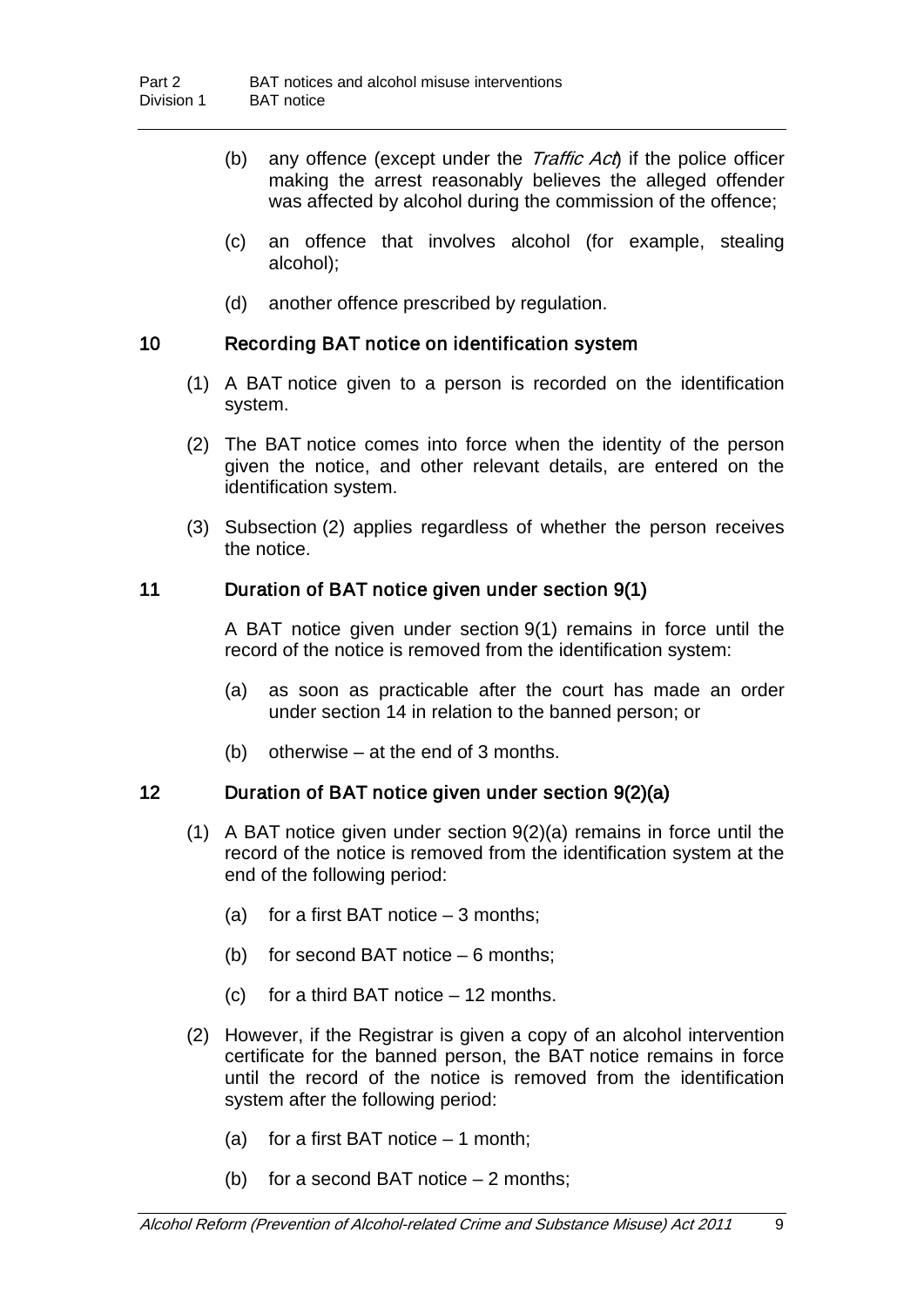(c) for a third BAT notice  $-4$  months.

### <span id="page-14-0"></span>13 Duration of BAT notice given under section [9\(](#page-11-0)2)(b)

A BAT notice given under section [9\(](#page-11-0)2)(b) remains in force until the record of the notice is removed from the identification system at the end of the following period:

- (a) for a first BAT notice  $-3$  months;
- (b) for second BAT notice 6 months;
- (c) for a third BAT notice 12 months.

## <span id="page-14-1"></span>14 Court orders relating to BAT notice

- (1) A court may make the orders it considers appropriate in relation to a BAT notice in force for a banned person appearing in the court.
- (2) Without limiting subsection (1), the orders may include any of the following:
	- (a) the BAT notice continues in force for a stated period;
	- (b) the BAT notice is varied as stated;
	- (c) the BAT notice is revoked and the person given the notice is subject to conditions relating to:
		- (i) the person's purchase, possession or consumption of alcohol, as stated by the court; and
		- (ii) any other matter the court considers appropriate for the person (for example, the assessment or treatment of the person for substance misuse).

### <span id="page-14-2"></span>15 Consequence of contravention of first or second BAT notice

- (1) If a police officer reasonably believes a banned person has contravened a first BAT notice:
	- (a) the police officer may give the person a second BAT notice under the relevant provision for the first BAT notice; and
	- (b) the first BAT notice ceases to be in force.
- (2) If a police officer reasonably believes a banned person has contravened a second BAT notice:
	- (a) the police officer may give the person a third BAT notice under the relevant provision for the second BAT notice; and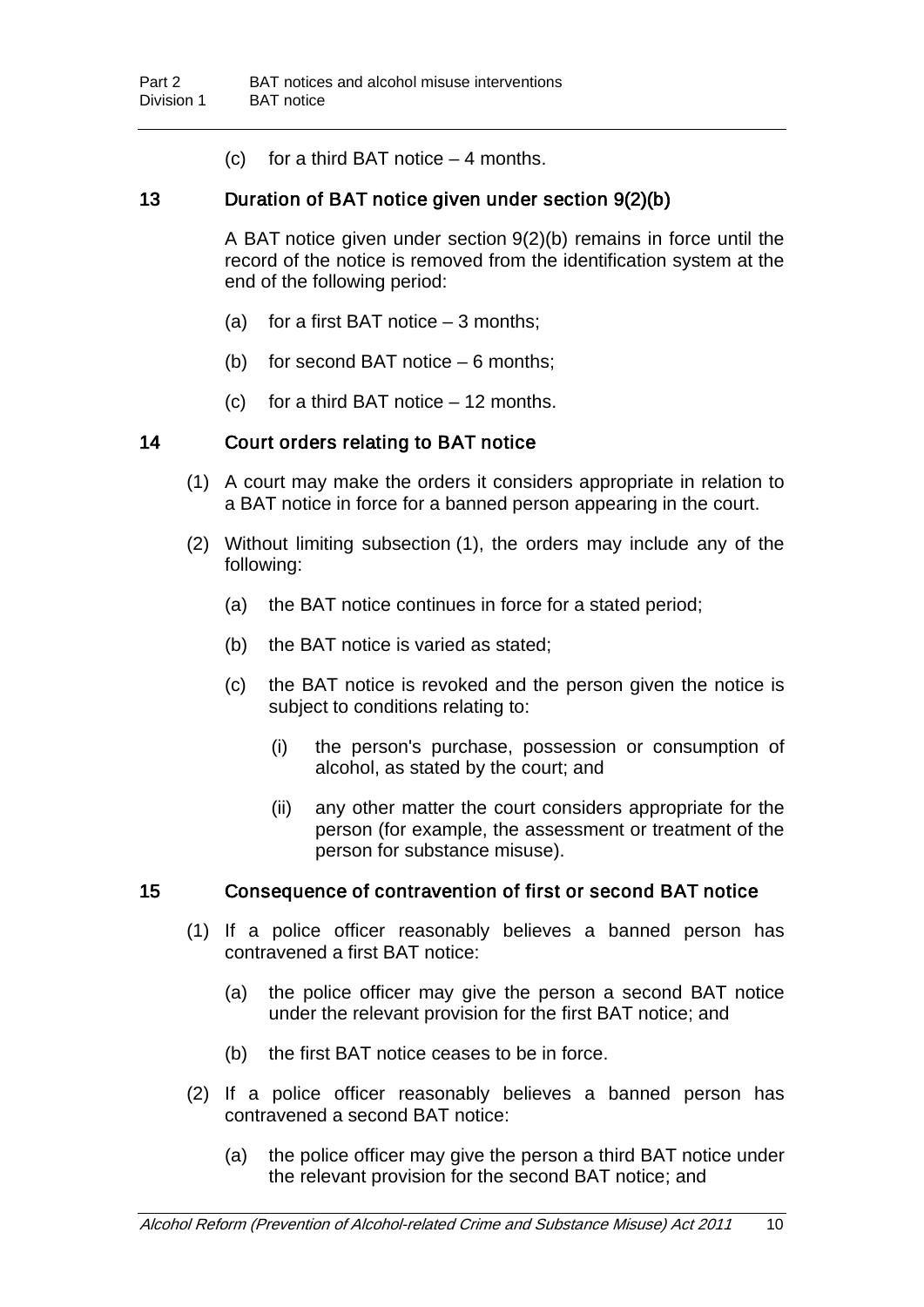- (b) the second BAT notice ceases to be in force.
- (3) In this section:

relevant provision, for a first BAT notice or second BAT notice, means the provision under which that BAT notice was given.

### <span id="page-15-0"></span>16 Application for assessment

- (1) This section applies if:
	- (a) a police officer reasonably believes a banned person has contravened a third BAT notice; or
	- (b) within 12 months after a person is given a third BAT notice under section [9\(](#page-11-0)2)(a), the person:
		- (i) is given an alcohol-related infringement notice; or
		- (ii) is held in alcohol-related protective custody.
- (2) A police officer must apply to the Tribunal in accordance with section [22\(](#page-18-0)4) for a referral of the person for an assessment.
- (3) A reference to a banned person in subsection (1)(a) does not include a person given a third BAT notice for a contravention of section [72\(](#page-39-0)1).

# Division 2 Review of BAT notice

## 17 Application for review of particular BAT notice

- <span id="page-15-1"></span>(1) A banned person given a BAT notice under section [9\(](#page-11-0)2) may apply to the Tribunal for a review of the notice if the person believes the police officer made an error of fact or law in giving the notice.
- (2) The banned person must:
	- (a) make the application, in the approved form, within 30 days after the date on which the BAT notice comes into force; and
	- (b) state in the application the reasons for the belief that the police officer made an error of fact or law in giving the notice; and
	- (c) give all the information and evidence available to the applicant to support the belief.

Note for subsection (2)(a)

See section [10\(](#page-13-2)2) for the date on which the BAT notice comes into force.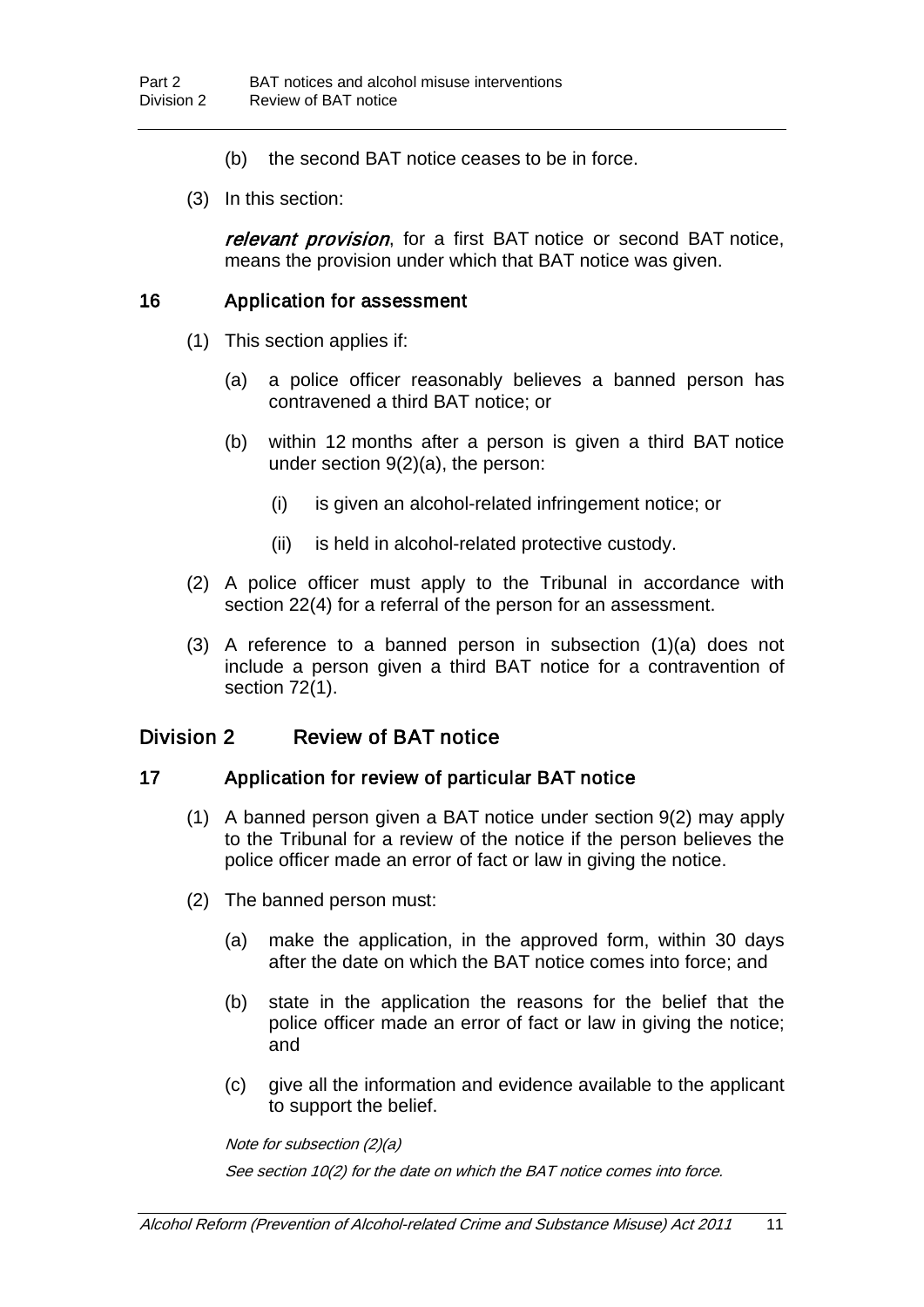- (3) Before deciding under section [53](#page-31-0) who will constitute the Tribunal to make a decision about the application, the Chairperson must decide whether the Tribunal must:
	- (a) conduct a hearing of the application; or
	- (b) decide the application on the information and evidence given in the application.
- (4) The Tribunal must:
	- (a) give the Commissioner of Police a copy of the application; and
	- (b) if the Tribunal is to conduct a hearing of the application give the banned person and Commissioner of Police a notice stating:
		- (i) the date, time and place fixed for the hearing; and
		- (ii) the persons who are required to attend as mentioned in section [18\(](#page-16-0)1).

#### <span id="page-16-0"></span>18 Attendance and representation at hearing

- (1) The following persons are required to attend the hearing of the application:
	- (a) the banned person;
	- (b) a representative of the Commissioner of Police.
- (2) If the application involves a question of law, a party to the application may be legally represented.

### 19 Deciding application

- (1) In deciding the application, the Tribunal must decide to make an order that the BAT notice:
	- (a) remains in force; or
	- (b) is revoked.
- (2) The Tribunal must give the applicant and Commissioner of Police an information notice for the decision.
- (3) The reasons for the Tribunal's decision stated in the information notice must include any relevant findings of fact.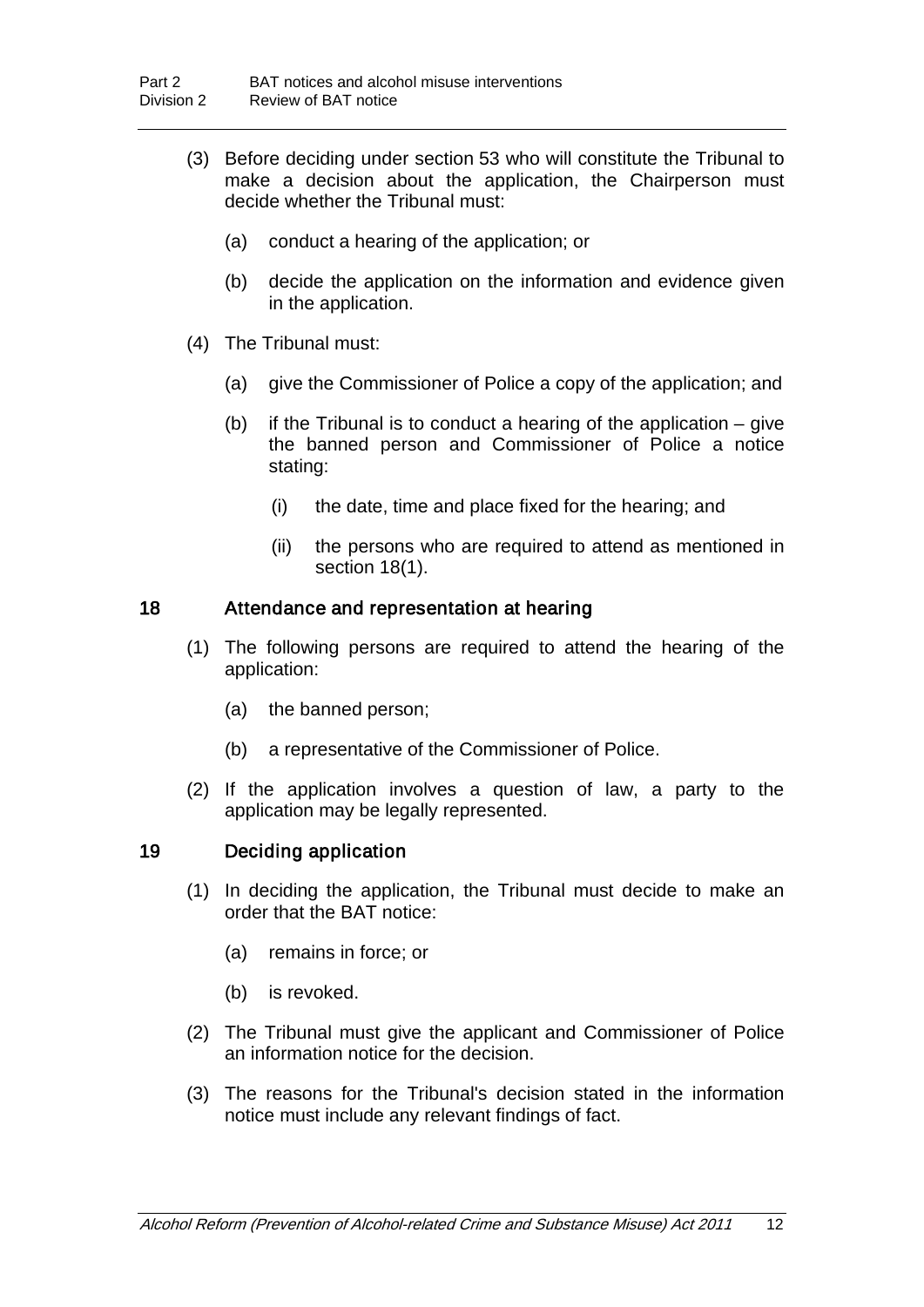# Division 3 Alcohol misuse interventions

### 20 Approval of alcohol misuse interventions and alcohol intervention providers

<span id="page-17-1"></span>The Minister must, by *Gazette* notice, approve:

- (a) alcohol misuse interventions that may be provided to persons given BAT notices under section [9\(](#page-11-0)2)(a); and
- (b) entities or classes of persons who may provide those alcohol misuse interventions.

### <span id="page-17-0"></span>21 Alcohol intervention certificate

- (1) An alcohol intervention provider must give a banned person an alcohol intervention certificate when the provider is satisfied the person has participated sufficiently in all of the alcohol misuse intervention mentioned in the BAT notice given to the person.
- $(2)$  An *alcohol intervention certificate* is a certificate, in the form approved by the Chief Executive Officer, that includes the following information:
	- (a) the name and address of the alcohol intervention provider;
	- (b) the name and address of the banned person;
	- (c) a statement that the banned person has participated sufficiently in all of the alcohol misuse intervention mentioned in the BAT notice given to the person;
	- (d) information relevant to subsection (3);
	- (e) other information prescribed by regulation.
- (3) To enable the record of the BAT notice to be removed from the identification system as mentioned in section [12\(](#page-13-1)2), the banned person or alcohol intervention provider may give the Registrar a copy of the alcohol intervention certificate.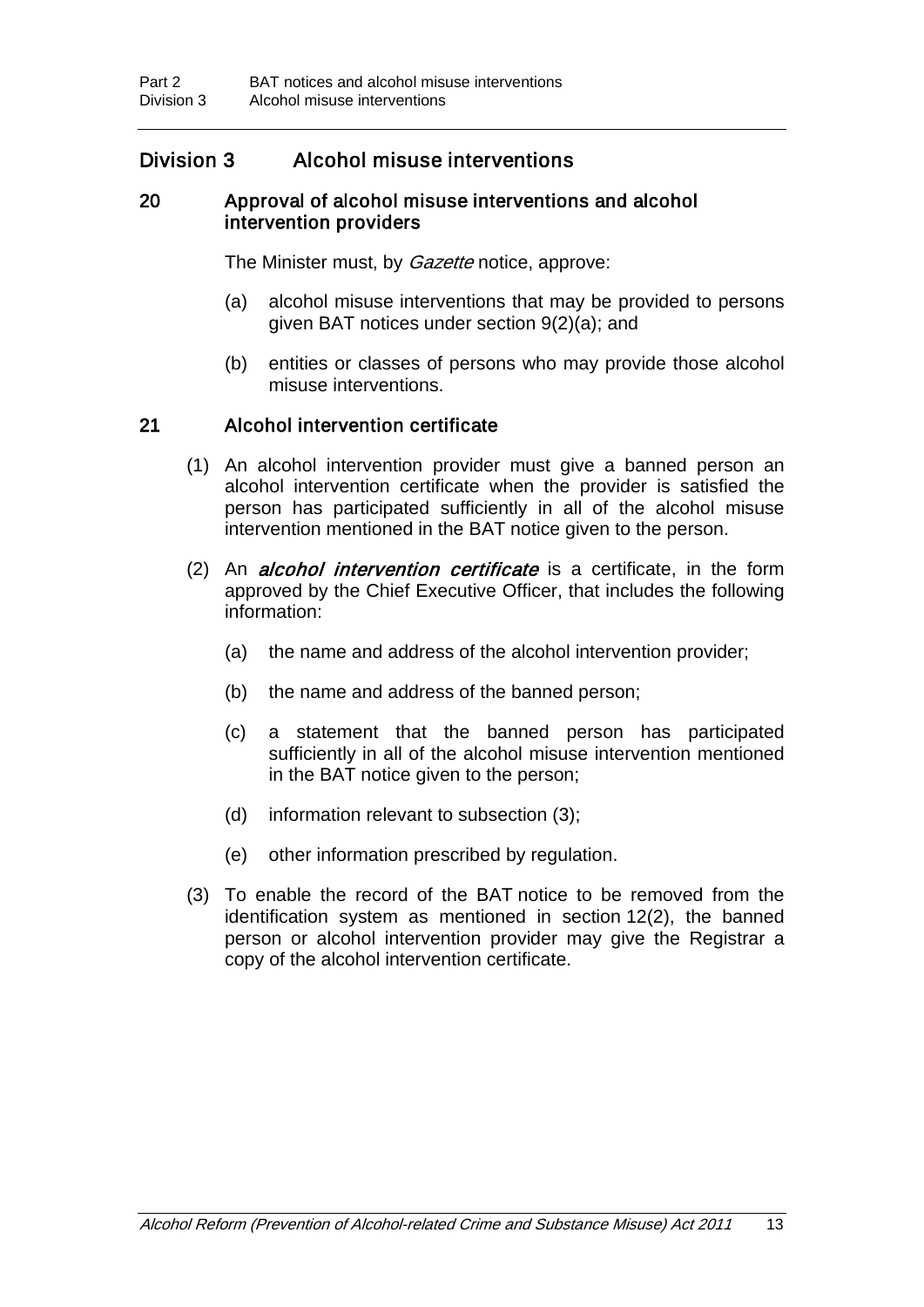# Part 3 Referrals for assessment, GAP orders and BADT orders

## Division 1 Referral for assessment

### 22 Application for assessment

- <span id="page-18-0"></span>(1) A person who reasonably believes he or she is misusing a substance and may benefit from a BADT order may apply to the Tribunal for a referral for an assessment.
- (2) An authorised applicant who reasonably believes a person may be misusing a substance may apply to the Tribunal for a referral of the person for an assessment.
- (3) Without limiting subsection (2), an authorised applicant may form a reasonable belief that a person may be misusing a substance if, because of the person's consumption or use of a substance, the person:
	- (a) is affecting the safety, health or welfare of the person or any other person; or
	- (b) is, or may be, a risk to public safety or wellbeing; or
	- (c) is regularly causing a public nuisance.
- (4) An application for assessment must be in the approved form and include sufficient information to enable the Tribunal to:
	- (a) decide whether to request a clinician to make an assessment of the person for whom the assessment is sought; and
	- (b) identify and contact the person.
- (5) An authorised applicant who acts in good faith in making an application for referral is not civilly or criminally liable, or in breach of any professional code of conduct:
	- (a) for making the application; or
	- (b) for disclosing any information in the application.

#### 23 Decision about referral

- (1) After receiving an application for assessment, the Tribunal must:
	- (a) consider the application; and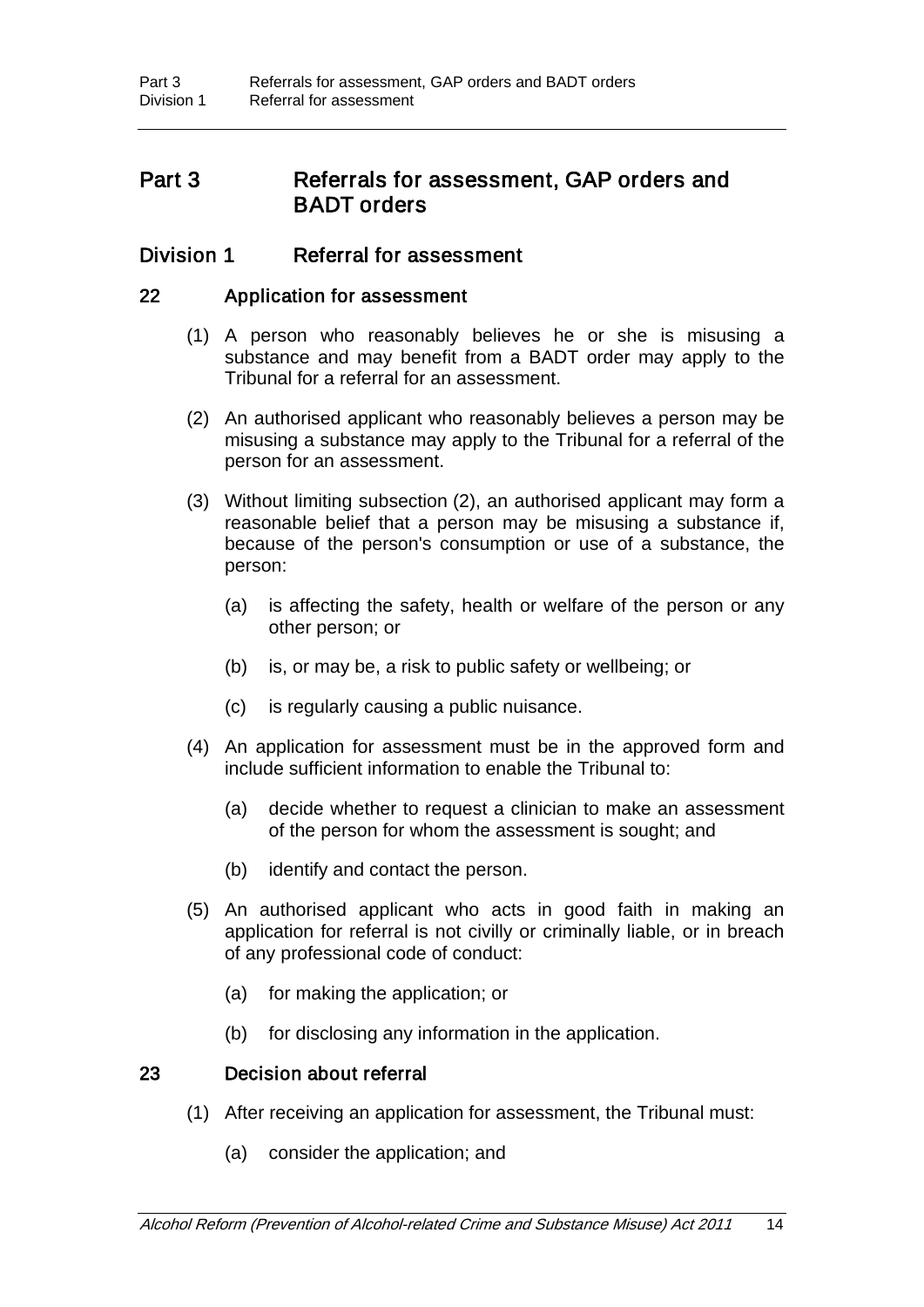- (b) decide whether to request a clinician to make an assessment of the person named in the application.
- (2) The decision may be made on the basis of:
	- (a) the information included in the application; and
	- (b) any further information obtained by the Tribunal.

### 24 Giving notice of decision about referral

- (1) If the Tribunal decides to request a clinician to make an assessment of a person, the Tribunal must in writing inform the following of the decision:
	- (a) a clinician;
	- (b) the person to be assessed;
	- (c) if the application is made by an authorised applicant the applicant.
- (2) The Tribunal must also:
	- (a) give the clinician the information necessary to arrange the assessment; and
	- (b) if the application for assessment was made by an authorised applicant – give the person to be assessed information about:
		- (i) the reason for the referral for assessment; and
		- (ii) the consequences of non-attendance for assessment.
- (3) In giving the person to be assessed the reason for the referral for assessment, the Tribunal must not disclose the name or personal details of the authorised applicant.
- (4) However, the Tribunal may give the person a general description of the authorised applicant (for example, a description of the applicant as a police officer).

### <span id="page-19-0"></span>25 Assessment

- (1) If the Tribunal requests a clinician to make an assessment of a person:
	- (a) a clinician must take all reasonable steps to do so; and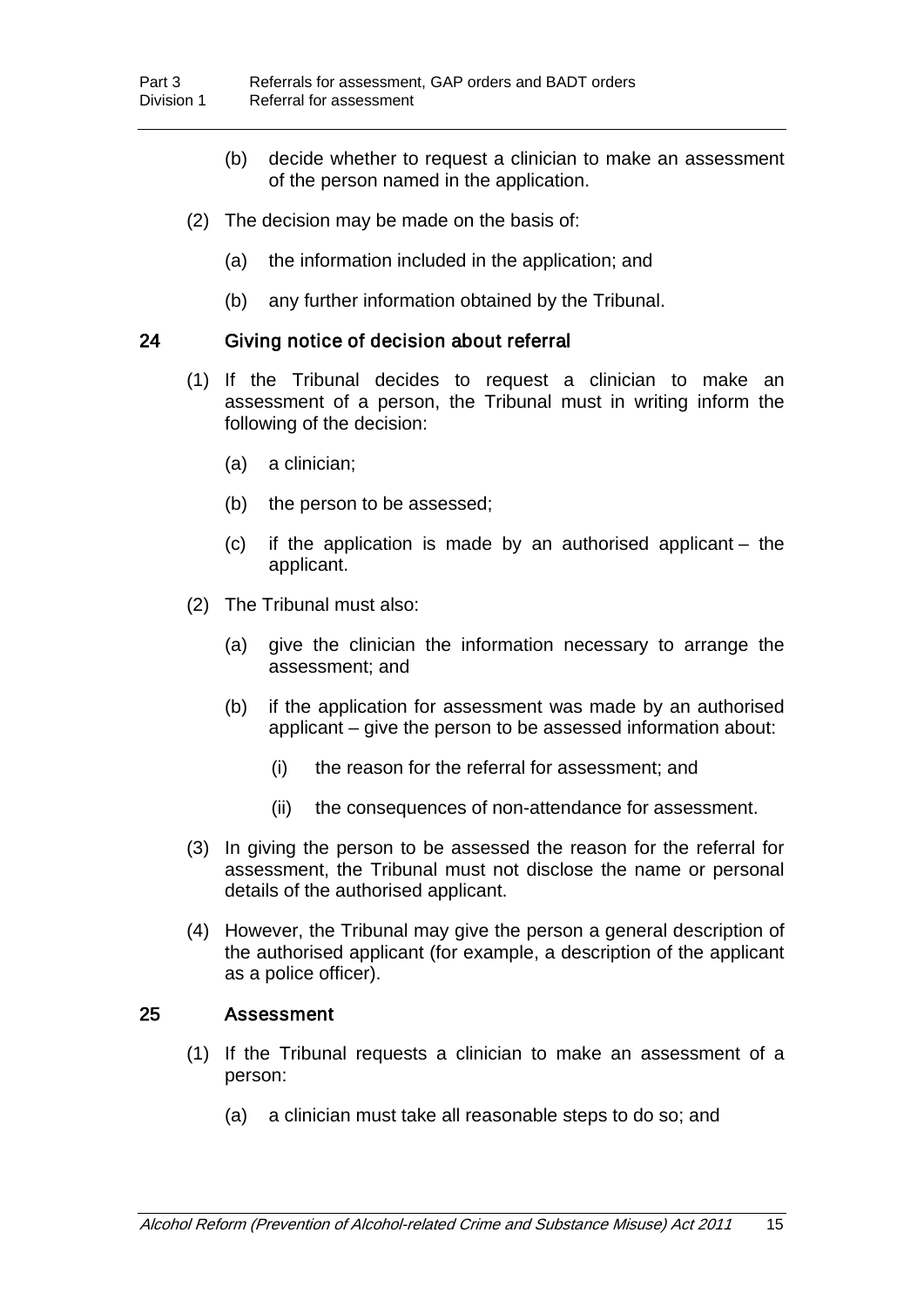- (b) if the clinician makes the assessment give the Tribunal a written report that states whether or not the person is assessed to be misusing a substance; and
- (c) if the clinician is unable to make an assessment of the person within a reasonable time after receiving the request – give the Tribunal a written notice of that fact and the reasons why the assessment could not be made.
- (2) If the person is assessed to be misusing a substance, the clinician must include in the assessment report:
	- (a) the level or nature of the misuse and whether the person has a substance dependency; and
	- (b) the diagnostic criteria on which the assessment is made; and
	- (c) the details of the treatment or other intervention recommended as appropriate for the person.
- (3) The clinician may also include in the assessment report the types of prohibitions, requirements or conditions the Tribunal may consider for inclusion in a BADT order for the person.

## Division 2 GAP order

### 26 GAP order if person does not attend for assessment

- <span id="page-20-0"></span>(1) If the Tribunal is given a notice under section [25\(](#page-19-0)1)(c) about a person, the Tribunal may make a GAP order for the person.
- (2) A GAP order is a General Alcohol Prohibition order stating that, for the period the order is in force, the person named in the order is prohibited from purchasing, possessing or consuming alcohol.

### 27 Recording GAP order on identification system

- (1) A GAP order is recorded on the identification system.
- (2) The GAP order comes into force when the identity of the person given the order, and other relevant details, are entered on the identification system.
- (3) Subsection (2) applies regardless of whether the person receives the order.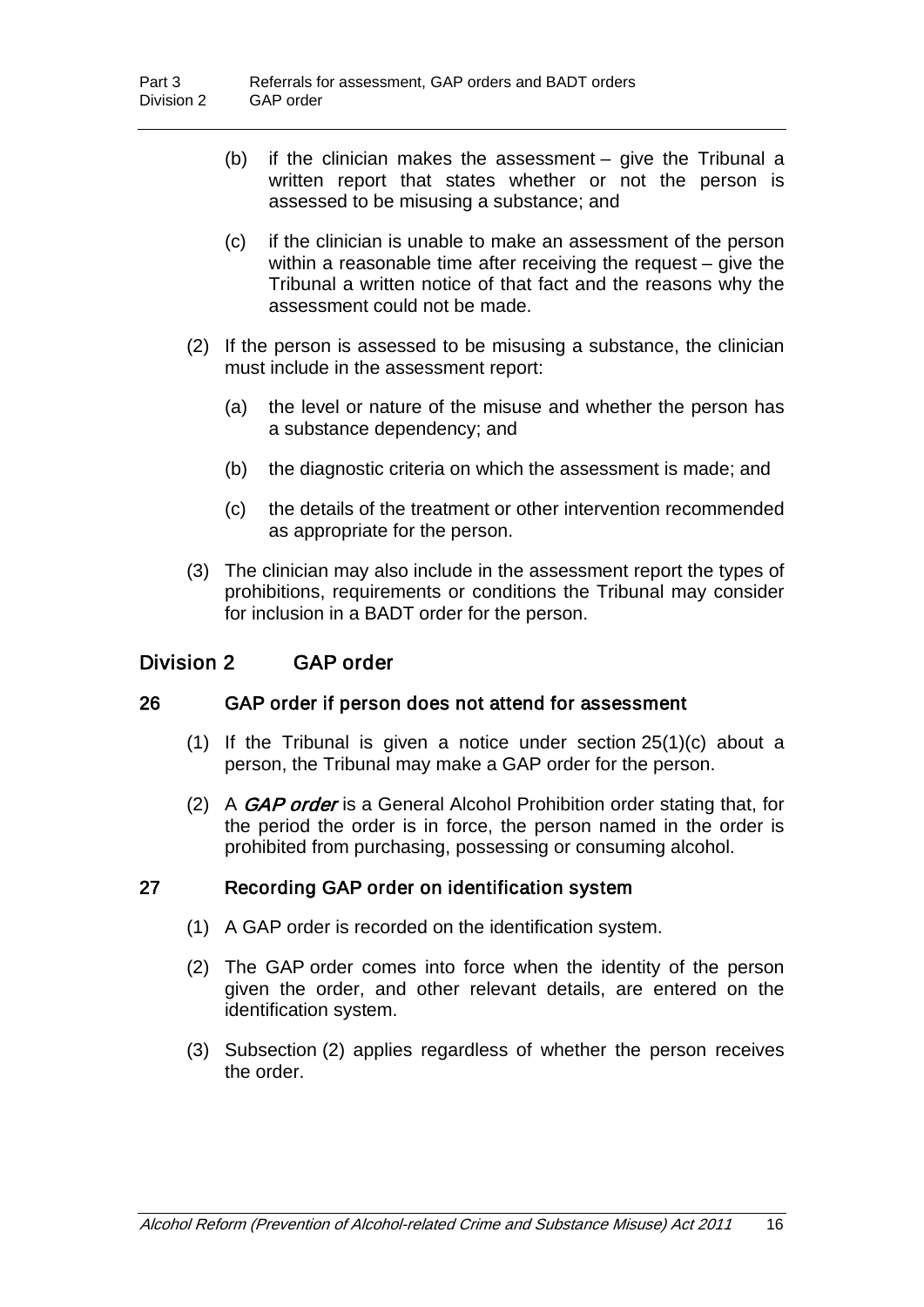### 28 Duration of GAP order

- (1) A GAP order remains in force until the record of the order is removed from the identification system:
	- (a) if the banned person is assessed by a clinician within 3 months after the order comes into force – as soon as practicable after the Tribunal has considered the assessment report; or
	- (b) at the end of 3 months.
- (2) The order must state:
	- (a) the period the order remains in force; and
	- (b) the relevant details to enable the banned person to arrange an assessment; and
	- (c) any other matter the Tribunal considers appropriate.

### 29 Persons to be given GAP order

- (1) The Registrar must give:
	- (a) the GAP order to the banned person; and
	- (b) a copy of the order to a clinician.
- (2) The Tribunal may direct that the order must be given personally to the banned person if satisfied personal service is appropriate.

#### 30 Effect of non-attendance for assessment

If the banned person does not attend for an assessment during the 3 months the GAP order is in force, the Tribunal may make a further GAP order.

## Division 3 Making BADT order

### 31 BADT order

- <span id="page-21-0"></span>(1) A **BADT order** is a Banning Alcohol and Drugs and Treatment order that states prohibitions or requirements (or both) in relation to:
	- (a) a person assessed to be misusing a substance (a *person at* risk); or
	- (b) a voluntary applicant.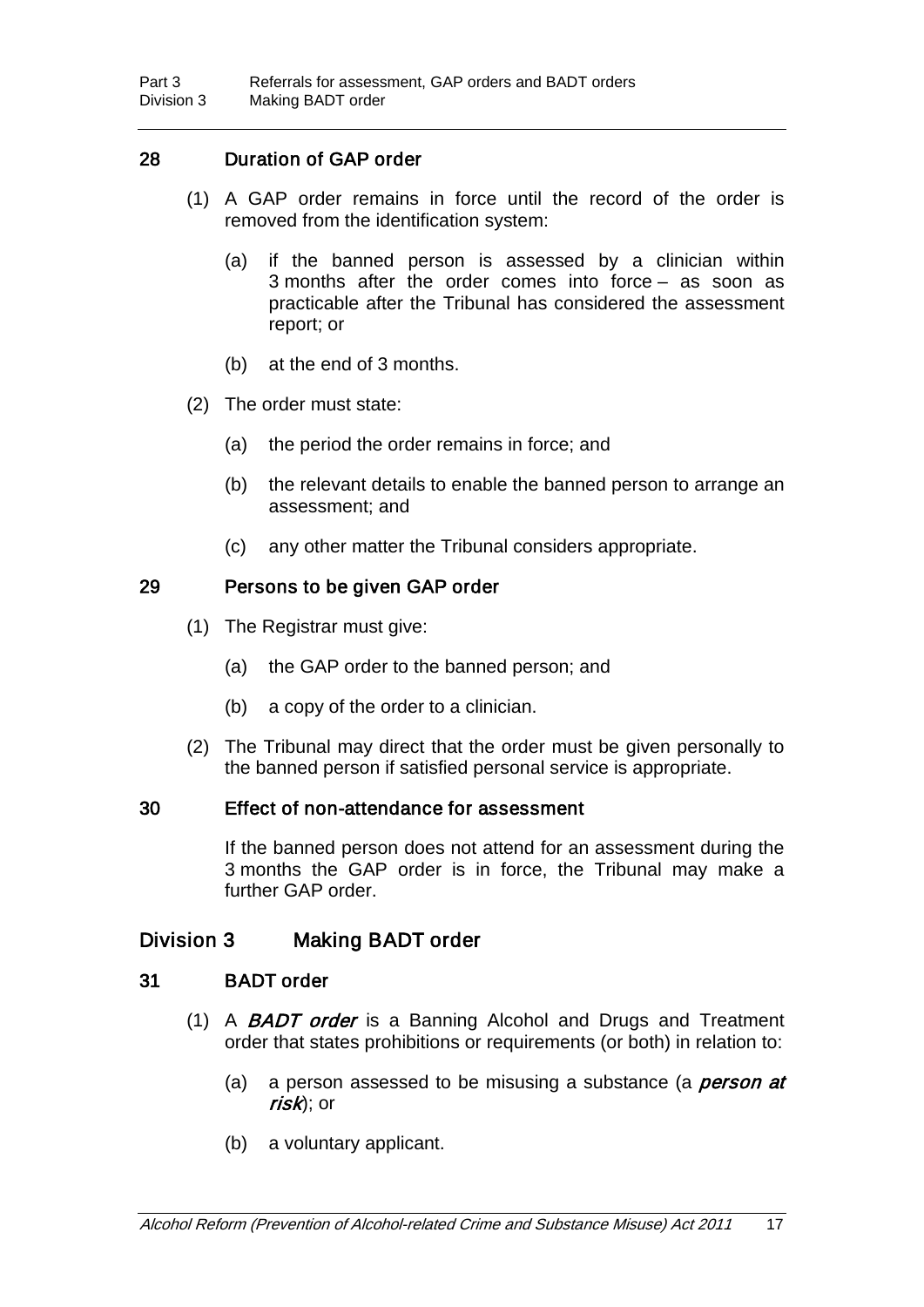- (2) The purpose of a BADT order for a person at risk is to achieve one or more of the following objectives:
	- (a) a reduction of the person's access to, and consumption or use of, a substance;
	- (b) the person's increased access to counselling or intervention for misuse of a substance;
	- (c) a reduction of risks or harm to others, particularly children, associated with the person's misuse of a substance;
	- (d) enhanced public safety or wellbeing.
- (3) The purpose of a BADT order for a voluntary applicant is to achieve one or more of the following objectives:
	- (a) a reduction of the person's access to, and consumption or use of, a substance;
	- (b) a reduction of risks or harm to others, particularly children, associated with the person's ability to access or consume a substance;
	- (c) enhanced public safety or wellbeing.
- (4) A BADT order must state that the banned person is prohibited from purchasing, possessing, consuming or using the substance stated in the order.
- (5) A BADT order for a person at risk may also state other prohibitions, requirements or conditions the Tribunal considers appropriate for the person, including (for example) the following:
	- (a) the person must undergo treatment, counselling or other intervention as stated in the order;
	- (b) the person is referred to a stated entity for assessment for income management.

## <span id="page-22-0"></span>32 Application for BADT order

- (1) A person may apply to the Tribunal for a BADT order for himself or herself (a *voluntary applicant*).
- (2) The application must:
	- (a) be in the approved form; and
	- (b) state the reasons for the application; and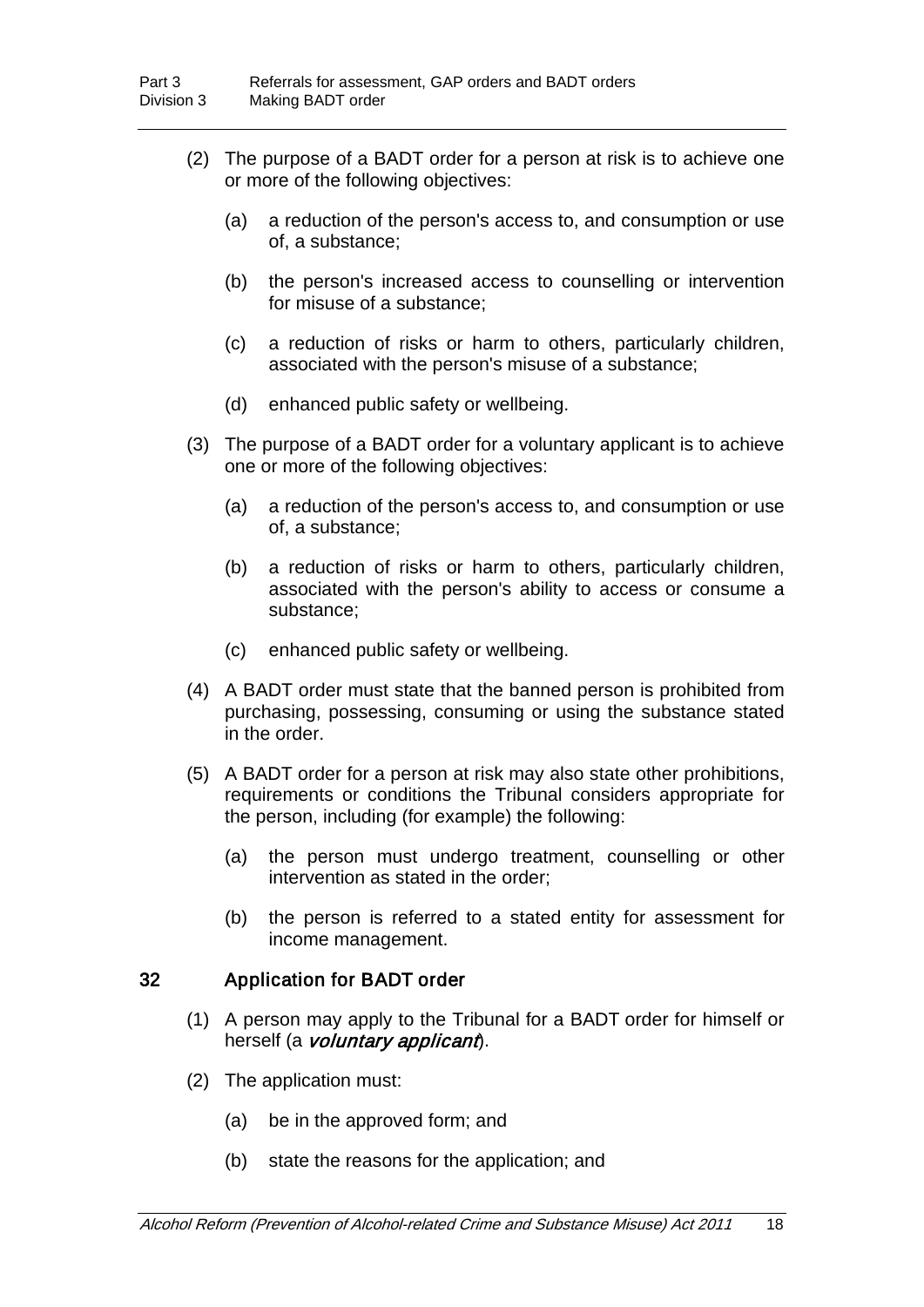(c) include all the information necessary to support the application.

Example for subsection (2)(b)

The person is repeatedly asked by others to purchase alcohol on their behalf.

(3) This section does not apply to a person mentioned in section [22\(](#page-18-0)1).

### 33 Giving notice of hearing

- (1) The Tribunal must conduct a hearing to decide whether to make a BADT order for a person at risk or a voluntary applicant.
- (2) The Tribunal must give written notice to the person who is required by section [34](#page-23-0) to attend the hearing.
- (3) The notice must state:
	- (a) the date, time and place fixed for the hearing; and
	- (b) the persons required to attend.
- (4) If the hearing relates to a person at risk, the notice must be accompanied by a copy of the assessment report unless the Tribunal considers that a person's access to the report may cause serious harm to the health of the person at risk or put at risk the safety of other people.

### <span id="page-23-0"></span>34 Attendance at hearing

- (1) For a hearing relating to a BADT order for a person at risk who made an application for assessment under section [22\(](#page-18-0)1):
	- (a) the person at risk is required to attend; and
	- (b) only with the consent of the person at risk members of the family of the person may attend.
- (2) For a hearing relating to a BADT order for a person at risk who was the subject of an application for assessment made under section [16\(](#page-15-0)2) or [22\(](#page-18-0)2):
	- (a) the person at risk is required to attend; and
	- (b) the following persons may attend:
		- (i) a clinician;
		- (ii) only with the consent of the person at risk members of the family of the person.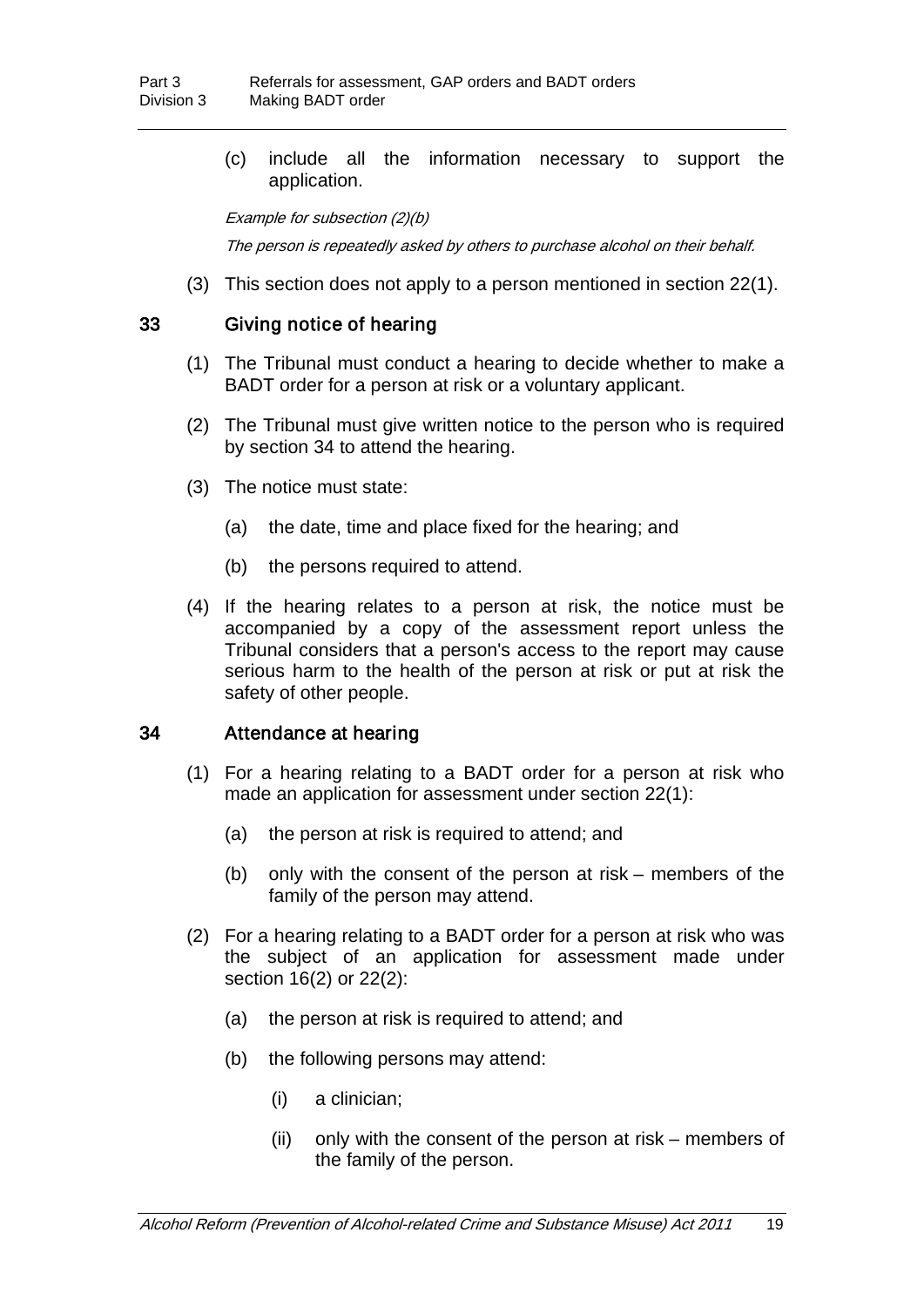- (3) For a hearing relating to a BADT order for a voluntary applicant:
	- (a) the applicant is required to attend; and
	- (b) only with the consent of the applicant members of the applicant's family may attend.

#### 35 Matters to be considered by Tribunal

- (1) In deciding whether to make a BADT order for a person at risk, the Tribunal must have regard to:
	- (a) the assessment report about the person; and
	- (b) the current circumstances of the person; and
	- (c) whether a BADT order will achieve one or more of the objectives mentioned in section [31\(](#page-21-0)2).
- (2) In deciding whether to make a BADT order for a voluntary applicant, the Tribunal must have regard to:
	- (a) the reasons why the applicant seeks the order; and
	- (b) the current circumstances of the applicant; and
	- (c) whether a BADT order will achieve one or more of the objectives mentioned in section [31\(](#page-21-0)3).

### 36 Making BADT order

- (1) The Tribunal must make a BADT order for a person at risk if satisfied that making the order will achieve at least one of the objectives mentioned in section [31\(](#page-21-0)2).
- (2) The Tribunal must make a BADT order for a voluntary applicant if satisfied that making the order will achieve at least one of the objectives mentioned in section [31\(](#page-21-0)3).
- (3) The Tribunal must give the BADT order to the banned person.
- (4) If the banned person is a person at risk, the Tribunal must also give the person an information notice for the decision.
- (5) The Tribunal may direct the Registrar that the BADT order and (if applicable) the information notice must be given personally to the banned person if the person did not attend the hearing.
- (6) The Tribunal may also give a copy of the BADT order to a person or entity the Tribunal considers should be given a copy (for example, a treatment provider).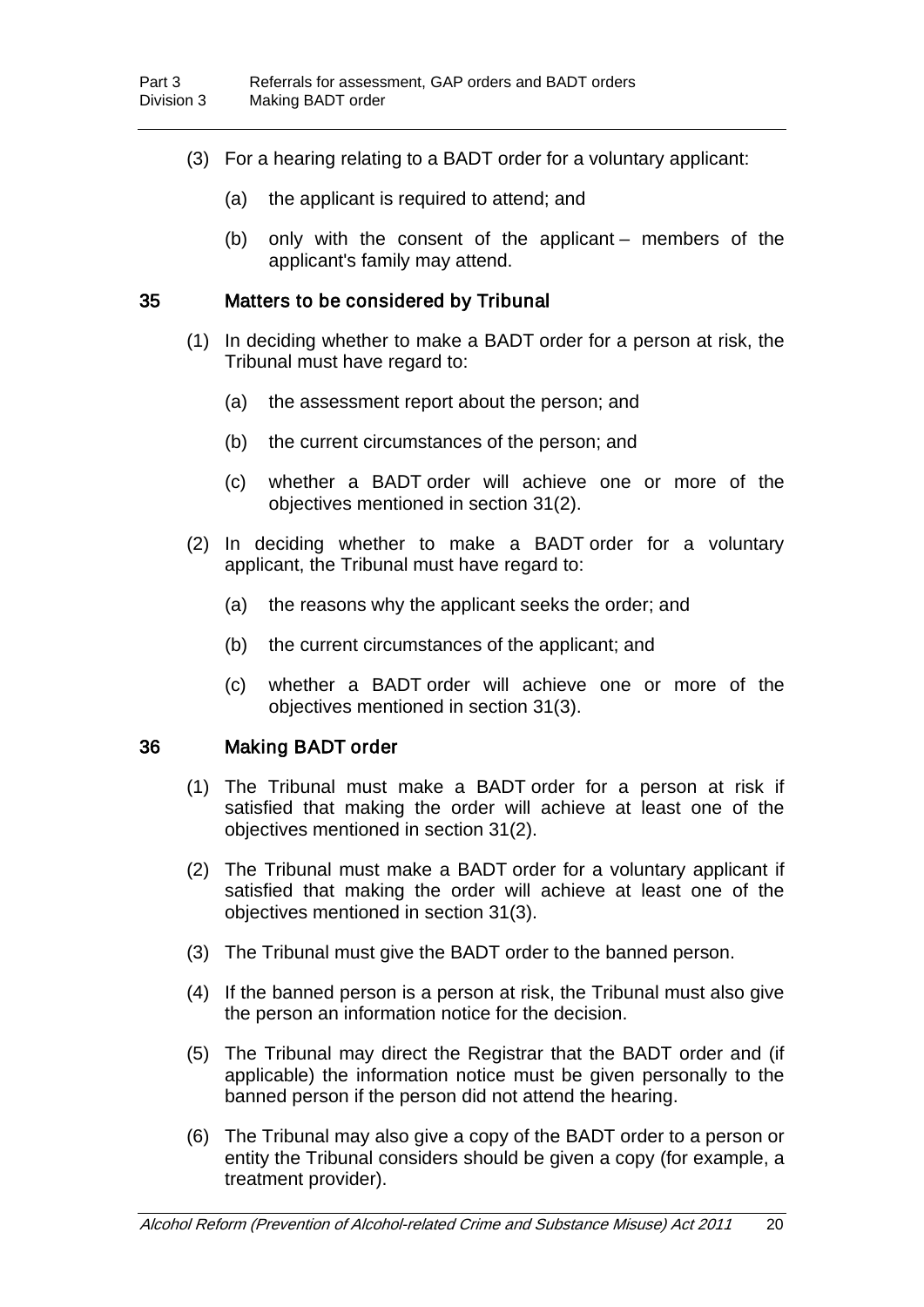## 37 Recording BADT order on identification system

- (1) A BADT order is recorded on the identification system.
- (2) The BADT order comes into force when the identity of the person given the order, and other relevant details, are entered on the identification system.
- (3) Subsection (2) applies regardless of whether the person receives the order.

### 38 Duration of BADT order

- (1) A BADT order remains in force until the record of the order is removed from the identification system as soon as practicable after:
	- (a) the end of the period stated in the order or as extended under section [44;](#page-27-0) or
	- (b) the revocation of the order under section [44.](#page-27-0)
- (2) The period stated in the BADT order must not exceed 2 years.

### 39 Refusal to make BADT order

- (1) If the Tribunal refuses to make a BADT order for a person at risk who was the subject of an application for assessment made under section [16\(](#page-15-0)2) or [22\(](#page-18-0)2), the Tribunal must:
	- (a) give the person at risk a notice stating the Tribunal's decision and the reasons for the decision; and
	- (b) give the applicant for the referral for assessment a notice stating only the Tribunal's decision.
- (2) However, if the applicant was a police officer, the Tribunal must give the notice of the decision to the Commissioner of Police.
- (3) If the Tribunal refuses to make a BADT order for a person at risk who made an application for assessment under section [22\(](#page-18-0)1), or for a voluntary applicant, the Tribunal must give the person or applicant an information notice for the decision.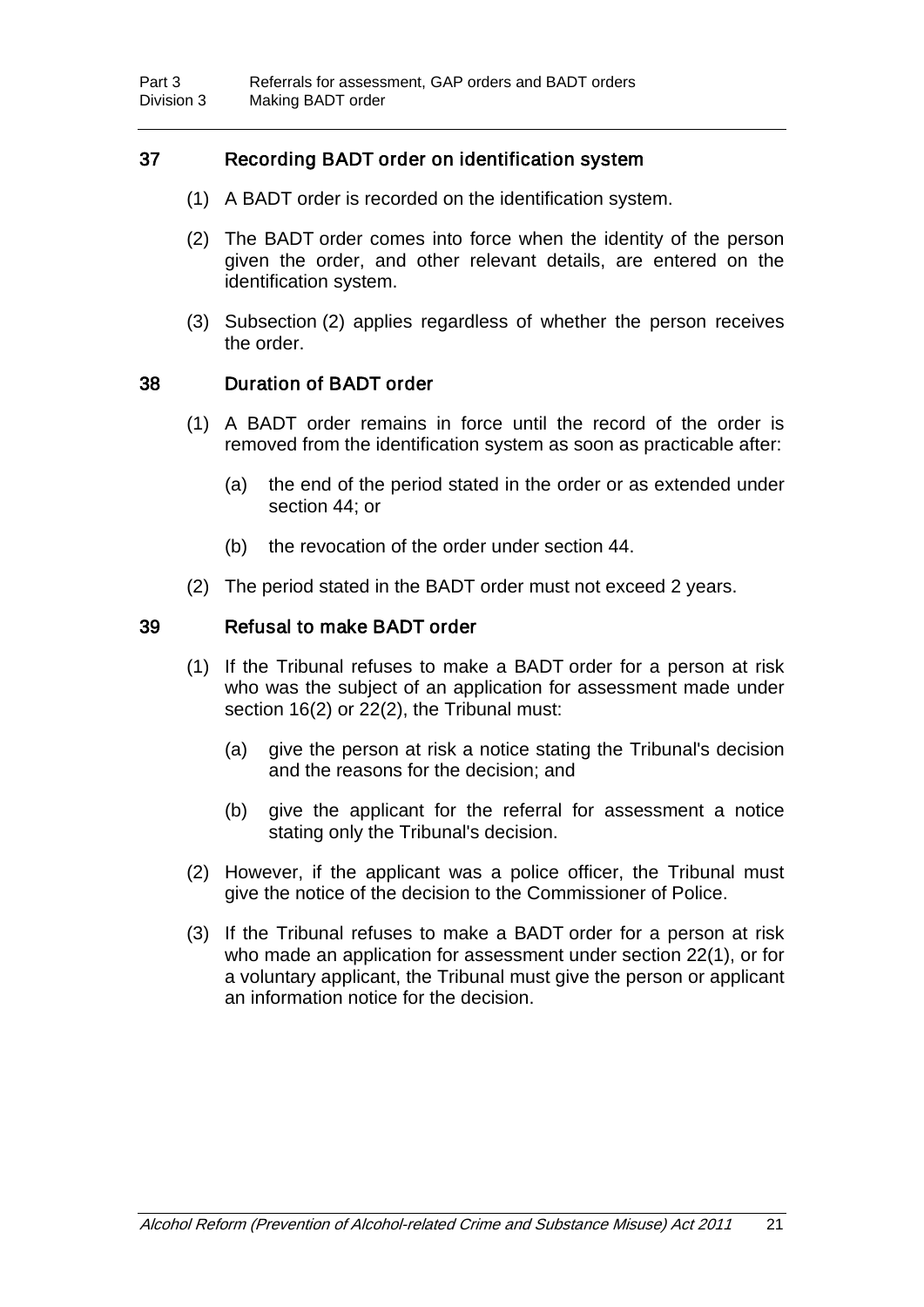# Division 4 Reviewing BADT order

### 40 Review without application

- <span id="page-26-1"></span>(1) If a BADT order is in force for more than 12 months and no review has been conducted on application under section [41](#page-26-0) during that time, the Tribunal:
	- (a) must review the order after 12 months; and
	- (b) if the Tribunal considers it appropriate may make an order under section [44.](#page-27-0)
- (2) The Tribunal may conduct a hearing for the review or inform itself in any other way it considers appropriate.
- (3) If the Tribunal conducts a hearing, it must give a notice of the hearing to the persons it requires to attend, stating:
	- (a) the reason for the hearing; and
	- (b) the date, time and place fixed for the hearing; and
	- (c) the persons who are required to attend.

### <span id="page-26-0"></span>41 Review on application for variation, extension or revocation

- (1) Any of the following persons may apply to the Tribunal for a variation, extension or revocation of a BADT order:
	- (a) the banned person;
	- (b) a police officer;
	- (c) if the variation relates to the treatment, counselling or other intervention being provided under the order – the treatment provider.
- (2) The application must:
	- (a) be in the approved form; and
	- (b) state whether it is for a variation, extension or revocation of the BADT order; and
	- (c) state the reasons for the application; and
	- (d) include all the information necessary to support the application.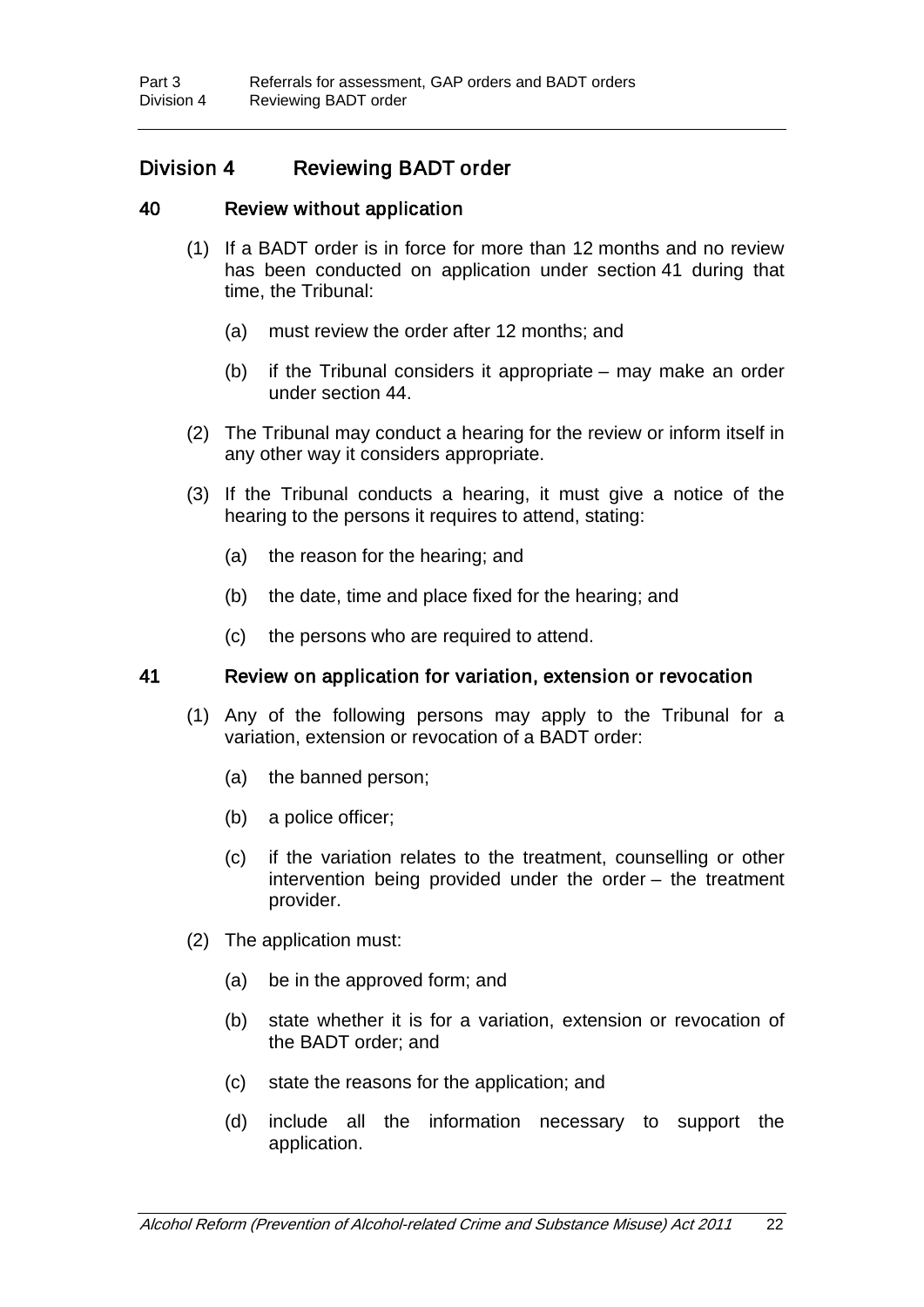- (3) The Tribunal must conduct a hearing of the application and give notice to the applicant and any other persons required by section [43](#page-27-1) to attend, stating:
	- (a) the date, time and place fixed for the hearing; and
	- (b) the persons who are required to attend.
- (4) The Tribunal must give each person required to attend the hearing (except the applicant) a copy of the application.

### 42 Application for contravention of BADT order

If a banned person contravenes a BADT order, a police officer may apply under section [41](#page-26-0) for a variation or extension of the order.

#### <span id="page-27-1"></span>43 Attendance at hearing of application

- (1) An applicant under section [41](#page-26-0) is required to attend the hearing of the application.
- (2) If the applicant is not the banned person, the banned person is required to attend.
- (3) Members of the family of the banned person may attend if the banned person consents to the attendance.
- (4) If the application relates to treatment, counselling or other intervention being provided under the BADT order, and the treatment provider is not the applicant, the treatment provider may attend.
- (5) The Tribunal must give a notice of the hearing of the application to the persons required to attend and give those persons (except the applicant) a copy of the application.

### <span id="page-27-0"></span>44 Orders following review

- (1) After completing a review of a BADT order under section [40](#page-26-1) or [41,](#page-26-0) the Tribunal may do any of the following:
	- (a) vary the order;
	- (b) extend the duration of the order;
	- (c) revoke the order;
	- (d) if the review was under section [40](#page-26-1) make no change to the order;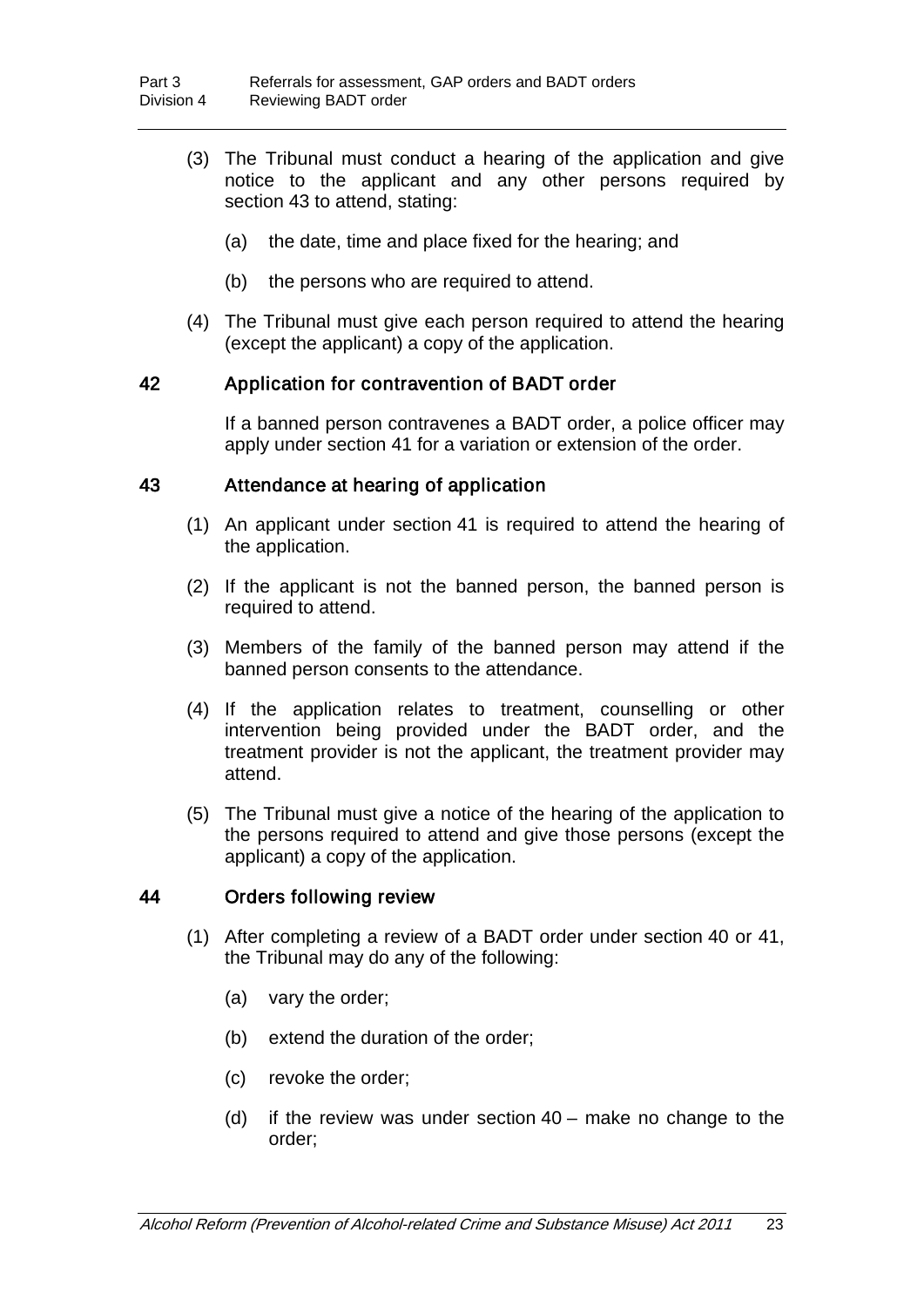- (f) if the review was under section  $41$  refuse the application and make no change to the order.
- (2) The Tribunal must not vary the BADT order or extend the duration unless satisfied the variation or extension will be in the best interests of the banned person and will not put at risk the safety of other people.
- (3) If the banned person is a person at risk, the duration of a period of extension must not exceed the period first stated in the BADT order unless:
	- (a) there is a further assessment of the person; and
	- (b) taking the assessment report into account the Tribunal considers it appropriate.
- (4) Also, if the banned person is a person at risk and the Tribunal extends the duration of the BADT order, the Tribunal must order a further assessment of the person at intervals not exceeding 2 years.
- (5) In addition, if the banned person is a person at risk, the Tribunal must not revoke the BADT order unless satisfied:
	- (a) the person is no longer misusing the substance to which the order relates; and
	- (b) the order is no longer required to protect the person or others from harm.
- (6) If the Tribunal refuses an application to revoke a BADT order, it may instead vary the order.

### 45 Giving information notice

- (1) If the Tribunal makes a decision under section [44\(](#page-27-0)1) after a review under section [40,](#page-26-1) it must give an information notice for the decision to:
	- (a) the banned person; and
	- (b) any other person or any entity affected by the decision (for example, a treatment provider).
- (2) If the Tribunal makes a decision under section [44\(](#page-27-0)1) after a review under section [41,](#page-26-0) it must give an information notice for the decision to:
	- (a) the banned person; and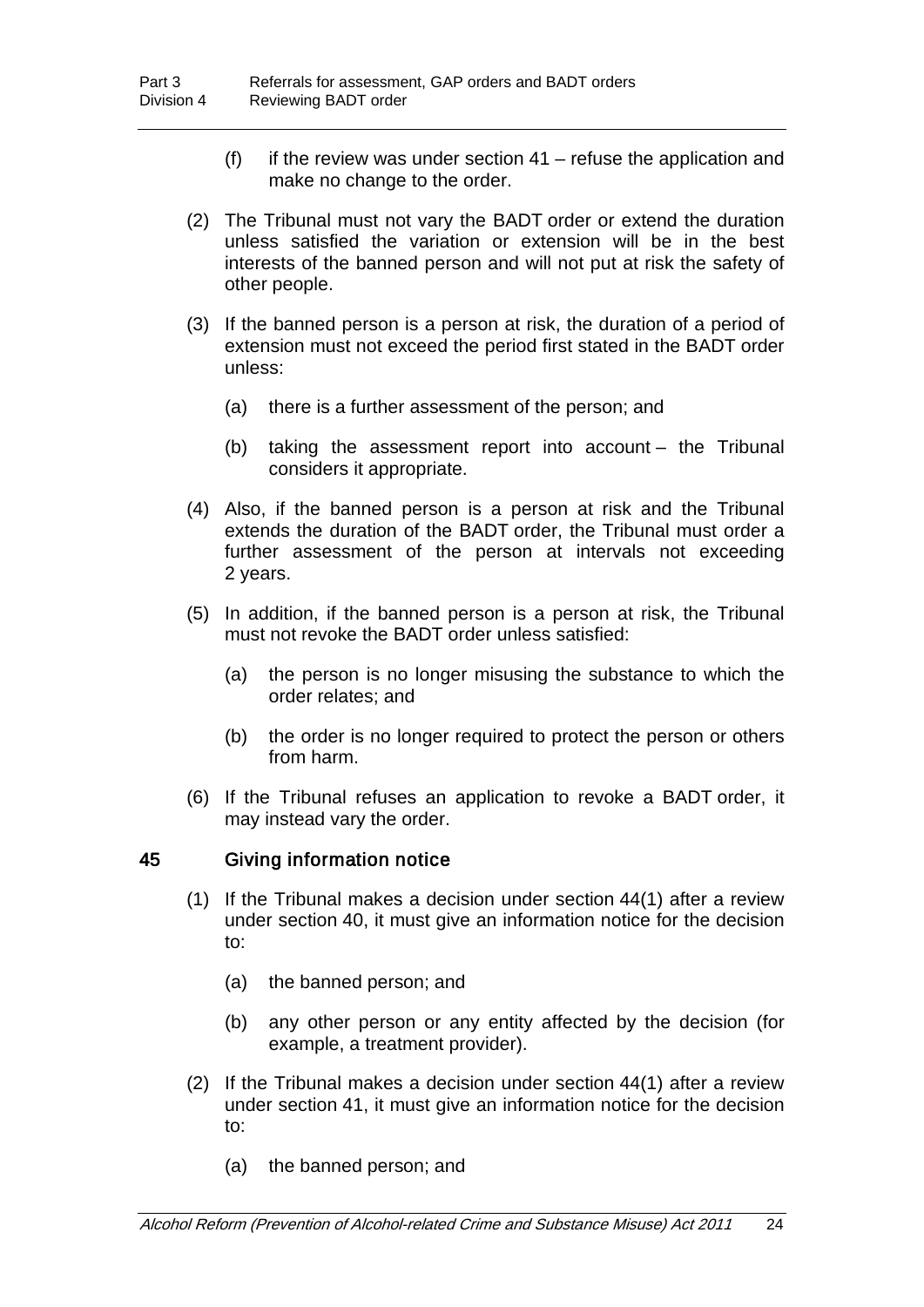- (b) if the application for review was made by a police officer or treatment provider – the applicant; and
- (c) any other person or any entity affected by the decision (for example, a treatment provider who was not the applicant).

# Part 4 Tribunal

# Division 1 Establishment of Tribunal and related matters

### 46 Establishment of Tribunal

<span id="page-29-0"></span>The Alcohol and Drugs Tribunal (the *Tribunal*) is established.

### 47 Membership

- (1) The Tribunal is constituted of the following members appointed by the Administrator:
	- (a) a Chairperson and a Deputy Chairperson, each of whom must have been admitted as a legal practitioner in Australia for at least 5 years;
	- (b) at least 4 other persons, each of whom has qualifications or experience relating to the functions of the Tribunal;
	- (c) any other persons the Administrator considers suitable for appointment, each of whom represents the interests of a community or an area of the Territory.
- (2) Without limiting subsection (1)(b), a person has qualifications or experience relating to the functions of the Tribunal if the person:
	- (a) is, or has been, a legal practitioner; or
	- (b) has a special interest or expertise in the general care, health care, rehabilitation or treatment of persons who are misusing alcohol or drugs; or
	- (c) has qualifications or experience prescribed by regulation.
- (3) As far as practicable, the Tribunal is to be constituted of members of both sexes and from diverse backgrounds, including members who are Aboriginal or Torres Strait Islanders or who demonstrate an understanding of Aboriginal or Torres Strait Islander culture.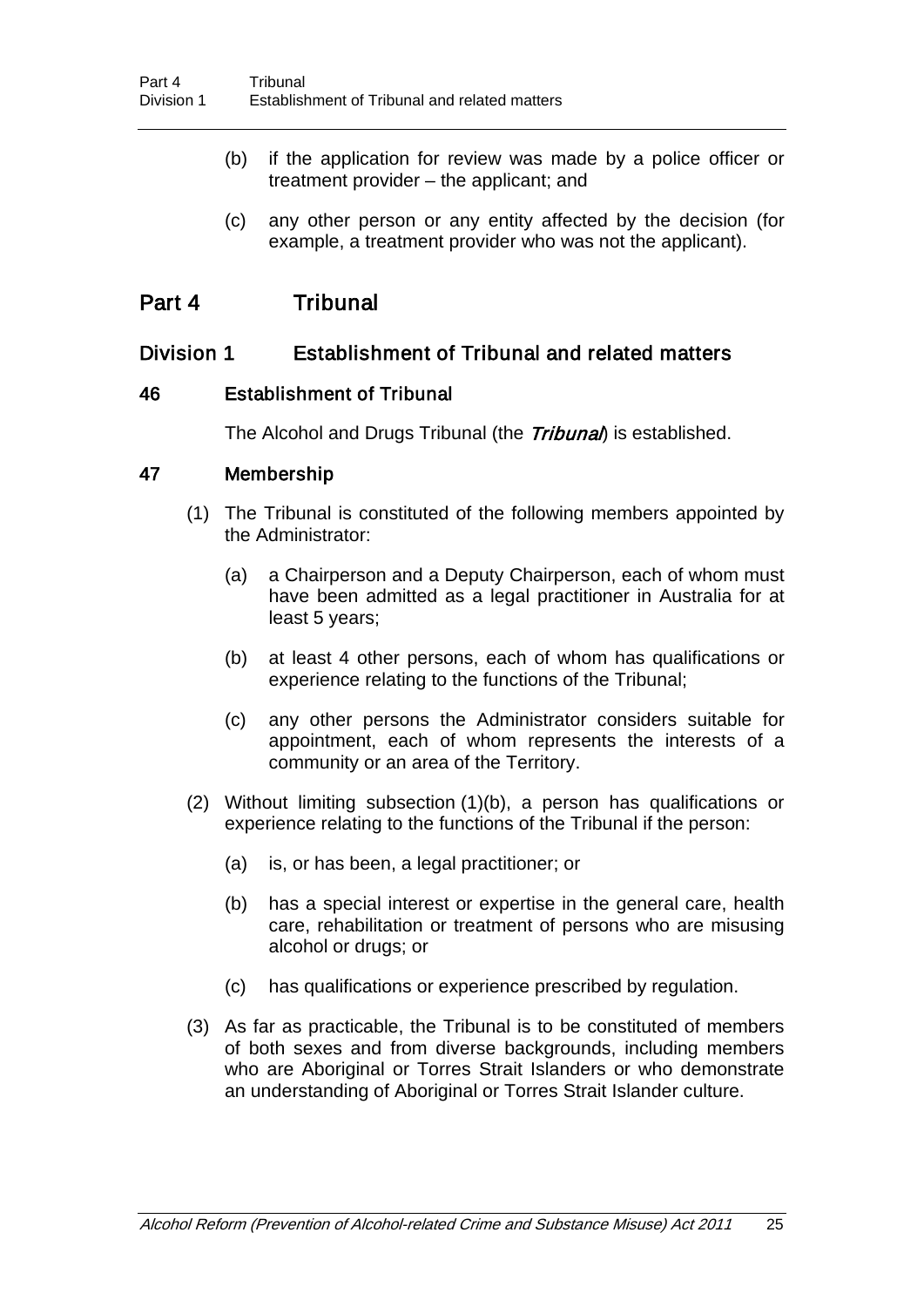### <span id="page-30-0"></span>48 Presiding member

- (1) The Chairperson or Deputy Chairperson may be the presiding member of a Tribunal constituted under section [53.](#page-31-0)
- (2) The Administrator may also appoint another member of the Tribunal to be the presiding member of a Tribunal constituted under section [53](#page-31-0) if satisfied the member has the appropriate qualifications or experience for the position.
- (3) Without limiting subsection (2), a member of the Tribunal may have appropriate qualifications or experience if the member:
	- (a) is, or has been, a legal practitioner; or
	- (b) has extensive experience in the rehabilitation or treatment of persons who are misusing alcohol or drugs; or
	- (c) has qualifications or experience prescribed by regulation.

#### 49 When Deputy Chairperson may exercise powers of **Chairperson**

The Deputy Chairperson may exercise the powers and perform the functions of the Chairperson if the Chairperson:

- (a) vacates office; or
- (b) is absent from the Territory; or
- (c) is unable for another reason to exercise the powers or perform the functions of the Chairperson.

### 50 Duration of appointment

- (1) A member holds office for 3 years or the lesser period stated in the appointment.
- (2) A member is eligible for reappointment.

### 51 Resignation and removal

- (1) A member may resign office by written notice given to the Administrator.
- (2) The Administrator may terminate the appointment of a person as a member for inability, inefficiency, misbehaviour or physical or mental incapacity.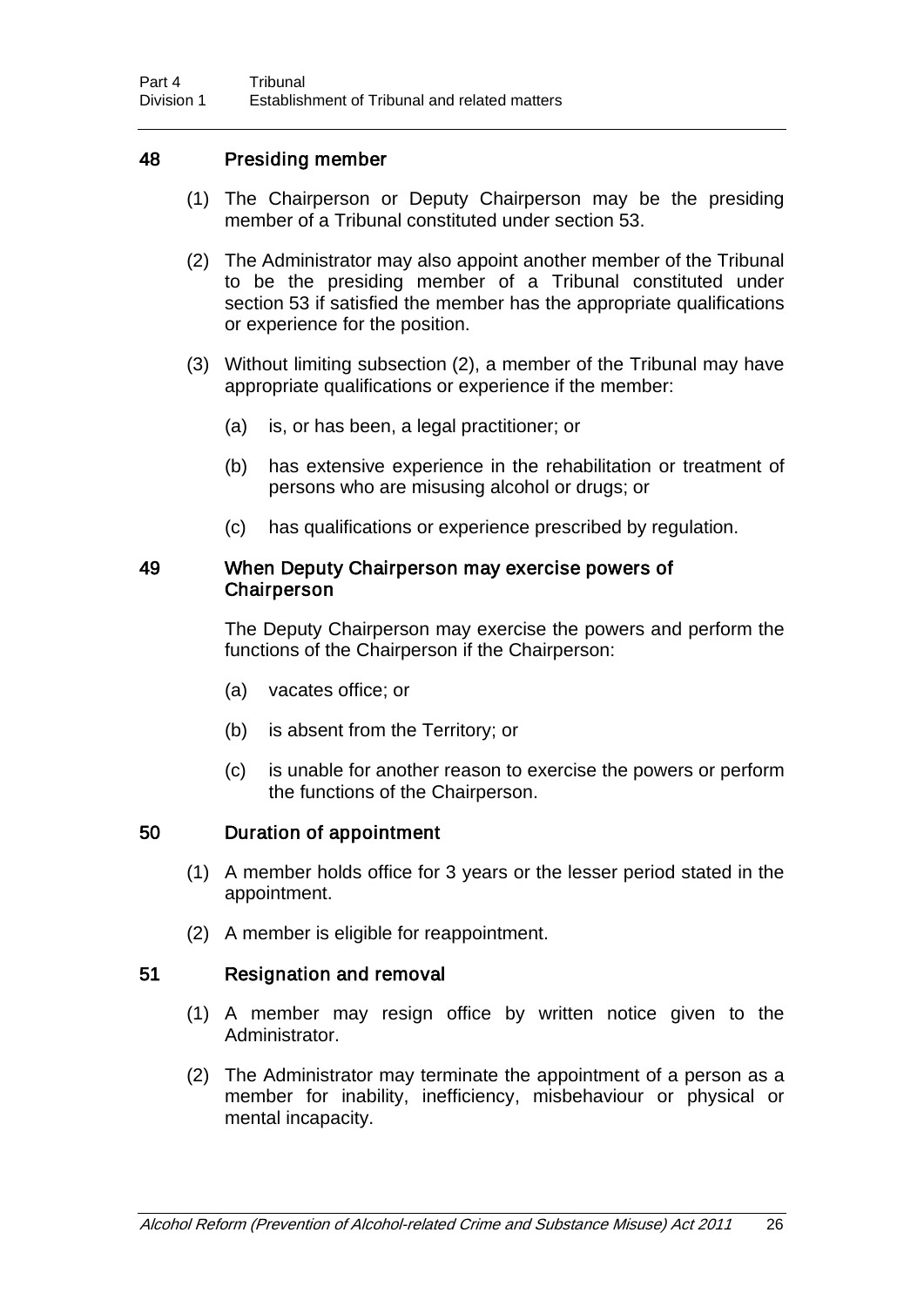- (3) The Administrator must terminate the appointment of a person as a member if the person:
	- (a) becomes bankrupt; or
	- (b) applies to take the benefit of any law for the relief of bankrupt or insolvent debtors; or
	- (c) compounds with his or her creditors or makes an assignment of his or her remuneration for their benefit.

#### 52 Functions and powers

- (1) The Tribunal has the following functions:
	- (a) to consider and decide applications made to it;
	- (b) to request clinicians to make assessments;
	- (c) to make GAP orders, BADT orders and other orders in relation to its decisions;
	- (d) to make inquiries in relation to proceedings, as appropriate;
	- (e) to perform other functions conferred on it under this or another Act.
- (2) The Tribunal has the powers necessary to perform its functions.

### <span id="page-31-0"></span>53 Constitution for proceeding

- (1) The Chairperson must decide which member or members (including the Chairperson) will constitute the Tribunal for a proceeding.
- (2) A presiding member alone must consider an application for assessment and decide whether to request a clinician to make an assessment of the person for whom the assessment is sought.
- (3) In any other proceeding, a presiding member alone may constitute the Tribunal unless the Chairperson decides it is desirable for an additional one or 2 members to conduct the proceeding.
- (4) The presiding member for an application for the review of a BAT notice must be:
	- (a) the Chairperson; or
	- (b) the Deputy Chairperson; or
	- (c) a member mentioned in section [48\(](#page-30-0)3)(a).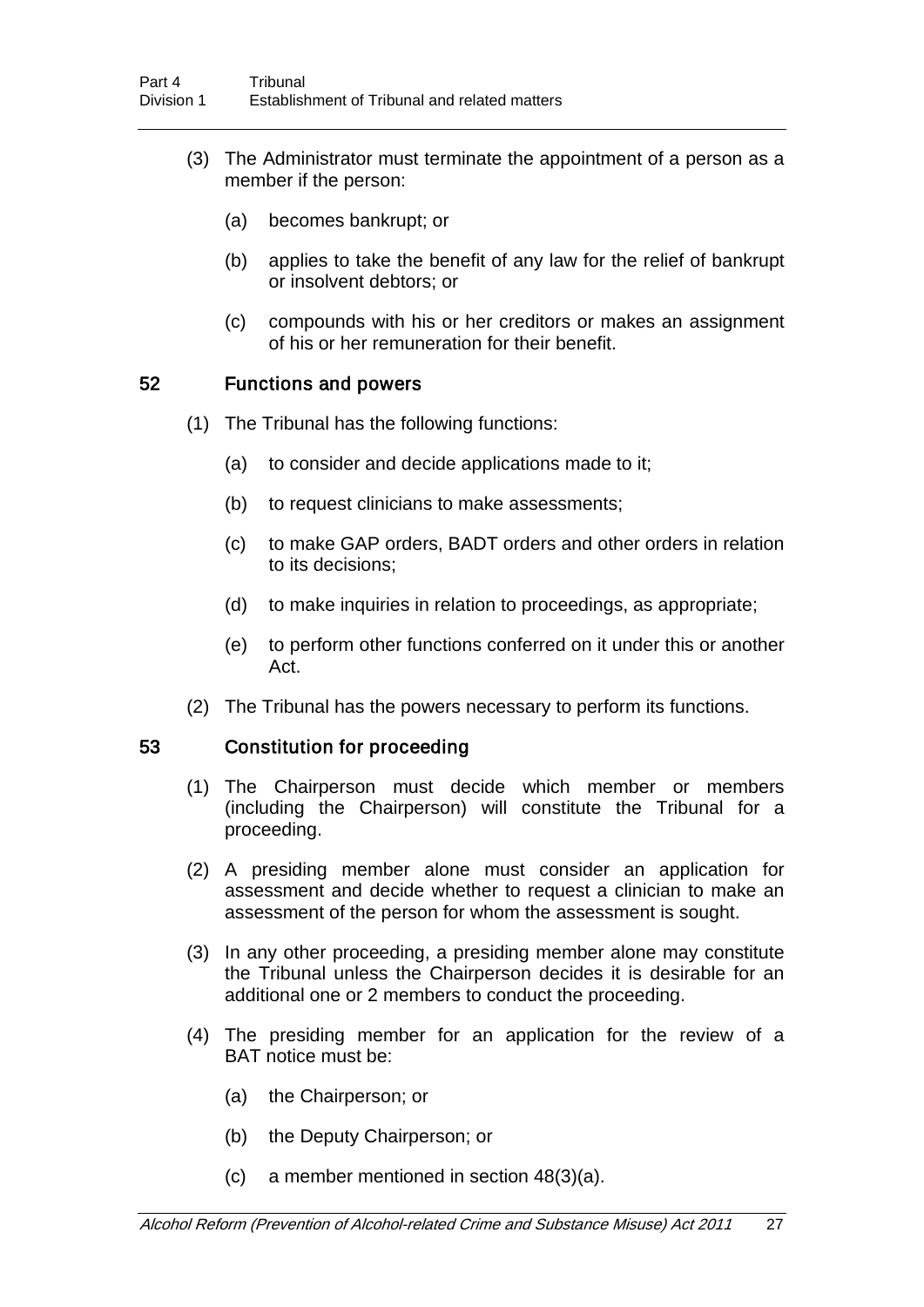## 54 Change in constitution

- (1) This section applies if:
	- (a) a proceeding is being conducted by the Tribunal; and
	- (b) the member, or one of the members, constituting the Tribunal (the *original Tribunal*) vacates office or becomes incapable of continuing to conduct the proceeding.
- (2) The Chairperson must decide under section [53](#page-31-0) which member is to constitute the Tribunal (the new Tribunal) to continue conducting the proceeding.
- (3) In continuing to conduct the proceeding, the new Tribunal must have regard to the record of the original Tribunal.

### 55 Registrar

- (1) The Chief Executive Officer must appoint a public sector employee to be the Registrar of the Tribunal.
- (2) The Registrar has the following functions:
	- (a) to receive applications and other documents required or permitted to be made or given to the Tribunal under this or another Act;
	- (b) to maintain a record of applications and other documents made or given to the Tribunal and orders made by the Tribunal;
	- (c) to maintain records relating to BAT notices and alcohol intervention certificates;
	- (d) to give the Director of Licensing information about the following in connection with the identification system:
		- (i) BAT notices;
		- (ii) alcohol intervention certificates;
		- (iii) GAP orders;
		- (iv) BADT orders relating to alcohol;
	- (e) any other functions conferred on the Registrar by the Tribunal or under this or another Act.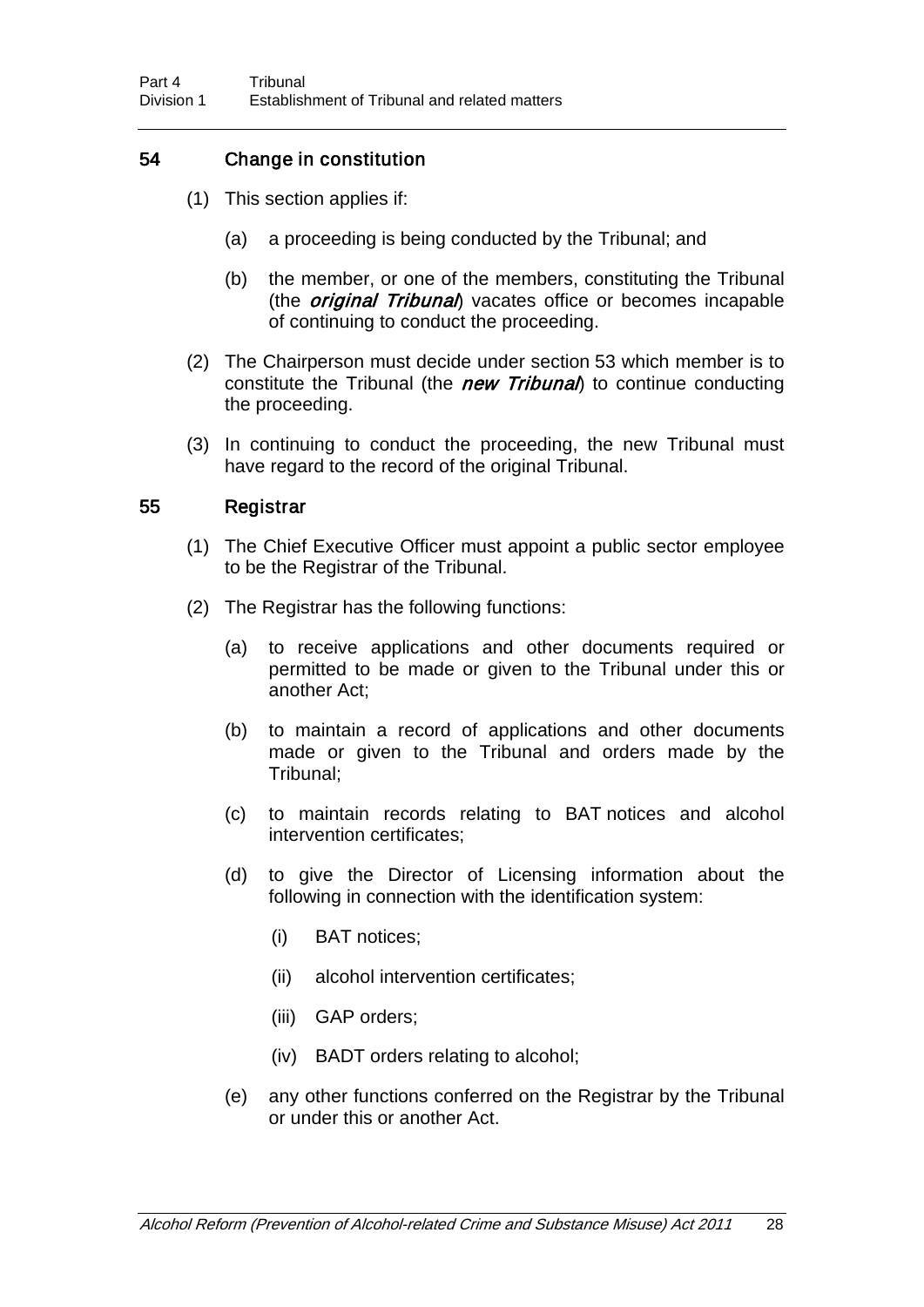# 56 Deputy Registrar

The Chief Executive Officer may appoint a public sector employee to be a Deputy Registrar of the Tribunal to assist the Registrar in the performance of the Registrar's functions.

# Division 2 General provisions for proceedings

### 57 Form and lodgment of applications

- <span id="page-33-0"></span>(1) The Chairperson may approve forms for use under this Act (except a BAT notice or an alcohol intervention certificate).
- (2) If the Chairperson has approved a form for an application, the applicant must use the approved form and include in the form the information it requires.
- (3) An application or other document made or given to the Tribunal must be lodged with the Registrar.

### 58 Refusal to consider application

The Tribunal may refuse to consider an application it considers to be:

- (a) an abuse of the process of the Tribunal; or
- (b) made for a wrongful purpose; or
- (c) made without reasonable ground.

## 59 Conduct of proceeding generally

- (1) In a proceeding, the Tribunal is bound by the rules of natural justice.
- (2) The presiding member must decide all questions of law arising in a proceeding.
- (3) The Tribunal may make an order in a proceeding in the absence of the person at risk.
- (4) The Tribunal must keep a record of:
	- (a) its proceedings, including a record of evidence given to the Tribunal; and
	- (b) its decisions and reasons for the decisions.
- (5) The record may be kept in any way the Tribunal considers suitable.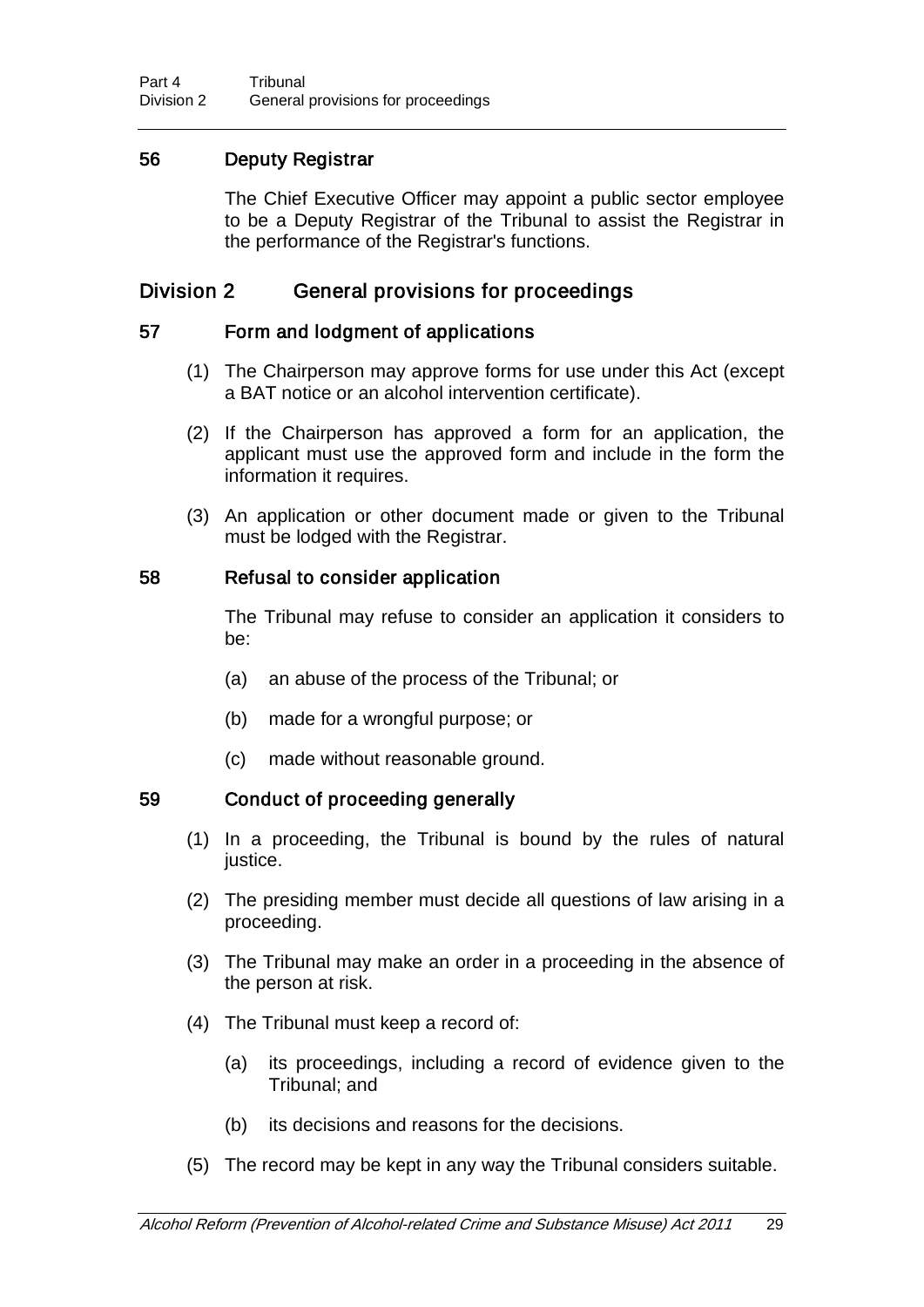- (6) The Chairperson may issue practice directions relating to the practice and procedure of the Tribunal.
- (7) Subject to this Act and practice directions issued by the Chairperson, the practice and procedure of the Tribunal is to be as decided by the Tribunal.

### 60 Conduct of hearing

- (1) The hearing of an application must be conducted with as little formality and technicality, and with as much expedition, as a proper consideration of the subject matter of the proceeding permits.
- (2) The Tribunal may adjourn a hearing of an application.
- (3) A Tribunal order in force at the adjournment of a hearing, remains in force during the adjournment even if an earlier expiry had been stated by the Tribunal.

### <span id="page-34-0"></span>61 Appointment and functions of advocate

- (1) The Chairperson may, for a proceeding relating to a BADT order, appoint an advocate before a hearing is to be held in relation to:
	- (a) a decision about whether to make the order; or
	- (b) a review of the order.
- (2) An *advocate* is a person, approved by the CEO, who has expertise in general care, health care rehabilitation or treatment of persons misusing a substance.
- (3) The functions of an advocate are:
	- (a) to represent the best interests of, and assist, the person at risk in a proceeding; and
	- (b) any other functions conferred on the advocate by the Tribunal or under this or another Act.

### 62 Hearing not in public

- (1) The hearing of a proceeding must not be open to the public unless the Tribunal orders otherwise.
- (2) The order may be made on the Tribunal's own initiative or on application.
- (3) However, the Tribunal must not make the order unless satisfied:
	- (a) consent has been obtained from the person at risk; and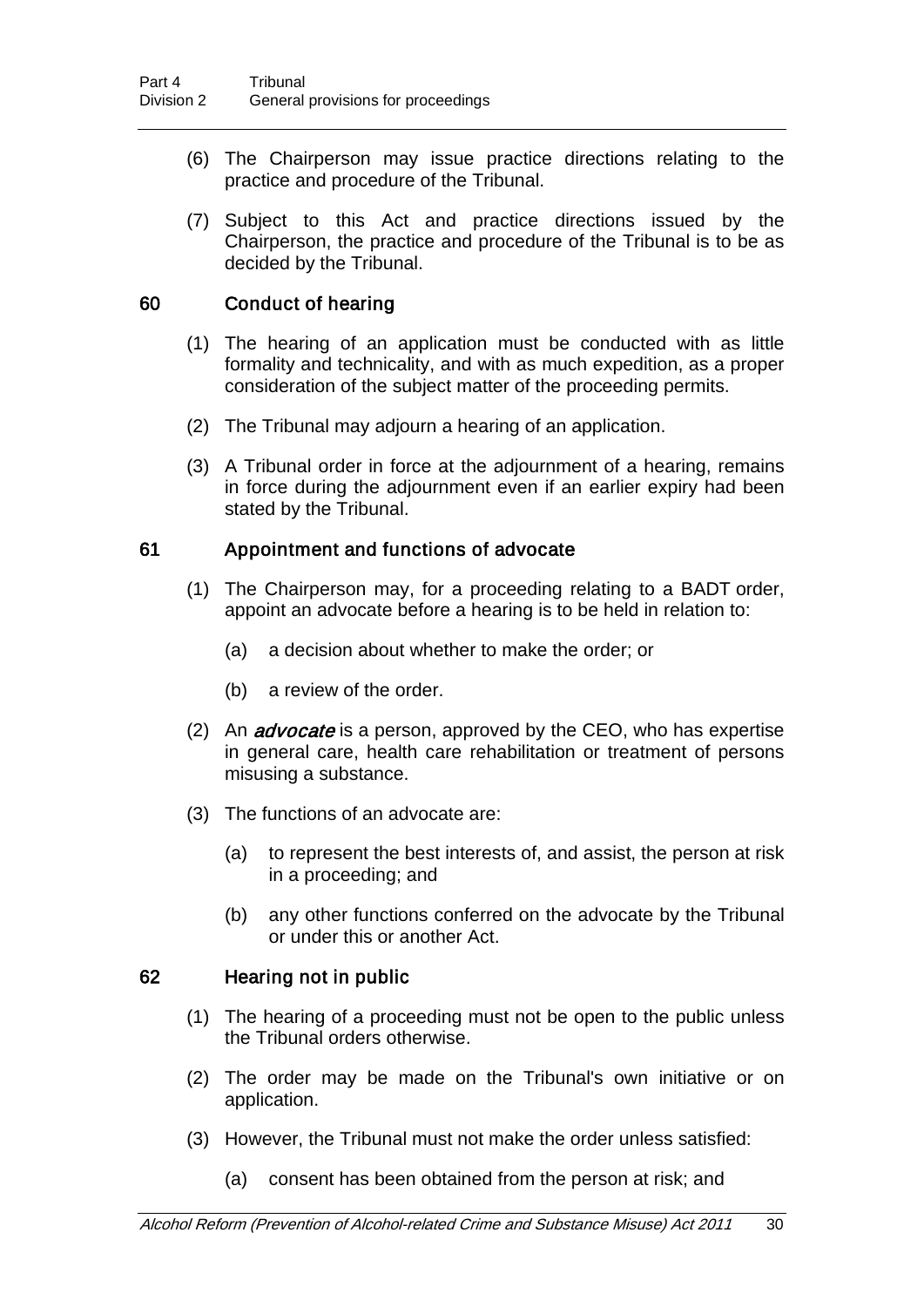- (b) the person's privacy will not be adversely affected; and
- (c) the public hearing will not result in serious harm to the person's health or put at risk the safety of other people.

### 63 Approval of elder or respected person to assist

- (1) If the person at risk is an Aboriginal person or Torres Strait Islander, the Tribunal may, on application by the person or advocate, approve an elder or other respected person to assist the Tribunal in deciding the appropriate orders to make.
- (2) For subsection (1), a respected person is a person from:
	- (a) the extended family of the person at risk; or
	- (b) the same language group or same cultural group as the person at risk; or
	- (c) another family, language group or cultural group, as considered appropriate by the person at risk.

#### 64 Interpreter

- (1) If the person at risk does not speak English to a level that enables the person to understand the proceedings, the Tribunal must, so far as is reasonably practicable, permit the person to have access to an interpreter to assist the person:
	- (a) to prepare for the hearing; and
	- (b) when appearing at the hearing.
- (2) The interpreter must be provided at no cost to the person.

#### 65 Evidence

- (1) The Tribunal is not bound by the rules of evidence but may inform itself of a matter relevant to a proceeding in the way it considers appropriate.
- (2) Evidence in a proceeding may be given orally or in writing.
- (3) However, the Tribunal may require evidence to be given on oath.
- (4) The Tribunal may require a person to appear before it to do one or both of the following:
	- (a) answer a question relevant to the proceeding;
	- (b) produce a document relevant to the proceeding.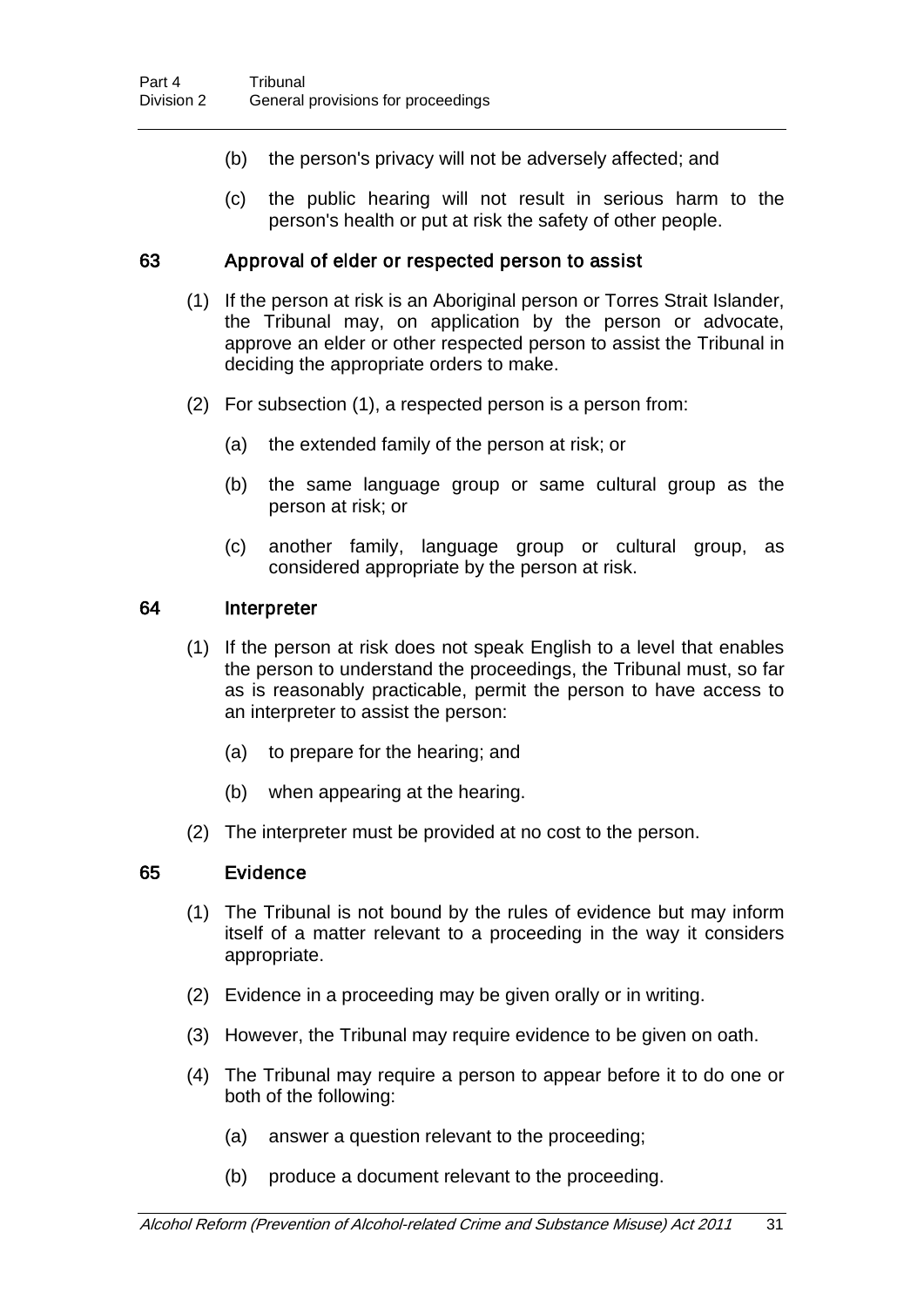- (5) If appropriate, in deciding whether or not to require an answer to a question or the production of a document, the Tribunal must take into account the cultural and customary concerns of Aboriginal or Torres Strait Islander peoples.
- (6) Evidence given to the Tribunal cannot be used in civil or criminal proceedings.

### 66 Access to medical and other records

- (1) The person at risk or the advocate may apply for the person at risk to have access to the following:
	- (a) medical records relevant to the application;
	- (b) any other records relevant to the person's circumstances.
- (2) The Tribunal may refuse the application if satisfied that to give the person access to the records may cause serious harm to the person's health or put at risk the safety of other people.

#### 67 Reports of reasons for decisions

- (1) The Chairperson may prepare and publish reports of the reasons for the Tribunal's decisions.
- (2) However, the reports must not include the name of the person at risk or any other material that may disclose the person's identity.

#### <span id="page-36-0"></span>68 Appeals to Local Court

- (1) A person who is entitled to be given an information notice may appeal to the Local Court against the decision stated in the notice.
- (2) The appeal must:
	- (a) be started within 30 days after:
		- (i) if the person receives an information notice for the decision – the day the person receives the notice; or
		- (i) otherwise the day the person becomes aware of the decision; and
	- (b) state fully the grounds on which it is made.
- (3) The decision remains in force until the Local Court decides the appeal.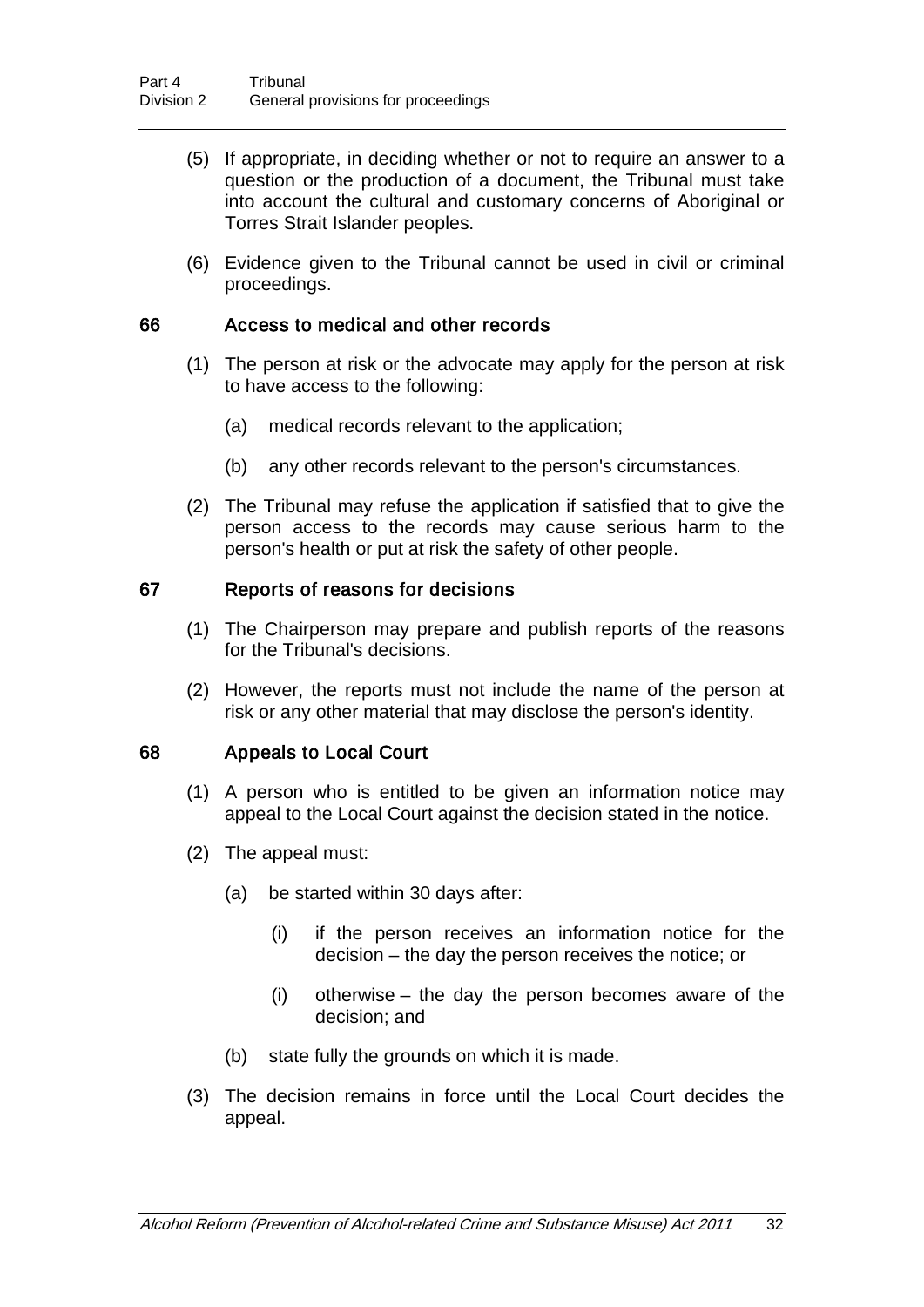- (4) The appeal is to be a rehearing of the evidence given to the Tribunal.
- (5) However, the Local Court may admit evidence that was not given to the Tribunal if the Court is satisfied there were special reasons that prevented the evidence being given.
- (6) In deciding the appeal, the Local Court may:
	- (a) confirm the Tribunal's decision;
	- (b) vary the Tribunal's decision; or
	- (c) set aside the Tribunal's decision and substitute another decision that the Tribunal could have made.

### Division 3 Other matters

### 69 Contempt

A person must not engage in any of the following conduct:

- (a) threatening, intimidating or insulting the Tribunal, or a member, in relation to the performance of the functions or the exercise of the powers of the Tribunal by the Tribunal or member;
- (b) interrupting, obstructing or hindering a proceeding of the Tribunal;
- (c) creating a disturbance, or taking part in creating or continuing a disturbance, in or near a place where the Tribunal is sitting.
- Fault element: The person intentionally engages in the conduct.

Maximum penalty: 200 penalty units or imprisonment for 12 months.

### 70 Offence to publish or broadcast name or report

(1) A person must not publish or broadcast the name of a person at risk.

Fault elements:

The person:

(a) intentionally publishes or broadcasts the protected person's name; and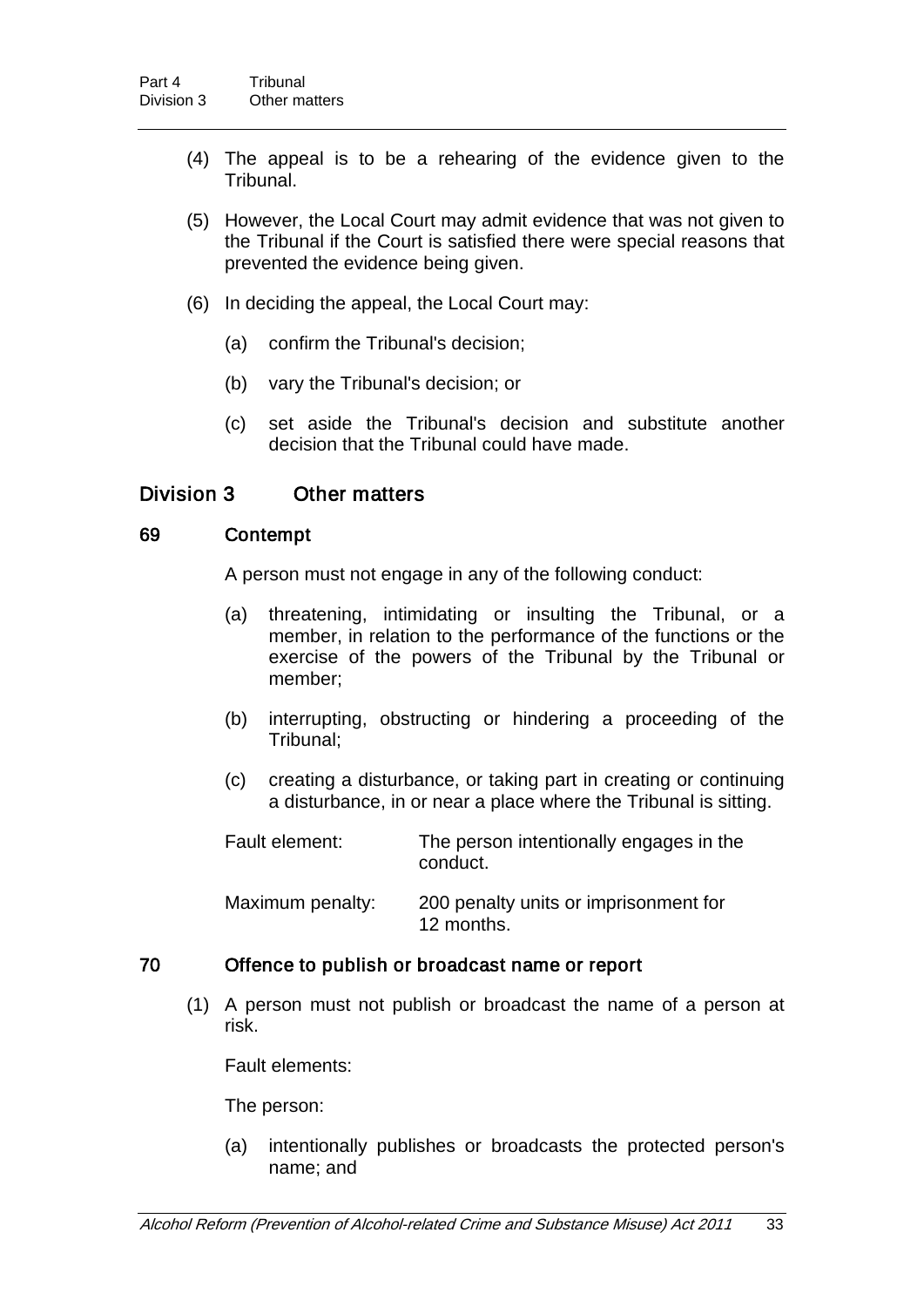(b) is reckless as to whether the person whose name is published or broadcast is a person at risk.

Maximum penalty: 200 penalty units or imprisonment for 12 months.

(2) A person must not publish or broadcast a report (other than an official report) of a hearing that identifies or may identify a person at risk.

Fault elements:

The person:

- (a) intentionally publishes or broadcasts the report; and
- (b) is reckless as to the identification of the person at risk.

| Maximum penalty: | 200 penalty units or imprisonment for |
|------------------|---------------------------------------|
|                  | 12 months.                            |

- (3) Subsection (1) or (2) does not apply if the publication or broadcast is approved by the Tribunal and the person at risk.
- (4) Also, subsection (1) or (2) does not apply to an individual:
	- (a) who, in the course of carrying out the individual's functions under this or another Act in connection with a person at risk, gives information to a person relevant to the person at risk; or
	- (b) who reasonably believes it is his or her duty to give the information to another person (for example, to inform the other person that someone is a banned person for whom alcohol should not be purchased).
- (5) In this section:

person includes a body corporate.

## 71 Annual report

- (1) The Chairperson must give the Minister a report on the Tribunal's operations during each financial year within 3 months after the end of the financial year.
- (2) The Minister must table a copy of the report in the Legislative Assembly within 6 sitting days after receiving it.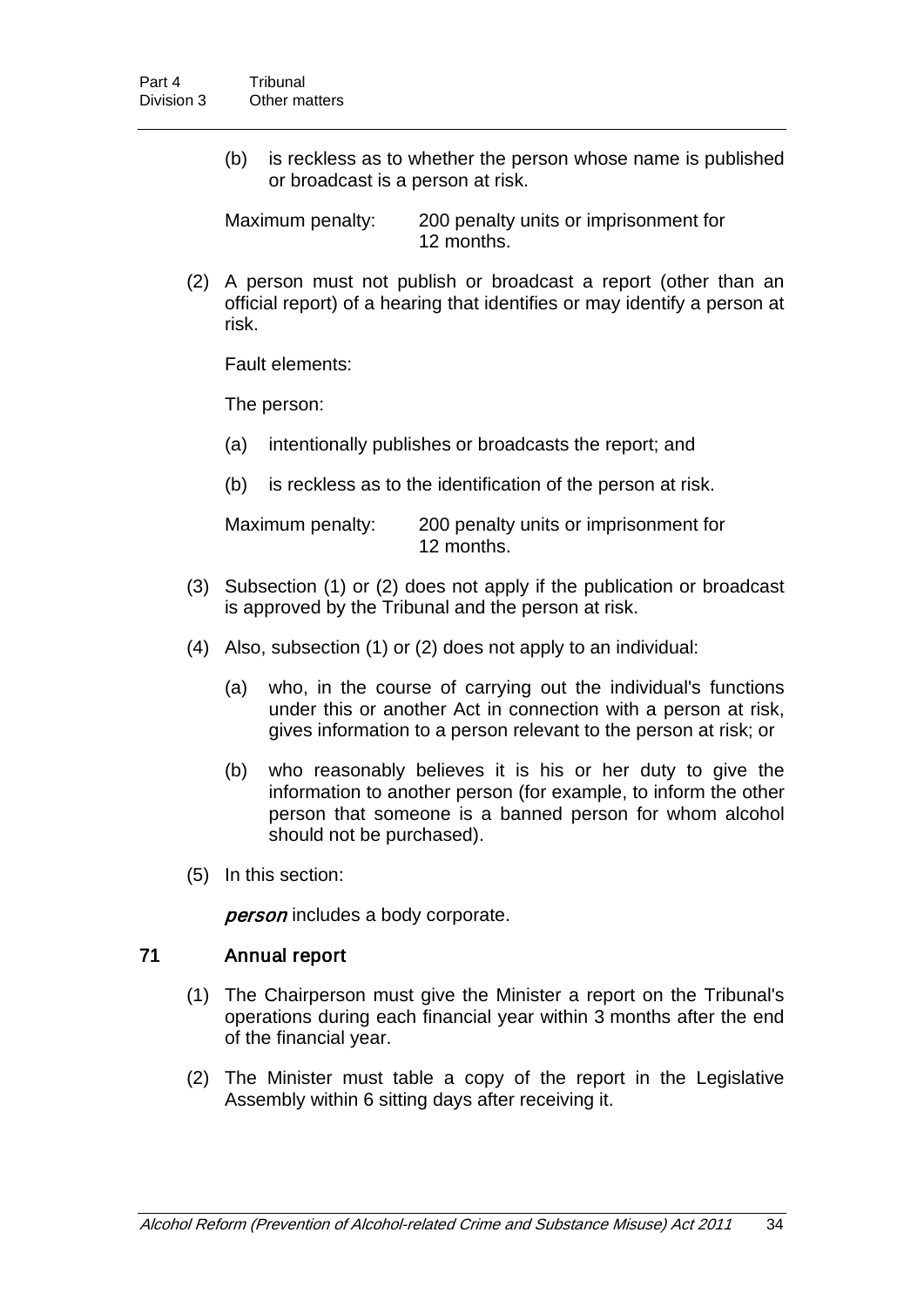# Part 5 Miscellaneous provisions

### 72 Prohibition on supply of alcohol to particular individuals

- <span id="page-39-0"></span>(1) A person must not supply alcohol to an individual if the person knows a GAP order, BADT order relating to alcohol or BAT notice is in force for the individual.
- (2) However, a person who contravenes subsection (1) does not commit an offence but may be given a BAT notice under section [9\(](#page-11-0)2)(b).
- (3) Subsection (1) does not apply to an authorised seller mentioned in section 31A(5)(d) of the Liquor Act.

Note for subsection (3) Section 31A(6) of the Liquor Act creates the relevant offence.

### 73 Police power to require breath test

- (1) A police officer may require a banned person who is subject to an alcohol-related notice or order to submit to a breath test to determine whether there is alcohol in the person's blood.
- (2) The requirement may be made only if:
	- (a) the person is in a public place; and
	- (b) the police officer reasonably believes the person has been consuming alcohol in contravention of the notice or order.
- (3) In this section:

alcohol-related notice or order means one of the following:

- (a) a BAT notice;
- (b) a GAP order;
- (c) a BADT order that relates to the misuse of alcohol.

**breath test, see section 3(1) of the Traffic Act.**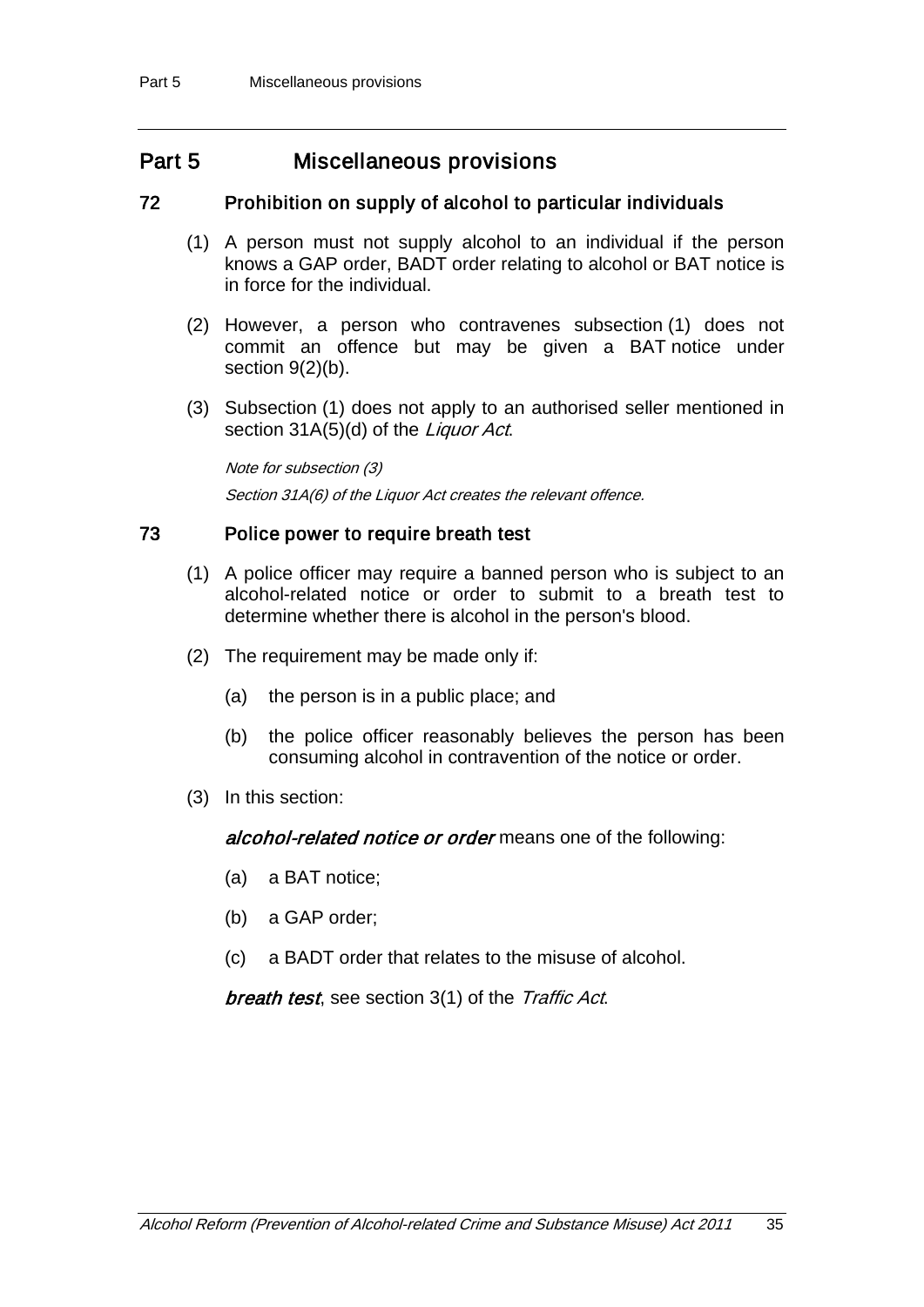### 74 Misleading information

(1) A person must not give misleading information to a person acting in an official capacity.

Fault elements:

The person:

- (a) intentionally gives the information to the other person; and
- (b) knows the information is misleading; and
- (c) knows the other person is acting in an official capacity.

Maximum penalty: 250 penalty units or imprisonment for 2 years.

(2) A person must not give a document containing misleading information to a person acting in an official capacity.

Fault elements:

The person:

- (a) intentionally gives the document to the other person; and
- (b) knows the document contains misleading information; and
- (c) knows the other person is acting in an official capacity.

Maximum penalty: 250 penalty units or imprisonment for 2 years.

- (3) Subsection (2) does not apply if the person, when giving the document:
	- (a) draws the misleading aspect of the document to the other person's attention; and
	- (b) to the extent to which the person can reasonably do so  $-$  gives the other person the information necessary to remedy the misleading aspect of the document.
- (4) In this section:

acting in an official capacity, in relation to a person, means the person is exercising powers or performing functions under, or otherwise related to the administration of, this Act.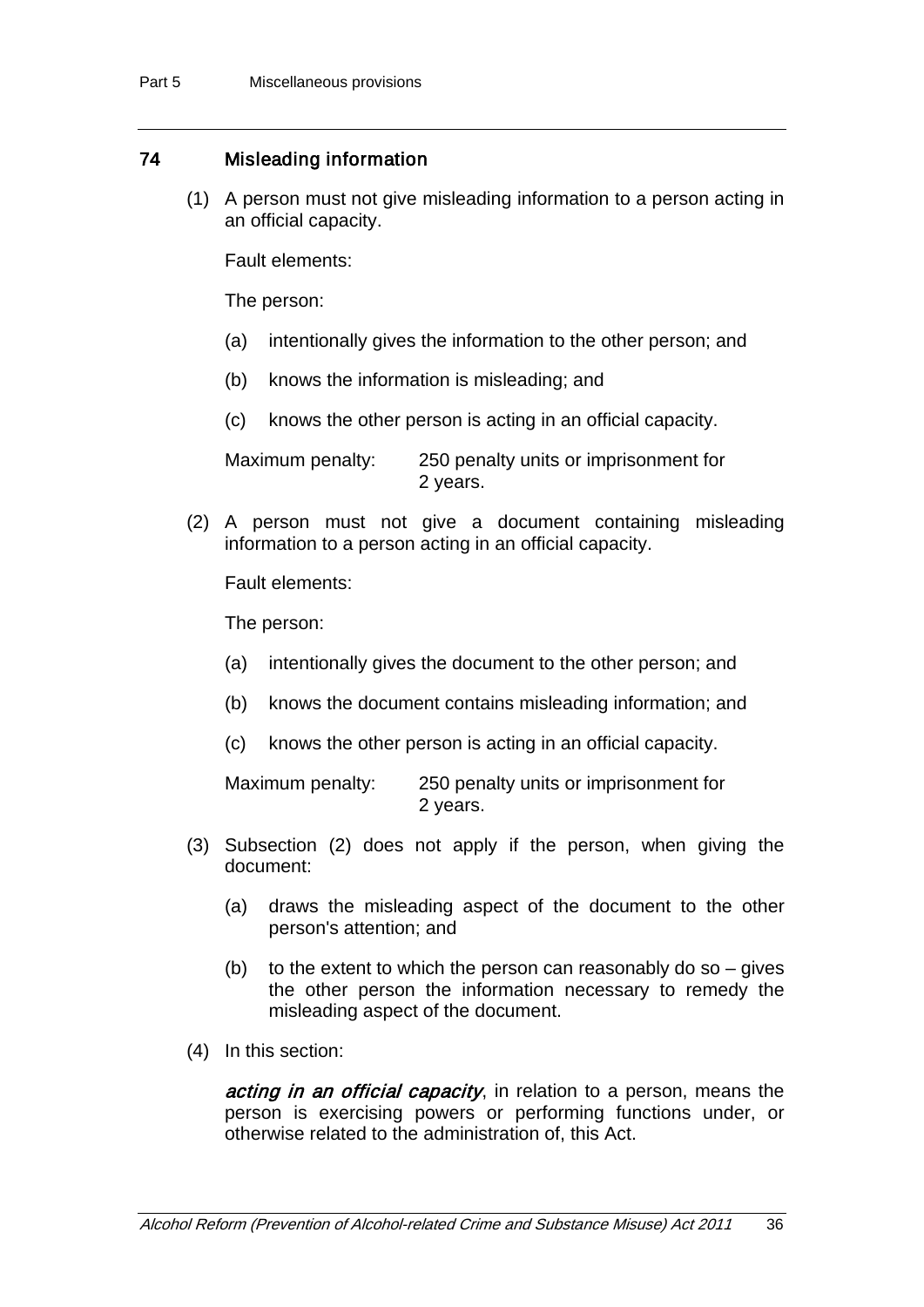misleading information means information that is misleading in a material particular or because of the omission of a material particular.

### <span id="page-41-0"></span>75 Clinicians

- (1) The Chief Executive Officer may appoint a person to be a clinician.
- (2) The person must be:
	- (a) a medical practitioner; or
	- (b) a person who, in the Chief Executive Officer's opinion, holds a qualification and has experience appropriate for the assessment of persons for misuse of a substance.
- (3) A clinician has the functions imposed on the clinician by this or another Act and the powers necessary or convenient for performing those functions.
- (4) The Chief Executive Officer may issue guidelines for clinicians relating to the exercise of their powers and performance of their functions.

### 76 Delegations

- (1) The Minister may delegate any of his or her powers and functions under this Act to a person.
- (2) The Commissioner of Police may delegate any of his or her powers and functions under this Act to a person.
- (3) The Chief Executive Officer may delegate any of his or her powers and functions under this Act to a public sector employee.

### 77 Protection from liability

- (1) A person is not civilly or criminally liable for an act done or omitted to be done by the person in good faith in the exercise of a power or performance of a function as any of the following:
	- (a) an advocate;
	- (b) a clinician;
	- (c) an alcohol intervention provider or treatment provider.
- (2) Subsection (1) does not affect any liability the Territory would, apart from that subsection, have for the act or omission.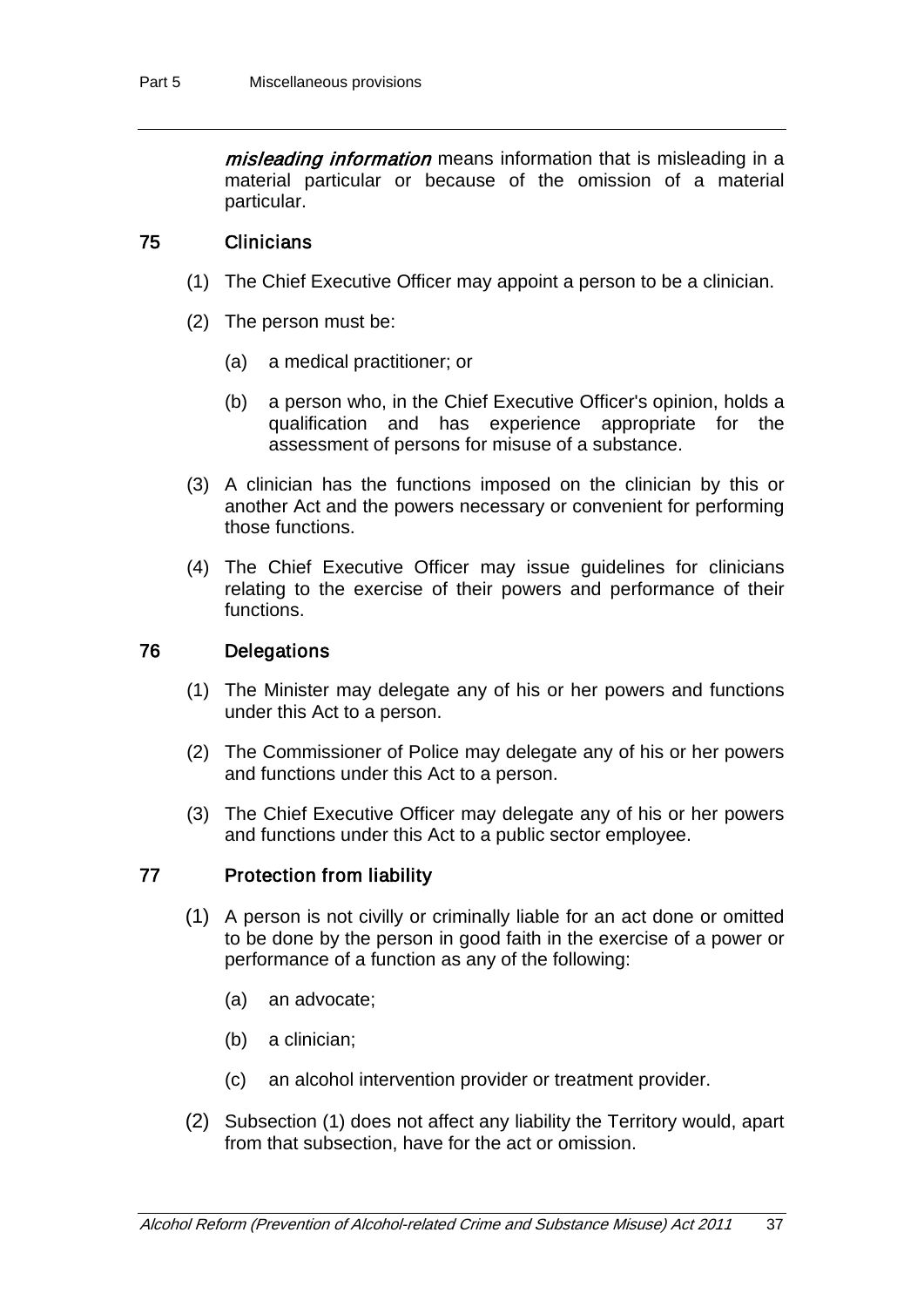(3) In this section:

exercise, of a power, includes the purported exercise of the power.

**performance**, of a function, includes the purported performance of the function.

### 78 Regulations

The Administrator may make regulations under this Act.

# Part 6 Consequential amendments

# Division 1 Amendment of Information Act

### 79 Act amended

This Division amends the *Information Act*.

### 80 Section 69 amended

(1) Section 69, before "The"

insert

- (1)
- (2) After section 69(1)

insert

- (2) The IPPs do not apply in relation to information given to a person or entity by the Alcohol and Drugs Tribunal to enable the person or entity to give effect to a condition in an order relating to:
	- (a) the treatment, counselling or other intervention to be given to the person who is subject to the order; or
	- (b) the assessment of that person for income management.

# Division 2 Amendment of Police Administration Act

### 81 Act amended

This Division amends the *Police Administration Act.*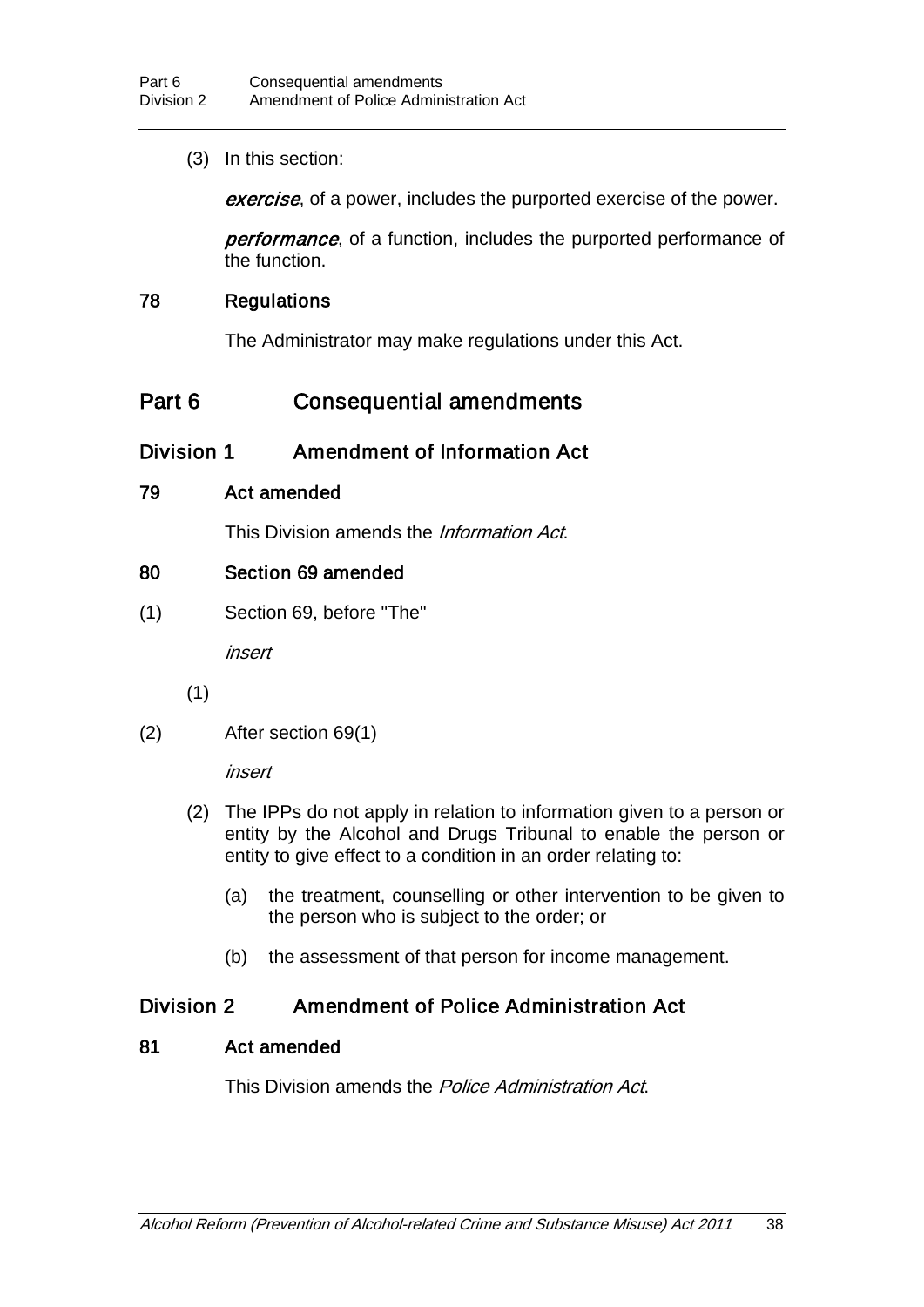### 82 Section 4 amended

Section 4(1)

insert (in alphabetical order)

intoxicated, for Part VII, Division 4, see section 127A.

### 83 Section 127A replaced

Section 127A

repeal, insert

### 127A Intoxicated person

For this Division, a person is *intoxicated* if:

- (a) the person's speech, balance, coordination or behaviour appears to be noticeably impaired; and
- (b) it is reasonable in the circumstances to believe the impairment results from the consumption or use of alcohol or a drug.

### 84 Section 128 amended

Section 128(1)

omit, insert

- (1) A member may, without warrant, apprehend a person and take the person into custody if the member has reasonable grounds for believing:
	- (a) the person is intoxicated; and
	- (b) the person is in a public place or trespassing on private property; and
	- (c) because of the person's intoxication, the person:
		- (i) is unable to adequately care for himself or herself and it is not practicable at that time for the person to be cared for by someone else; or
		- (ii) may cause harm to himself or herself or someone else; or
		- (iii) may intimidate, alarm or cause substantial annoyance to people; or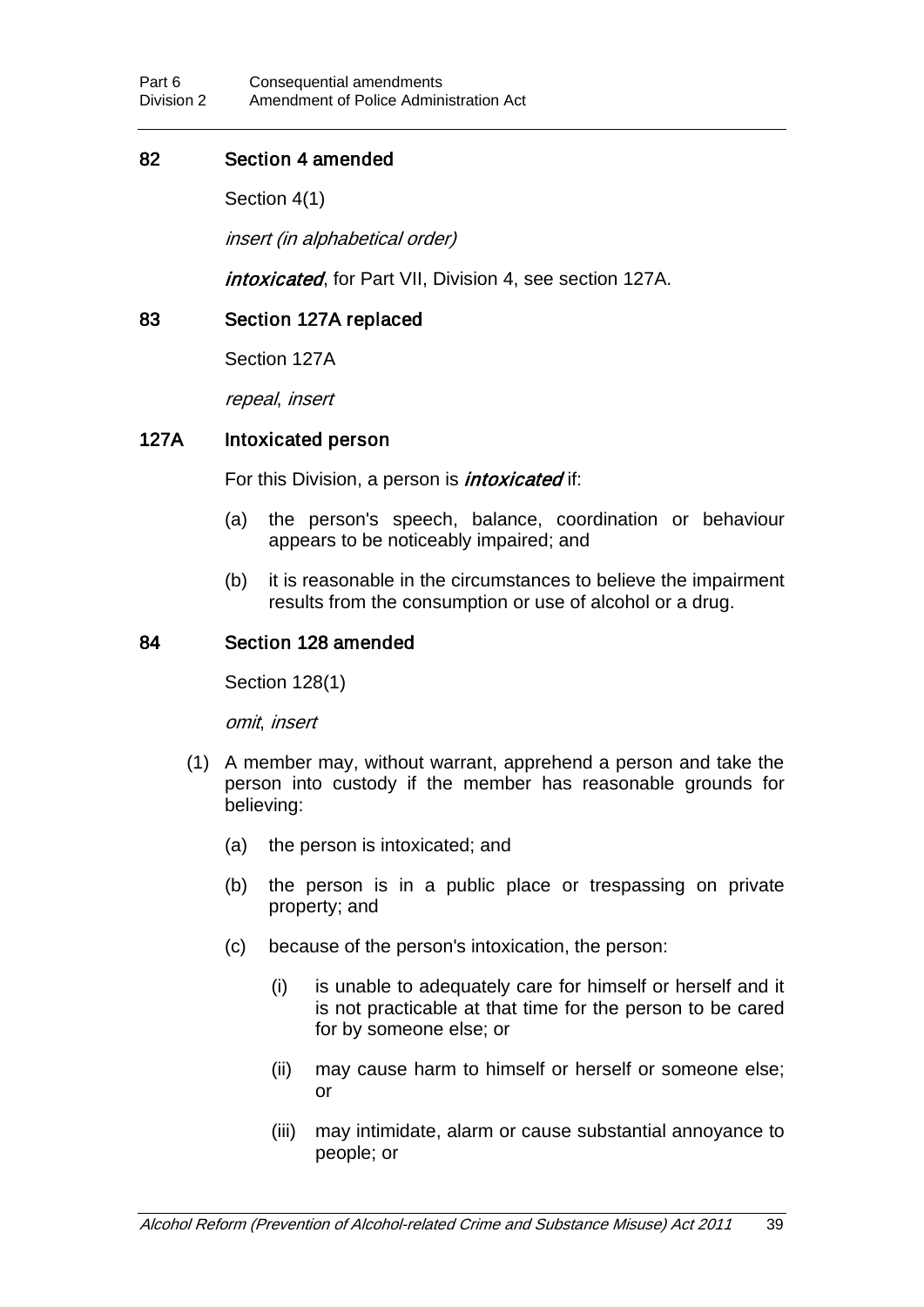(iv) is likely to commit an offence.

# 85 Section 130 amended

 $(1)$  Section 130 $(1)(a)$ , at the end

insert

and

(2) Section 130(1)(b)

omit

offence; and

insert

offence.

(3) Section 130(1)(c)

omit

## 86 Section 130A inserted

After section 130

insert

## 130A Evidence for alcohol-related matters

- (1) If a member reasonably believes a person in custody under this Division is intoxicated with alcohol, the member may do any of the following:
	- (a) require the person to submit to a breath test to determine whether there is alcohol in the person's blood;
	- (b) require the person to provide a sample of the person's breath for a breath analysis;
	- (c) take and record the person's name and other information relevant to the person's identification, including photographs, fingerprints and other biometric identifiers.
- (2) A breath analysis must be carried out:
	- (a) by a person authorised to carry out a breath analysis under the Traffic Act (an **authorised officer)**; and